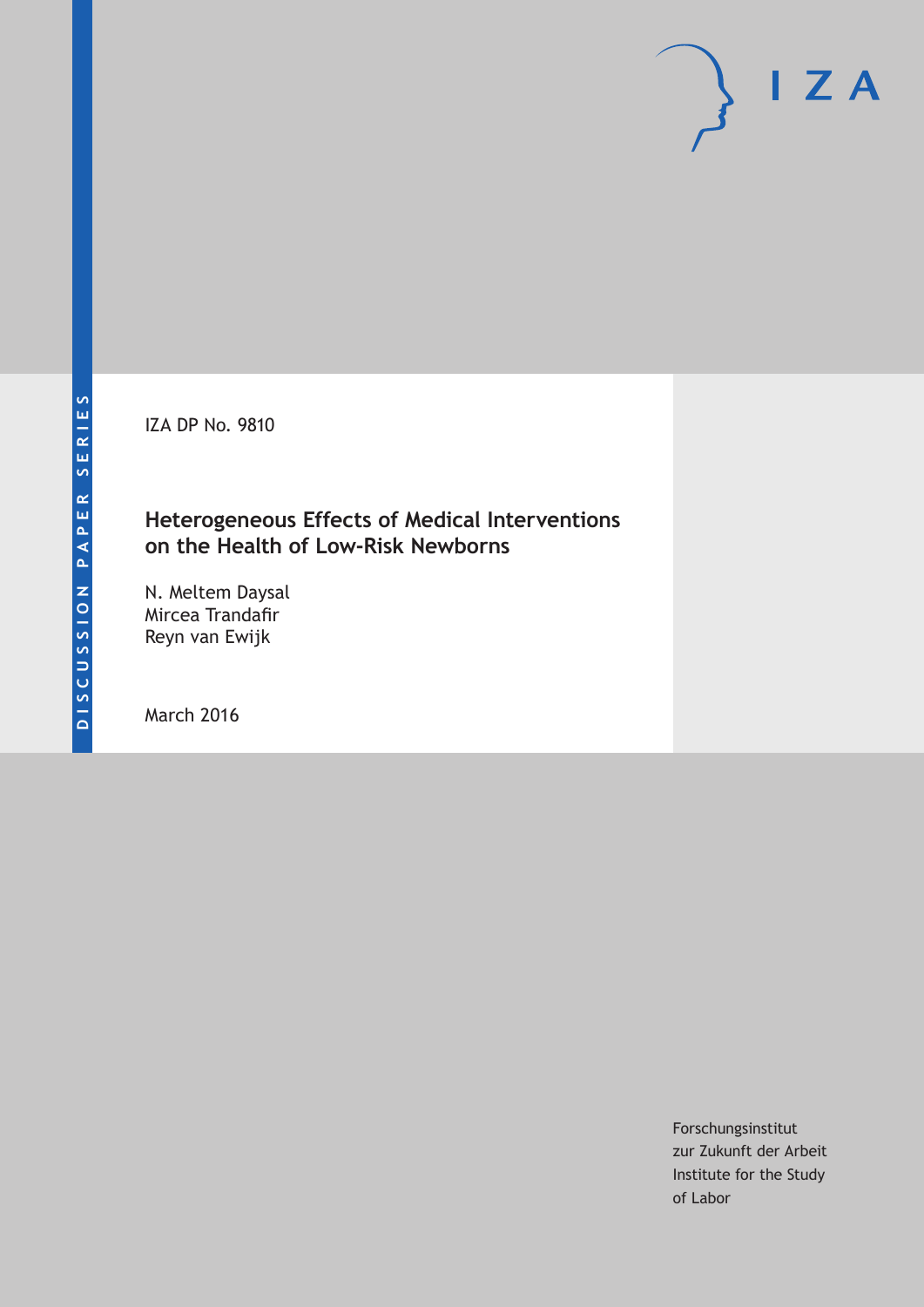# **Heterogeneous Effects of Medical Interventions on the Health of Low-Risk Newborns**

#### **N. Meltem Daysal**

*University of Southern Denmark and IZA* 

## **Mircea Trandafir**

*University of Southern Denmark and IZA* 

#### **Reyn van Ewijk**

*University of Mainz*

Discussion Paper No. 9810 March 2016

IZA

P.O. Box 7240 53072 Bonn Germany

Phone: +49-228-3894-0 Fax: +49-228-3894-180 E-mail: iza@iza.org

Any opinions expressed here are those of the author(s) and not those of IZA. Research published in this series may include views on policy, but the institute itself takes no institutional policy positions. The IZA research network is committed to the IZA Guiding Principles of Research Integrity.

The Institute for the Study of Labor (IZA) in Bonn is a local and virtual international research center and a place of communication between science, politics and business. IZA is an independent nonprofit organization supported by Deutsche Post Foundation. The center is associated with the University of Bonn and offers a stimulating research environment through its international network, workshops and conferences, data service, project support, research visits and doctoral program. IZA engages in (i) original and internationally competitive research in all fields of labor economics, (ii) development of policy concepts, and (iii) dissemination of research results and concepts to the interested public.

IZA Discussion Papers often represent preliminary work and are circulated to encourage discussion. Citation of such a paper should account for its provisional character. A revised version may be available directly from the author.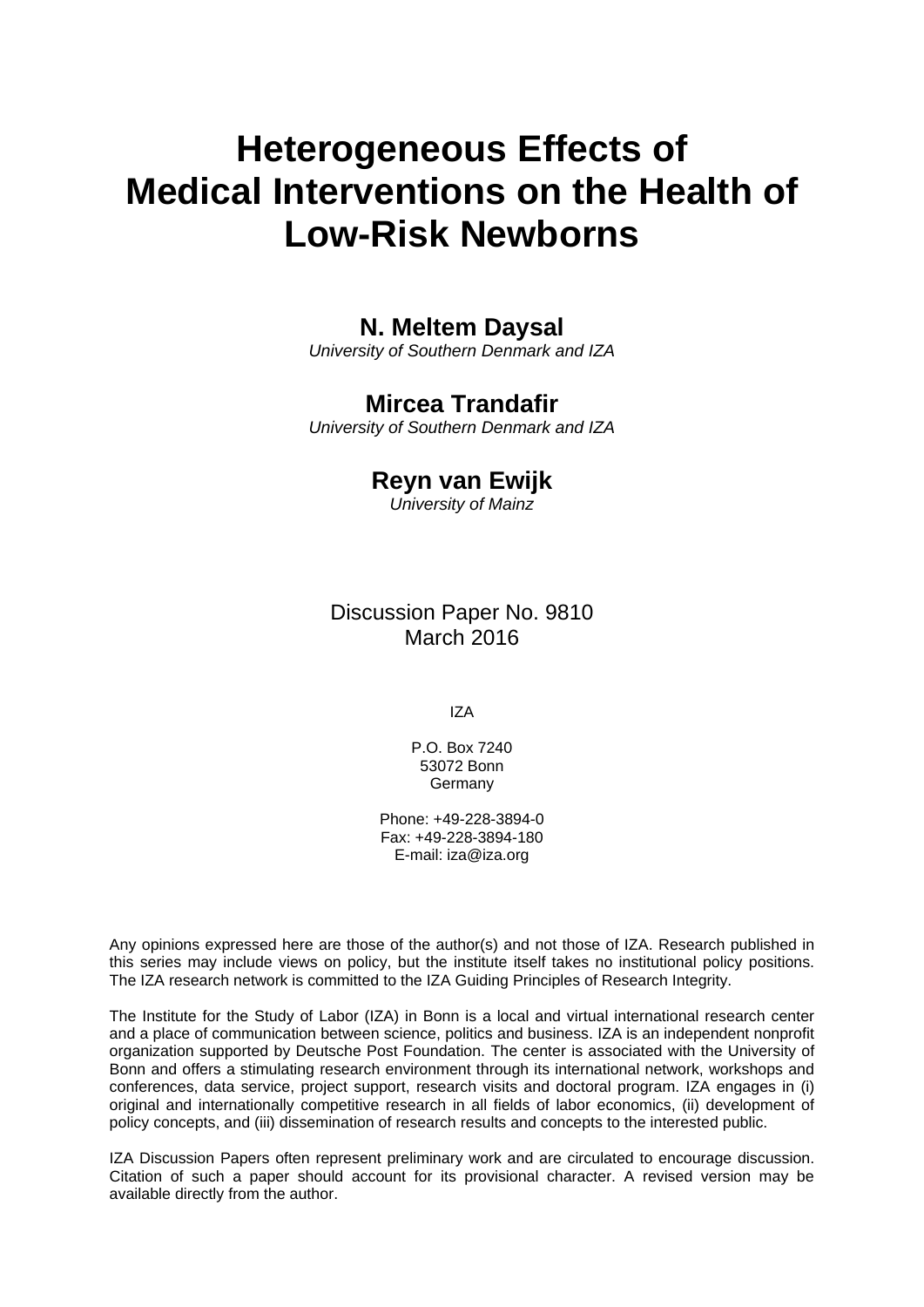IZA Discussion Paper No. 9810 March 2016

## **ABSTRACT**

## **Heterogeneous Effects of Medical Interventions on the Health of Low-Risk Newborns\***

We investigate the impact of early-life medical interventions on low-risk newborn health. A policy rule in The Netherlands creates large discontinuities in medical treatments at gestational week 37. Using a regression discontinuity design, we find no health benefits from additional treatments for average newborns. However, there is substantial heterogeneity in returns to treatments with significant health benefits for newborns in the lowest income quartile and no benefits in higher income quartiles. This seems due to increased maternal stress from referral to an obstetrician among higher-income mothers, heterogeneous effects of home births, and potential difficulties in risk screening among low-income women.

JEL Classification: I11, I12, I18, J13

Keywords: medical interventions, birth, heterogeneity, mortality

Corresponding author:

 $\overline{a}$ 

Mircea Trandafir Department of Business and Economics University of Southern Denmark Campusvej 55 DK-5230 Odense M Denmark E-mail: mircea.trandafir@sam.sdu.dk

<sup>\*</sup> Douglas Almond, Abby Alpert, Kitt Carpenter, John Cawley, Gordon Dahl, Hendrik Jürges, Amanda Kowalski, Amalia Miller, Hessel Oosterbeek, Martin Salm, Diane Whitmore Schanzenbach, Emilia Simeonova, Kosali Simon, Arthur van Soest, and participants at Aarhus University, Cornell University, Impaq International, Lund University, Stockholm School of Economics, Uppsala University, University of Copenhagen, University of Hamburg, University of Mainz, University of Munich, University of Southern Denmark, Universite de Sherbrooke, University of York, Tilburg University, and the meetings of the American Society of Health Economists, American Health Economics Workshop, European Economic Association, EuroEpi, European Workshop on Econometrics and Health Economics, iHEA-ECHE provided helpful comments and discussions. We thank Perined for making the data available. Tjeerd van Campen and Iris van Dam provided able research assistance. The authors bear sole responsibility for the content of this paper.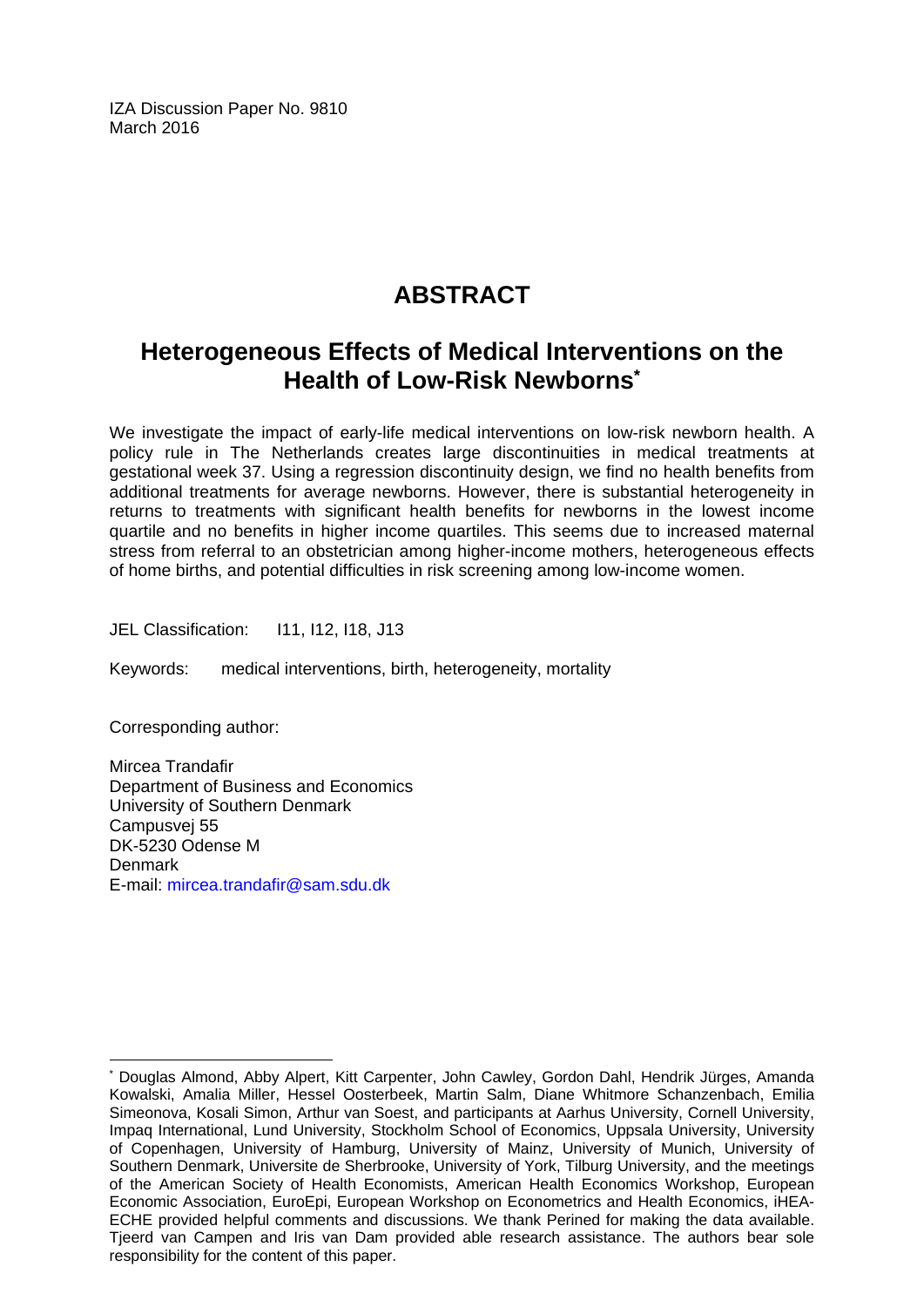#### 1 Introduction

It is a stylized fact that health care expenditures vary considerably throughout the developed world, both across and within countries [\(Skinner,](#page-29-0) [2011\)](#page-29-0). These geographic variations in health care spending, however, are generally not associated with corresponding differences in health outcomes (e.g., [Baicker and](#page-26-0) [Chandra,](#page-26-0) [2004;](#page-26-0) [Fuchs,](#page-28-0) [2004;](#page-28-0) [Stukel et al.,](#page-29-1) [2005\)](#page-29-1) This pattern is in stark contrast to the well-documented health benefits of a range of medical technologies, broadly defined as pharmaceutical treatments, medical devices and procedures (e.g., [McClellan and Newhouse,](#page-28-1) [1997;](#page-28-1) [Almond et al.,](#page-26-1) [2010;](#page-26-1) [Garthwaite and](#page-28-2) [Duggan,](#page-28-2) [2012;](#page-28-2) [Daysal et al.,](#page-27-0) [2015\)](#page-27-0). Economists have recently emphasized the role of treatment heterogeneity in reconciling these seemingly contradictory findings. As the argument goes, cross-sectional studies identify the effects of incremental spending, which may be very different than the impact of treatments on the marginal patient. In this paper, we investigate the heterogeneity in the impact of early-life medical interventions on the short-term health of low-risk newborns using a unique confidential dataset from the Netherlands.

Focusing on early-life medical interventions is important for several reasons. First, spending for the very young increased substantially faster than spending for the average individual. For example, during the period 1960–1990, per capita spending in the US on infants under 1 year old increased by 9.8 percent per year whereas annual spending on individuals aged 1 to 64 increased by only 4.7 percent [\(Cutler and Meara,](#page-27-1) [1998\)](#page-27-1). Second, it is widely accepted that changes in medical technologies are the main driver of medical cost growth, both in general and in the specific case of childbirth [\(Newhouse,](#page-29-2) [1992;](#page-29-2) [Cutler](#page-27-1) [and Meara,](#page-27-1) [1998\)](#page-27-1). Third, any gains from survival are much larger in the case of newborns than for adults. Finally, understanding the heterogeneity in returns to medical interventions for low-risk births is especially important given the current policy debates on shifting these births from more costly to less costly childbirth technologies such as midwifery care and home births.

Empirical estimation of the returns to medical interventions is complicated by selection issues. Even among observably low-risk women, those with worse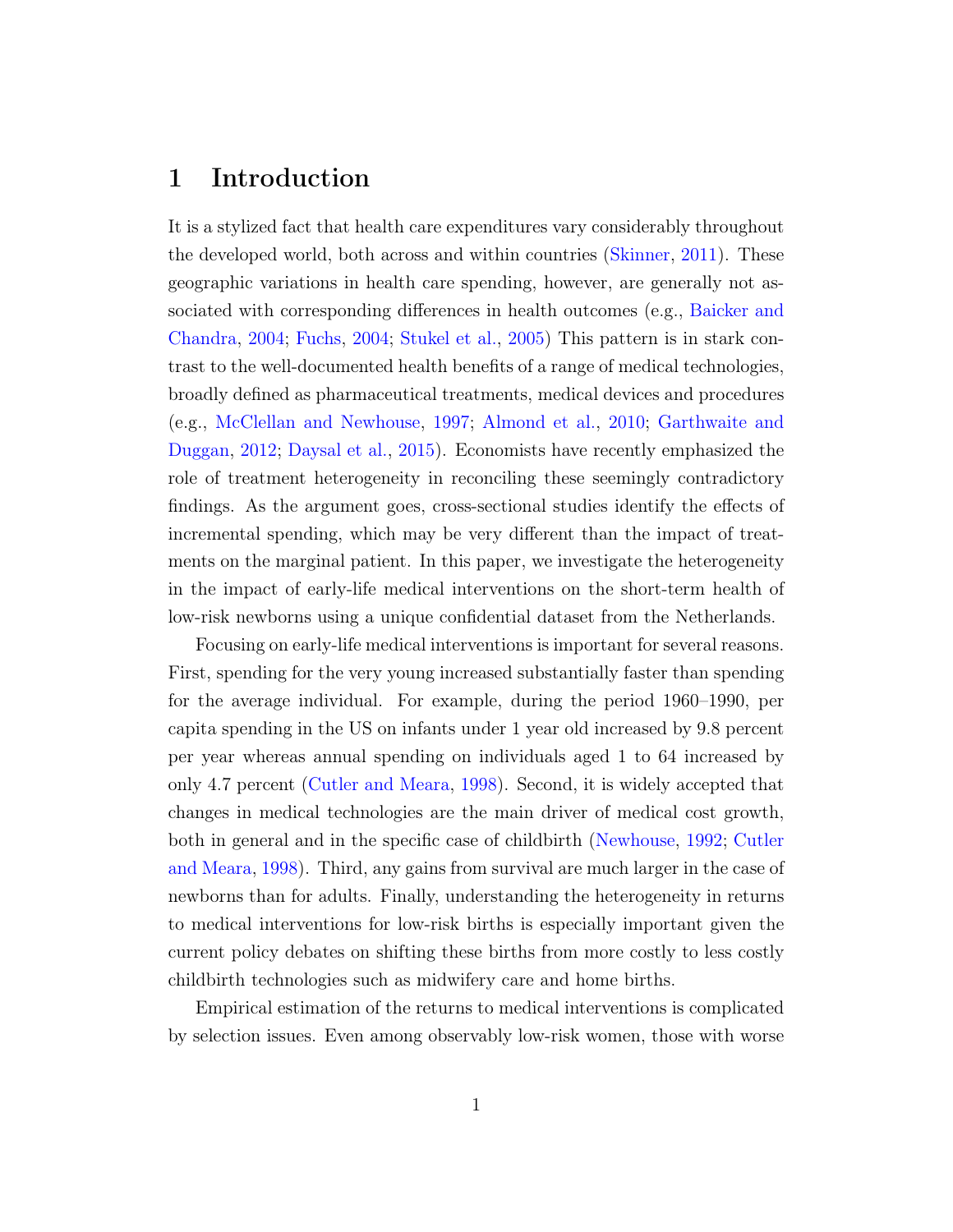expected birth outcomes usually receive more (intensive) treatments, leading to biased estimates in simple regressions. In order to eliminate this bias, we exploit a policy rule in the Netherlands that provides exogenous variation in the medical treatments administered to low-risk births. The Dutch system is unique in its division between the primary care provided by midwives and the secondary care provided by obstetricians (OB/GYN). Low-risk women, i.e., women without known medical risk factors, start their pregnancy under the supervision of a midwife and stay under the supervision of a midwife as long as no risk factors appear. Their delivery is supervised by a midwife, who is prohibited by law from performing any medical intervention. The birth can take place either at home or in a hospital, and in both cases no OB/GYN is present. However, if labor is premature (i.e., before 37 completed gestational weeks), the woman should be referred to an obstetrician. In this case, the OB/GYN supervises the delivery, which always takes place in a hospital. Thus, the "week-37 rule" generates a discontinuity at 37 completed gestational weeks in three important medical inputs: the medical professional supervising the delivery (OB/GYN instead of midwife), the location of delivery (hospital versus home), and all the medical interventions that physicians are allowed to perform during and immediately after birth (e.g., use of forceps and vacuum, administration of antibiotics). This motivates the use of a regression discontinuity  $(RD)$  design.<sup>[1](#page-4-0)</sup>

We start by investigating effects on the average low-risk newborn. We show that the week-37 rule generates substantial variation in all our measures of medical technologies/inputs. For example, the probability that a spontaneous low-risk birth is supervised by an obstetrician increases by 40 percentage points below the 37-week threshold. Similarly, newborns slightly below the week-37 cutoff are 26 percentage points more likely be delivered in a hospital and 12.5

<span id="page-4-0"></span><sup>&</sup>lt;sup>1</sup>It is worth noting that the rate of planned C-sections is generally very low in the Netherlands and that planned C-sections do not occur among low-risk women. Only around 7 percent of all births are primary C-sections (i.e., planned before the start of delivery). Most of these are for medical reasons and among women not classified as low-risk. Elective C-sections for non-medical reasons are very rare and virtually non-existent around the 37 week cutoff. As detailed later in the paper, all planned C-sections are excluded from our analysis sample.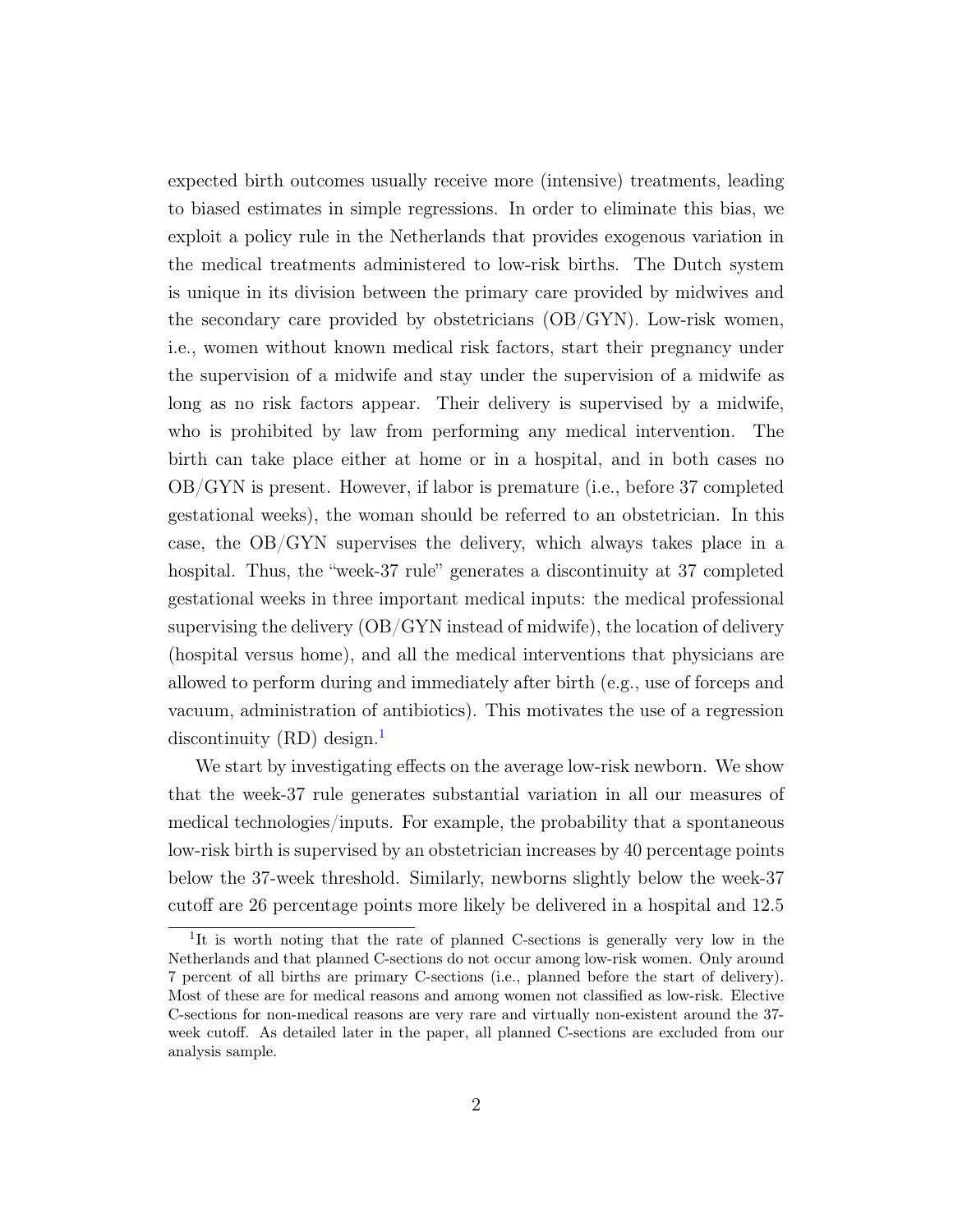percentage points more likely to be admitted to a neonatal intensive care unit (NICU). These estimates are economically large and correspond to increases of 30–110% when compared to the mean above the cutoff. Despite the substantial variation in medical interventions, we do not find any significant differences in newborn health outcomes (7-day and 28-day mortality and likelihood of a low Apgar score) across the week-37 cutoff.

Average effects can mask significant variation in benefits across the population [\(Bitler et al.,](#page-26-2) [2006\)](#page-26-2). Therefore, we next turn to heterogeneity in returns to medical treatments. Given that previous literature documents large differences in infant mortality across different socio-economic groups [\(Case et al.,](#page-26-3) [2002;](#page-26-3) [Currie et al.,](#page-27-2) [2007\)](#page-27-2), we examine whether returns to medical treatments vary by socio-economic status as proxied by the average income in the postal code of residence of the mother.<sup>[2](#page-5-0)</sup> We find that the discontinuities in medical treatments across the week-37 cutoff are similar across the income distribution. However, there are significant differences in the effects of these treatments on newborn health. Our results consistently indicate economically large health gains to preterm newborns in the lowest income quartile. In contrast, we find no significant health differences between preterm and at-term newborns in the other three income quartiles.

There are several channels that may explain the heterogeneity in the returns to childbirth technologies. First, [Daysal et al.](#page-27-0) [\(2015\)](#page-27-0) investigate the returns to one of the three medical inputs investigated in the present study: home versus hospital births. Using Dutch data, they show that home births increase newborn mortality rates and that these results seem driven by the poorest half of the population. We calculate that heterogeneity in health benefits of a hospital birth across the income distribution can only partly explain the heterogeneity in the returns to early-life medical treatments found in the present study. Second, the current risk selection system may be better suited to screening high-risk mothers among higher income women. We

<span id="page-5-0"></span><sup>2</sup>Postal codes in the Netherlands are much smaller than zip codes in the United States. We use 4-digit postal codes, which on average have 4,075 inhabitants and a land surface of 8.5 square kilometers (3.28 square miles). We do not have information on individual income or education.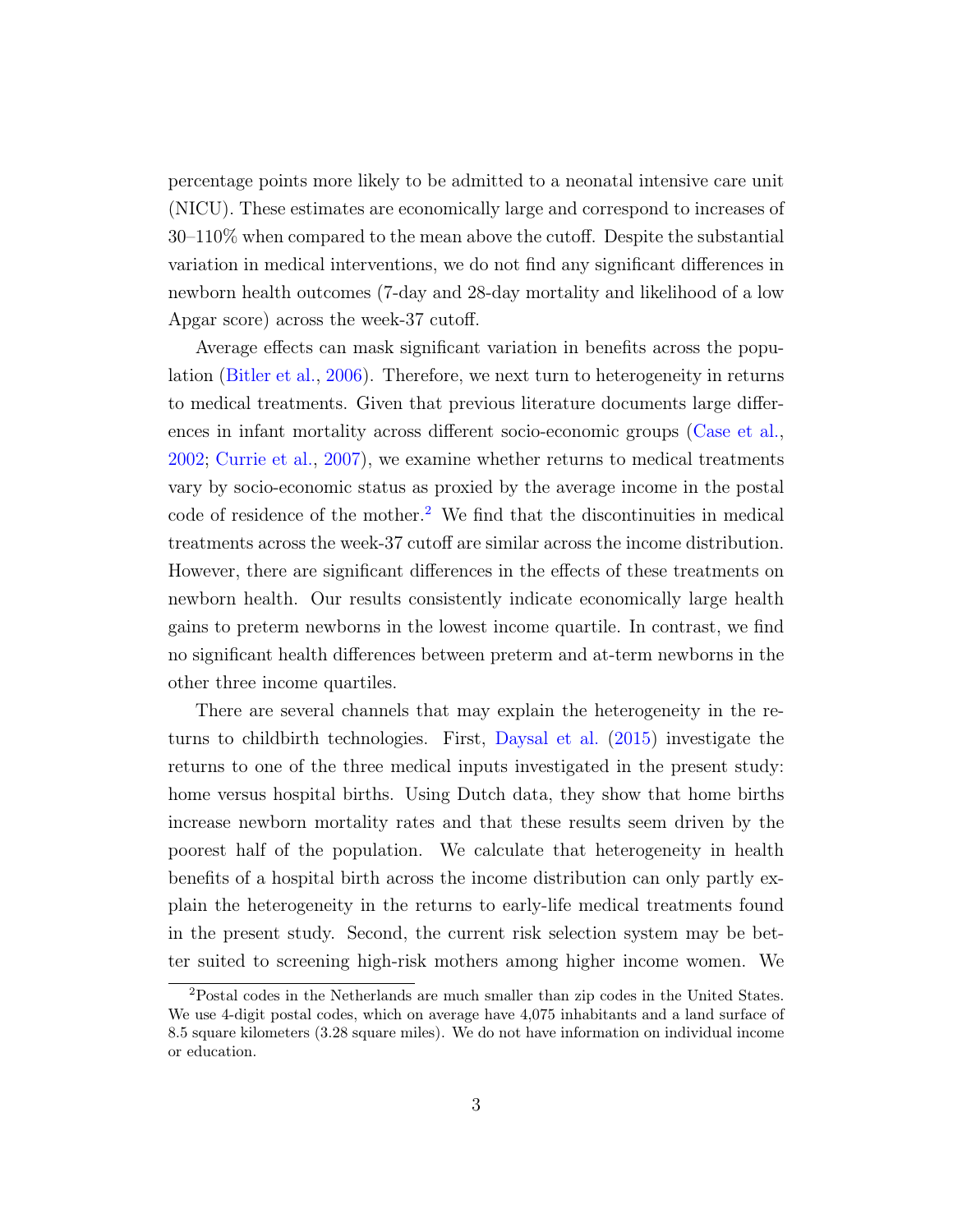provide anecdotal evidence that this may indeed be the case. Third, it is possible that low-income newborns are exposed to additional treatments in a timelier manner because their mothers tend to reside closer to a hospital. We rule out this explanation because we find no evidence of residential sorting by distance and income. Fourth, higher-income mothers may suffer from differentially higher maternal distress when referred to an obstetrician due to their preference for a midwife-supervised home birth [\(de Jonge et al.,](#page-27-3) [2009\)](#page-27-3). We find evidence in support of this explanation. Using meconium staining as a proxy, we find increased maternal distress among mothers of preterm newborns in higher-income quartiles, which may counteract any potential benefits from additional medical treatments. In lower-income quartiles, in contrast, we find no increased maternal distress as a result of referrals to an obstetrician.

Our study fits broadly in the previous economics research on returns to medical technologies. A large part of this literature investigates treatments for adults, such as heart attack [\(Cutler et al.,](#page-27-4) [1998;](#page-27-4) [Skinner et al.,](#page-29-3) [2006\)](#page-29-3) or HIV/AIDS patients [\(Duggan and Evans,](#page-27-5) [2008\)](#page-27-5). More recently, a growing number of papers examine returns to early-life medical interventions, with a special focus on treatments for very low birth weight children. Increased treatments for this group are generally shown to reduce mortality [\(Cutler and](#page-27-6) [Meara,](#page-27-6) [2000;](#page-27-6) [Almond et al.,](#page-26-1) [2010;](#page-26-1) [Bharadwaj et al.,](#page-26-4) [2013;](#page-26-4) [Breining et al.,](#page-26-5) [2015\)](#page-26-5). Research on the returns to medical interventions for low-risk infants is limited with mixed results. Using state-level variation in mandated insurance coverage of midwifery services, [Miller](#page-29-4) [\(2006\)](#page-29-4) finds that midwifery-promoting public policies had no significant effect on maternal mortality or Apgar scores, but were associated with lower neonatal mortality. [Almond and Doyle](#page-26-6) [\(2011\)](#page-26-6) show that longer hospital stays do not affect infant health outcomes after uncomplicated deliveries. Our paper is most closely related to [Daysal et al.](#page-27-0) [\(2015\)](#page-27-0), who use an instrumental variables strategy to find that giving birth in a hospital (as opposed to home) leads to reductions in the mortality of low-risk newborns. Although both papers find health benefits from earlylife medical interventions for low-income low-risk newborns, they are different along several important dimensions. First, our study examines a much wider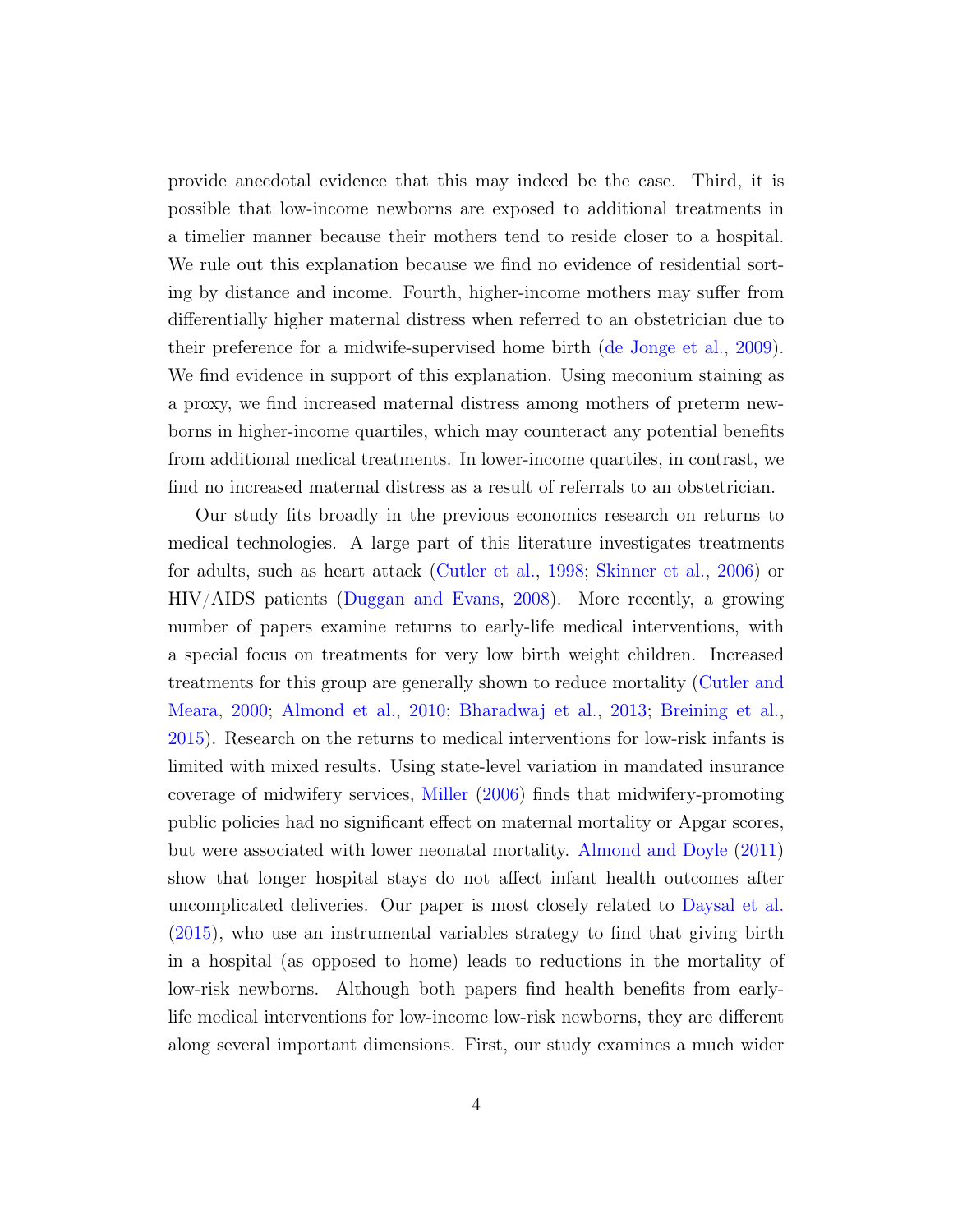range of medical technologies, extending the relevance of our findings to other countries where home births are not as common as in the Netherlands. Second, we rely on a regression discontinuity design generated by the week-37 rule. Thus, the marginal infant in the two studies is likely drawn from different parts of the distribution of low-risk newborns. Finally, the main focus of this paper is on the heterogeneity in the returns to early-life medical treatments, which was only briefly discussed in [Daysal et al.](#page-27-0)  $(2015)$ .

Our paper also contributes to the growing interest, both within economics and among medical researchers, in understanding the heterogeneity in returns to medical treatments [\(Kravitz et al.,](#page-28-3) [2004;](#page-28-3) [Chandra and Skinner,](#page-27-7) [2012\)](#page-27-7). To the best of our knowledge, the only paper to explicitly examine heterogeneity in returns to early-life medical interventions is [Evans and Garthwaite](#page-27-8) [\(2012\)](#page-27-8). The authors use changes in minimum postpartum stay laws in California to investigate the impact of postpartum length of stay on newborn health. Their results point to modest reductions in the probability of readmission for the average newborn, but also to substantial heterogeneity in the effects across the distribution of medical need. In particular, the health gains are found to be largest for infants with high a priori likelihood of longer stay. To the extent that low-income newborns in the Netherlands also have higher medical need, our results are consistent with those of [Evans and Garthwaite](#page-27-8) [\(2012\)](#page-27-8). In addition, we document heterogeneity in the returns to early-life medical interventions along a richer set of treatments.

Our results are relevant to the ongoing policy debates on effective health policy. The fact that medical treatments improve newborn outcomes even among low-risk women living in a developed country cautions against designing "one-size-fits-all" policies. In addition, the heterogeneity in the returns to medical interventions suggests that a good understanding of the causes of this heterogeneity should go hand in hand with crafting policies about child birth technologies. This is especially important in light of the growing emphasis on cost reduction through increased use of physician extenders [\(Institute of](#page-28-4) [Medicine,](#page-28-4) [2011\)](#page-28-4).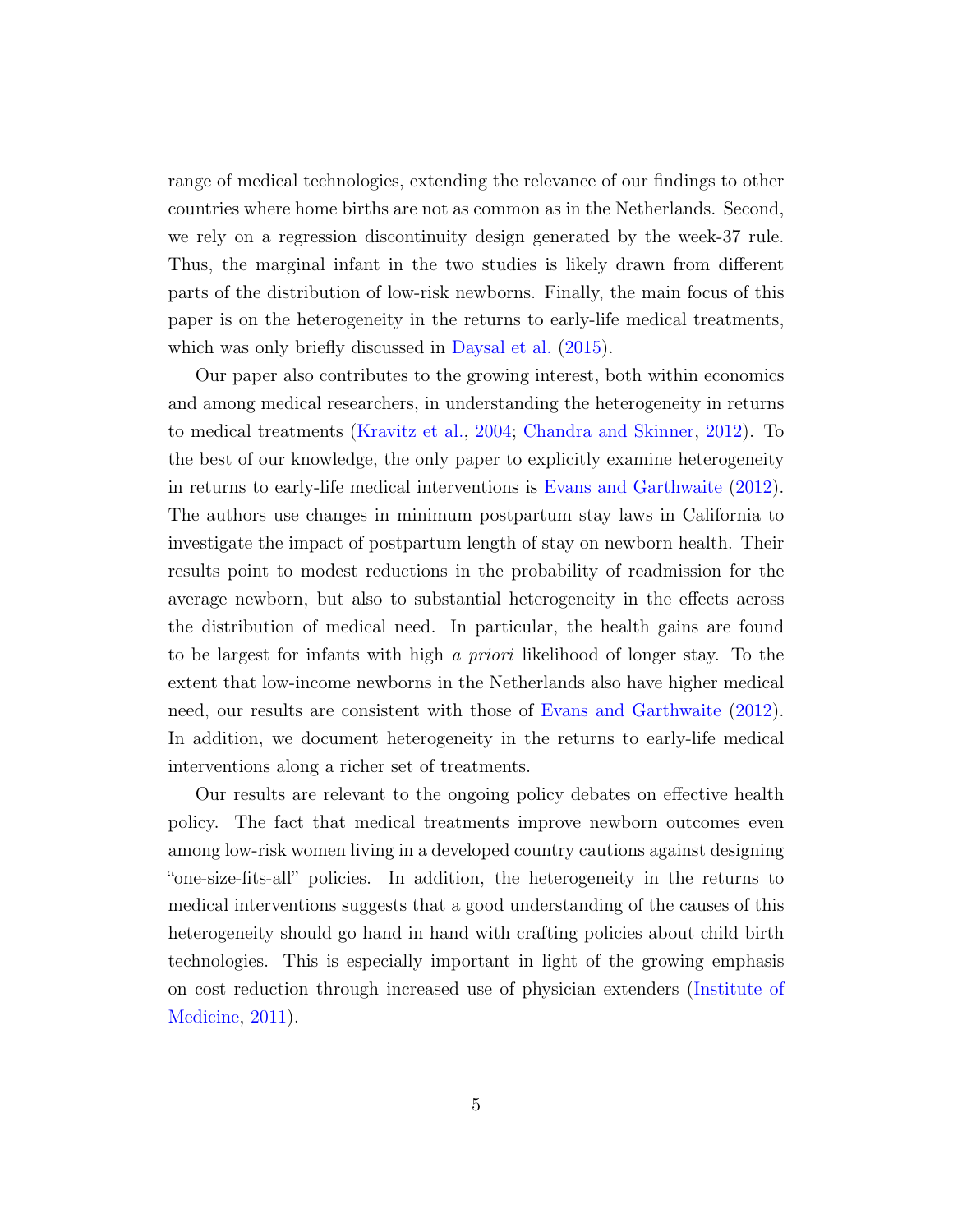#### 2 The Dutch Obstetric System

Obstetric care in the Netherlands is guided by the principle that pregnancy and delivery are natural processes that do not require attendance by a (specialized) physician as long as there are no deviations from the perfectly normal course. The ability of midwives to fully provide care for uncomplicated pregnancies and deliveries was established as early as 1865 through the "Law of Medical Practice" and upheld in subsequent legislation. These laws also prohibit the use of any "obstetrical instruments" by midwives [\(Amelink-Verburg](#page-26-7) [and Buitendijk,](#page-26-7) [2010\)](#page-26-7). However, a clear separation between the roles of midwives and obstetricians was introduced only a century later. In 1958, with the clear goal of reducing medical expenditures, the Dutch National Health Insurance Board compiled a list of conditions that require a hospital admission in the area of maternity care. This list introduced the division between the primary care provided by midwives (or general practitioners in areas with no midwife practices) and the secondary care provided by specialized physicians such as obstetricians. It also set the foundation for risk selection, the principle that uncomplicated births should stay in primary care and that hospital admissions are necessary only in case of deviations from the normal course of pregnancy or labor. The list was updated over time and its use became explicit in 1973, when it was published as the "List of Obstetric Indications" (LOI) in the Dutch Textbook of Obstetrics and Gynecology [\(Amelink-Verburg](#page-26-7) [and Buitendijk,](#page-26-7) [2010\)](#page-26-7). Since then, the LOI is used to determine when referrals are made from primary to secondary care.

Currently, the Dutch maternity care system functions as follows. Pregnancies start under supervision of a midwife as long as none of the conditions described in the LOI are present. As long as no complications arise, midwives supervise the entire pregnancy, perform all checks, and attend the birth [\(Bais and Pel,](#page-26-8) [2006\)](#page-26-8). If at least one condition in the LOI is found, then a referral to secondary care needs to be made at that point and the rest of the pregnancy and the birth is supervised by an OB/GYN. The LOI contains four types of criteria that lead to a referral: non-gynecological pre-existing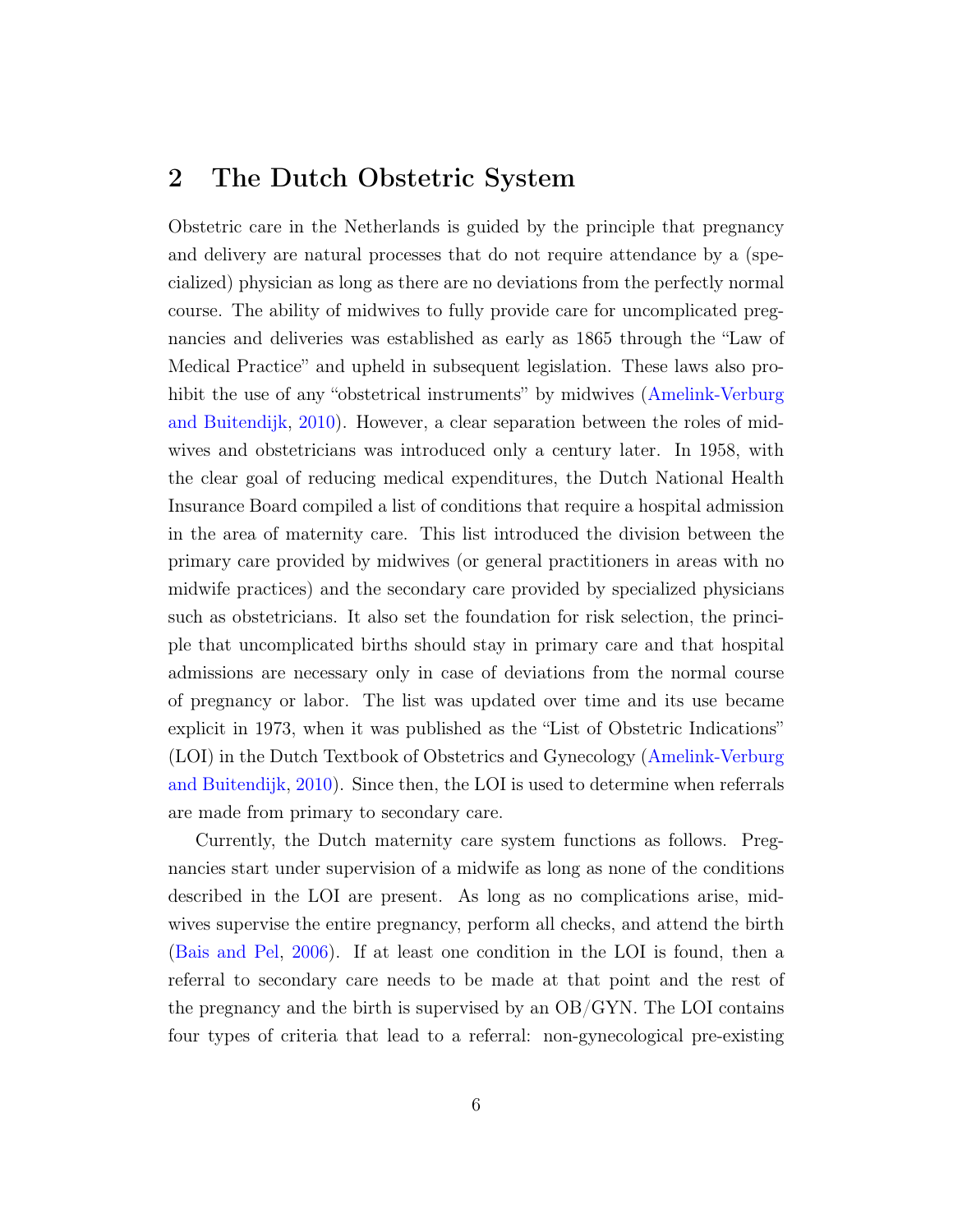conditions (e.g., diabetes, alcoholism or psychiatric disorders), gynecological pre-existing conditions, obstetric anamnesis (C-section, very premature births or severe complications during previous deliveries), and conditions arising or first diagnosed during pregnancy such as hyperemesis gravidarum, infections, plurality, gestational hypertension, or blood loss [\(CVZ,](#page-27-9) [2003\)](#page-27-9). Referrals for reasons not listed in the LOI are not allowed and physician fees are not covered by insurance plans in such cases [\(CVZ,](#page-27-9) [2003\)](#page-27-9). Finally, women are not allowed to directly contact an obstetrician.

This risk selection system divides delivering women into two groups. Highrisk women are those referred to an OB/GYN at any point during pregnancy (before the onset of labor). Their prenatal care is provided by obstetricians from the moment of the referral and they are required to give birth in a hospital under the supervision of an OB/GYN. Low-risk women are those who do not have any LOI-listed conditions until the onset of labor. These women receive their prenatal care entirely from midwives and they can choose between a home and a hospital birth. In both cases, their deliveries are supervised by a midwife with no obstetrician present unless a complication arises during labor or during the delivery.

Among both high- and low-risk women, special medical guidelines exist in the case of prematurity, which is defined as the onset of labor before 37 completed gestational weeks from the last menstrual period. For example, many hospitals in the Netherlands regularly admit preterm infants for observation, and some hospitals administer antibiotics to women whose water breaks before week 37 in order to reduce the risk of infection [\(Schakel and Bekhof,](#page-29-5) [2010\)](#page-29-5). In addition, in the case of low-risk women the LOI includes a rule (hereafter the "week-37 rule") requiring midwives to refer women whose labor starts or threatens to start prematurely to an obstetrician. These births then have to take place in a hospital under the supervision of the obstetrician, and both these women and their newborns have access to all the treatments that obstetricians can provide during and shortly after the birth.

To summarize, the week-37 policy rule generates plausibly exogenous variation in the medical professional attending the birth of low-risk women. This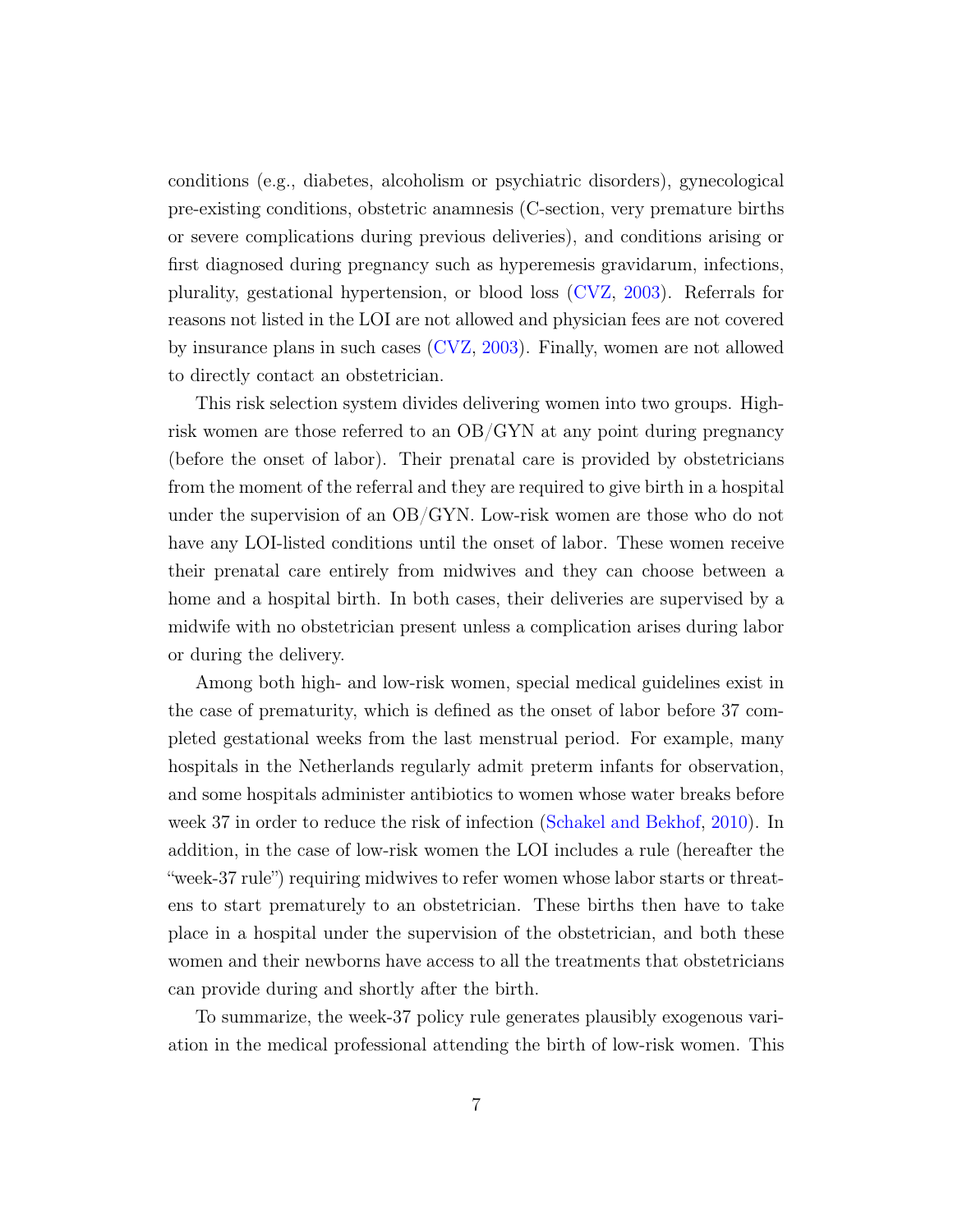rule divides low-risk women into two groups, both of whom received their prenatal care from midwives: those delivering under the supervision of a midwife with no obstetrician present, and those who deliver under the supervision of an obstetrician. Given that obstetricians only deliver in hospitals, the rule also induces variation in the location of delivery. Finally, because midwives cannot perform any medical interventions, the week-37 rule also produces variation in the medical treatments available during and immediately after birth.

### <span id="page-10-0"></span>3 Empirical Strategy

We are interested in the heterogenous impact of early-life medical interventions on the health of low-risk newborns. To identify the effects, we exploit plausibly exogenous variation in early-life medical treatments due to the "week-37 rule" in a regression discontinuity (RD) design.

An RD design relies on the idea that if a policy requires a sharp and arbitrary cutoff for implementation and is based on a measure that is not perfectly controlled by the targeted individuals, then random variation around the cutoff will partly determine when the policy is implemented [\(Hahn et al.,](#page-28-5) [2001;](#page-28-5) [Imbens and Lemieux,](#page-28-6) [2008;](#page-28-6) [Lee and Lemieux,](#page-28-7) [2010\)](#page-28-7). The week-37 cutoff provides an ideal case for an RD design. It is based on an arbitrary threshold in the sense that there are no specific developmental changes that occur in the fetus or in the mother between day 258 and day 259. [Kramer et al.](#page-28-8) [\(2012,](#page-28-8) p.111) note that "[i]nfants born before 20 weeks or at 37 or 38 weeks share many features with births at 20–36 weeks, including etiological and prognostic features," and thus conclude that the choice for the upper (37 weeks) and lower (20 or 22 weeks) bounds for defining a preterm birth are arbitrary. In addition, there is no evidence that any intervention (including hydration, antibiotics, or tocolytic therapy) can consistently delay delivery by more than 24–48 hours after the onset of labor [\(Norwitz and Caughey,](#page-29-6) [2011\)](#page-29-6). This suggests that, in a sample of spontaneous births, expectant mothers cannot precisely manipulate the timing of their birth so as to control their assignment to different medical providers and treatments. As such, the variation in early-life medical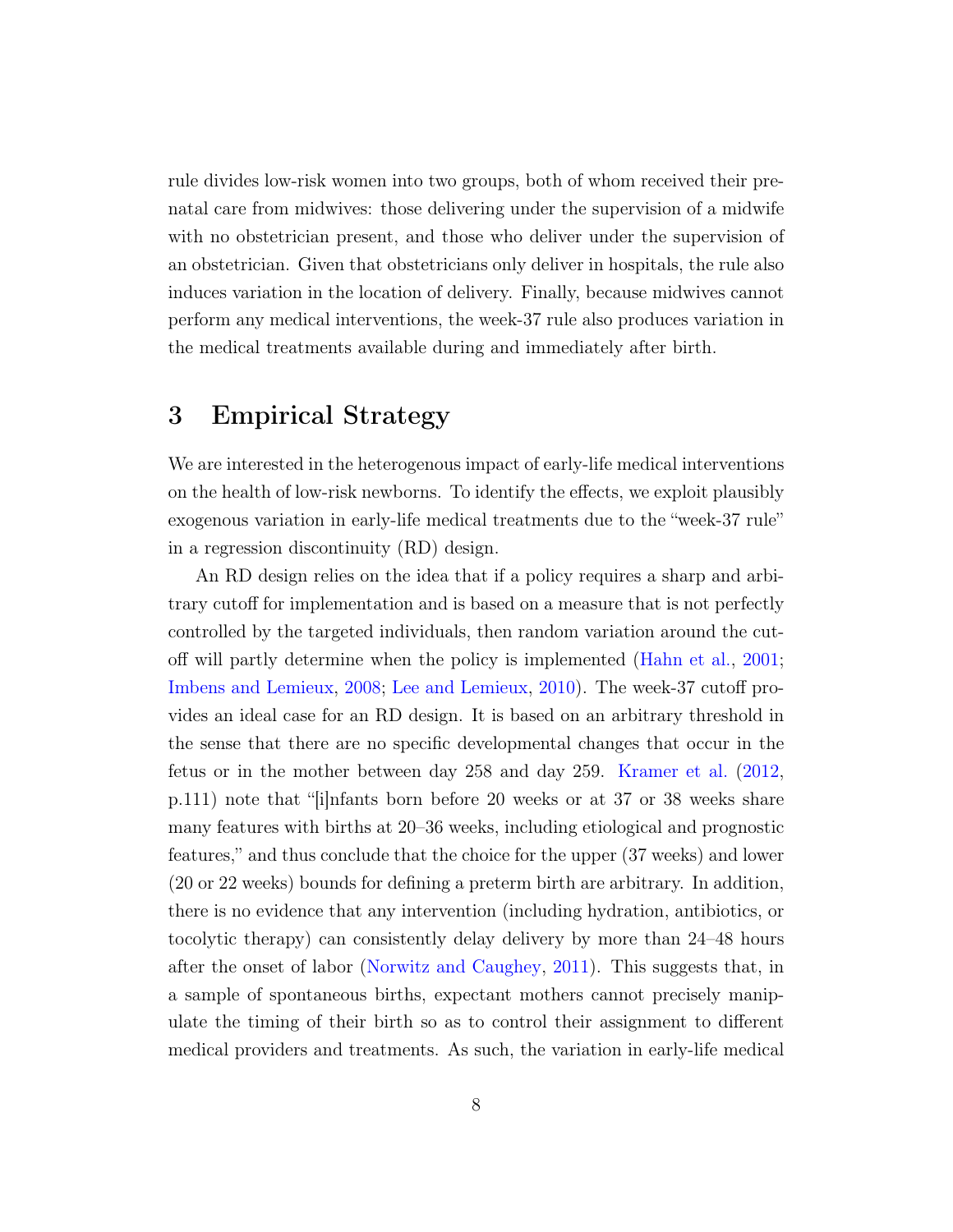interventions around the week-37 cutoff should be as good as random.

Our empirical strategy is described by the following local-linear regression:

<span id="page-11-0"></span>
$$
Y_{iat} = f(a - 258) + \beta W 37_a + u_{iat}, \tag{1}
$$

where the unit of observation is infant i born in year t at gestational age  $a, Y_{iat}$ is a measure of infant health or of medical treatments,  $W37_a$  is an indicator for prematurity (gestational age strictly below 37 completed weeks, or 259 days), and  $f(\cdot)$  is a first-degree polynomial in normalized gestational age that is allowed to vary on both sides of the discontinuity. We normalize the running variable to zero at 258 gestational days because the treatments are applied to the left of the cutoff. With this definition of the running variable, the coefficient of interest  $\beta$  captures the change in low-risk newborns' outcomes and receipt of medical treatments as gestational age moves from 259 days (exactly 37 completed weeks) to 258 days.

Our baseline regressions use a rectangular kernel which places the same weight on all observations. This is equivalent to estimating OLS regressions within the chosen bandwidth [\(Imbens and Lemieux,](#page-28-6) [2008;](#page-28-6) [Lee and Lemieux,](#page-28-7) [2010\)](#page-28-7). Since the running variable is discrete, we cluster the standard errors in all regressions at the gestational day level [\(Lee and Card,](#page-28-9) [2008\)](#page-28-9).

Estimation in an RD framework is conducted within a small interval around the discontinuity. Larger bandwidths increase the degree of precision of the estimates, but also increase the risk of bias. We use a rule-of-thumb approach to select our bandwidth [\(Lee and Lemieux,](#page-28-7) [2010\)](#page-28-7). For each health outcome and treatment measure, the optimal rule-of-thumb bandwidth is given by:

$$
h_{ROT} = k \left[ \frac{R\hat{\sigma}^2}{\sum_{i=1}^n (\hat{m}_i'')^2} \right]^{1/5},
$$

where  $k$  is a parameter that depends on the kernel choice  $(2.702$  for the rectangular kernel),  $R$  is the range of the running variable,  $n$  is the sample size, and  $\hat{m}''$ ( $\cdot$ ) and  $\hat{\sigma}$  are the curvature and standard error of the regression of the health outcome on a fourth-degree polynomial in normalized gestational age,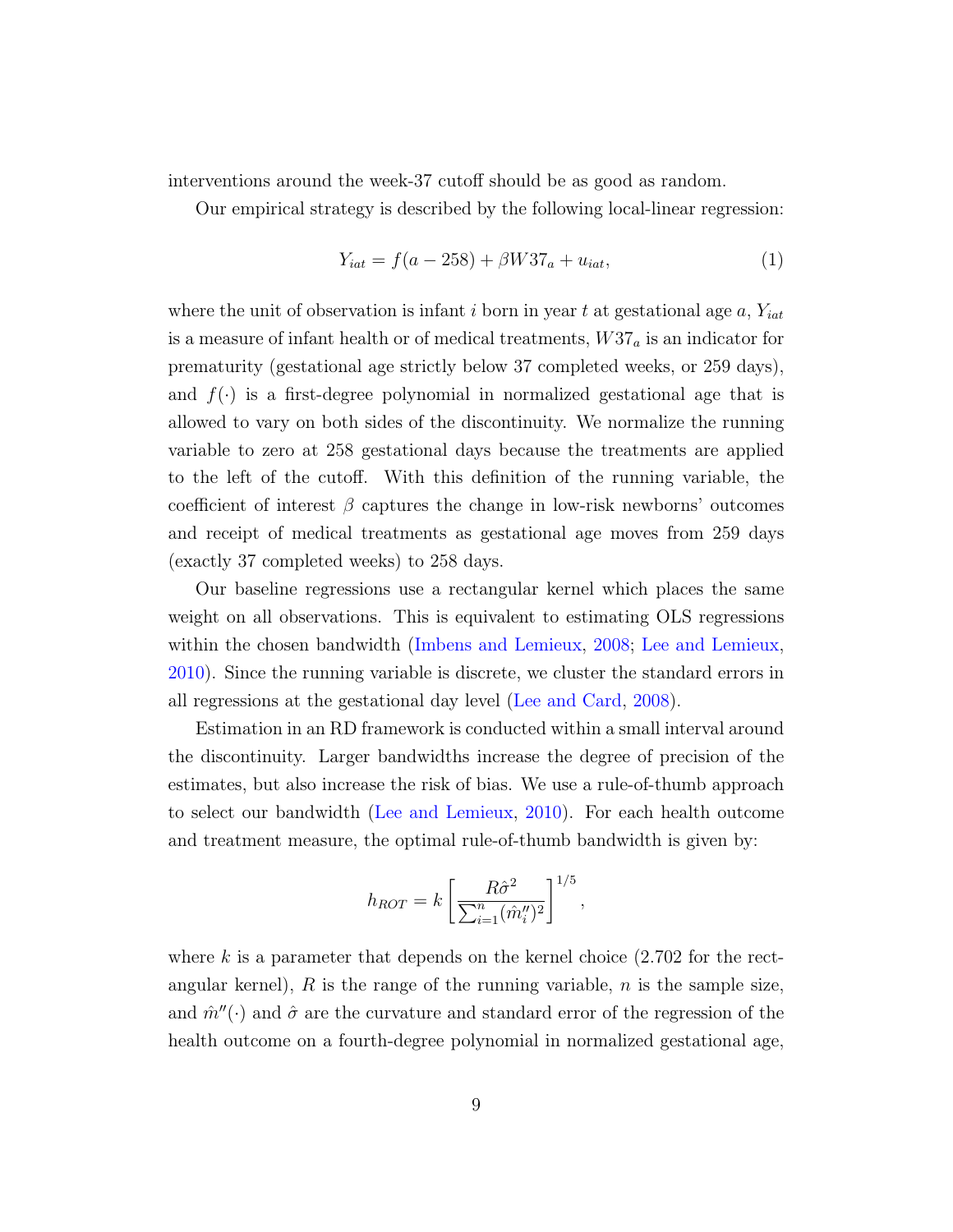respectively. Appendix Table [A1](#page-54-0) lists the optimal bandwidths for our selected outcomes. Our baseline regressions use a bandwidth of 14 days to the left and right of gestational day 258.

### <span id="page-12-2"></span>4 Data

We use data from the Perinatal Registry of the Netherlands (Perinatale Registratie Nederland, Perined) for the years 2000–2008. Perined is an annual dataset covering approximately 99 percent of the primary care and 100 percent of the secondary care provided during pregnancy and delivery in the Netherlands [\(de Jonge et al.,](#page-27-3) [2009\)](#page-27-3). It is constructed by linking individual birth records submitted by midwifes (LVR-1), obstetricians/gynecologists (LVR-2) and paediatricians (LNR).<sup>[3](#page-12-0)</sup>

The data include detailed information on the birth process. For each delivery, we observe the date and time of birth, type of birth attendant (midwife or OB/GYN), delivery location (home or hospital), method of delivery (vaginal, planned C-section, emergency C-section), use of interventions during vaginal delivery (labor augmentation, induction, use of forceps or vacuum), as well as the presence of complications during pregnancy or delivery. In the case of complications, we can observe the date and the reason for referral from midwife to an obstetrician. The data also provide rich background information on newborns (gender, gestational age in days, birth weight, parity, plurality) and basic demographic characteristics of mothers (age, ethnicity, 4-digit residential postal code). We complement the individual-level Perined data with a secondary postal code-level data set from Statistics Netherlands (Kerncijfers postcodegebieden 2004). These data provide a snapshot of average characteristics in the postal code of residence of the mother as of January 1, 2004, such as average monthly household income, average area density, and the share of residents 0-15 years old.[4](#page-12-1)

<span id="page-12-0"></span><sup>3</sup>Perined data does not include information on births supervised by general practitioners, a very small share of all primary care deliveries [\(Amelink-Verburg and Buitendijk,](#page-26-7) [2010\)](#page-26-7).

<span id="page-12-1"></span><sup>4</sup>Average area density is the average number of addresses per square kilometer in a circle with a radius of 1 km around each address in the postal code.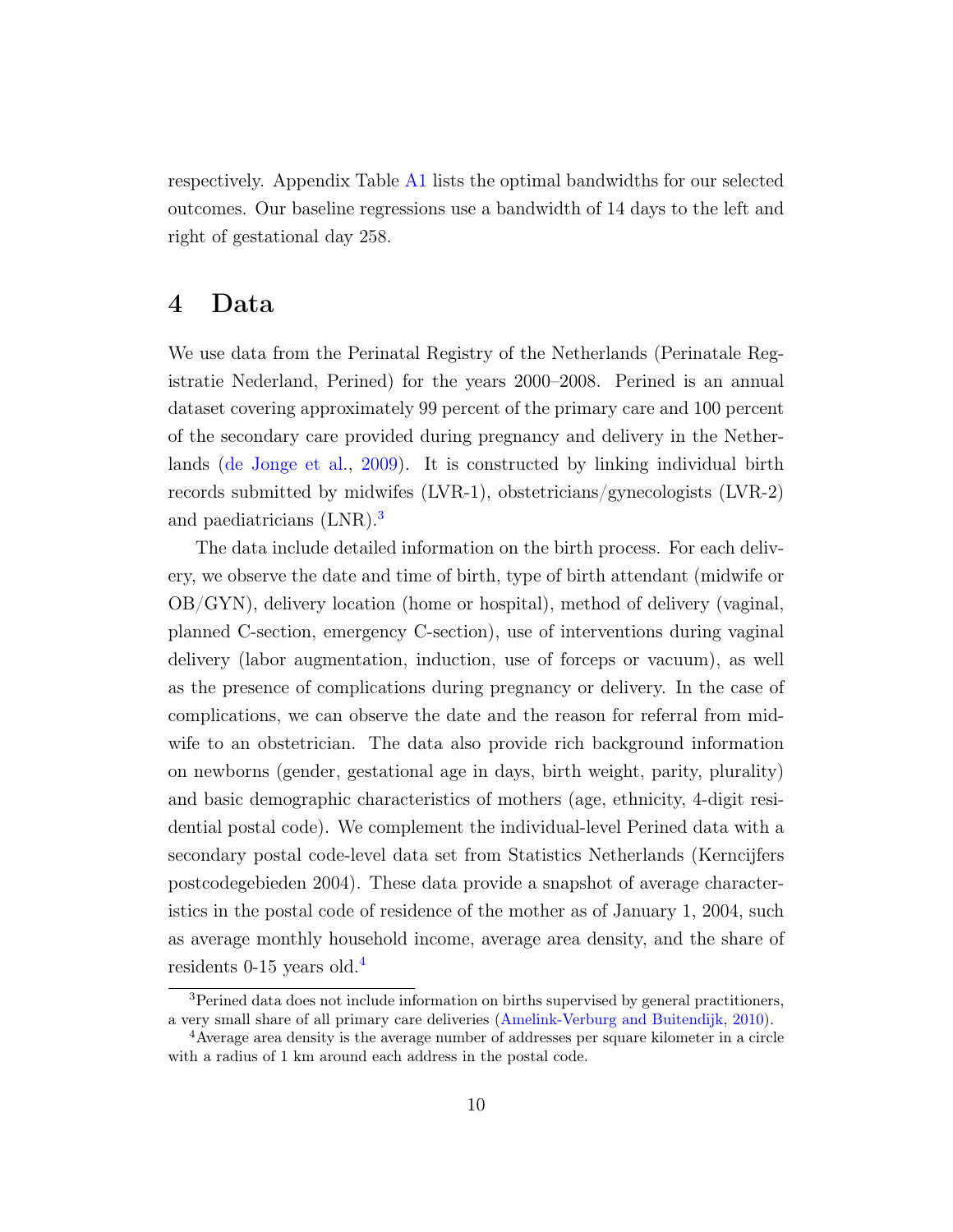Our outcomes include a number of variables pertaining to medical treatments administered during or soon after birth as well as measures of short-term infant health. We start by examining the effect of the week-37 rule on medical interventions during and after delivery: obstetrician supervision of birth, delivery in a hospital, use of forceps or vacuum, and admission to a neonatal intensive care unit (NICU) within the first 7 days of life. We then examine effects on newborn short-term health outcomes as measured by 7-day mortality, 28-day mortality, and low Apgar score.<sup>[5](#page-13-0)</sup>

A variable crucial to our identification strategy is gestational age. The week-37 rule states that women should be referred to secondary care if the onset of labor occurs before 37 completed gestational weeks. In our data, we do not observe the date and time of the onset of labor. Hence, we define the cutoff based on gestational age at birth, measured as the number of days between the date of the last menstrual period and the date of birth.<sup>[6](#page-13-1)</sup>

Some of our robustness checks include additional covariates, which can be classified into four groups. The first group (time effects) includes fixed effects for the year, month and day of the week of the birth. The second group (maternal characteristics) includes mother's age and ethnicity.<sup>[7](#page-13-2)</sup> The third group (infant characteristics) includes birth weight and indicators for gender, congenital anomalies and birth position.[8](#page-13-3) The final group (postal code characteristics) includes the average characteristics of the postal code

<span id="page-13-0"></span> $5$ We do not have information on longer term mortality rates. Apgar is measured 5 minutes after birth and summarizes the health of newborns based on five criteria: appearance (skin color), pulse (heart rate), grimace response ("reflex irritability"), activity (muscle tone), and respiration (breathing rate and effort). The score ranges from 0 to 10 with higher scores indicating better health. Low Apgar score refers to an Apgar score below 7.

<span id="page-13-1"></span><sup>6</sup>Alternatively, we can define gestational age at the onset of labor as gestational age at birth shifted by an "average duration of labor" in hours, because we can observe the exact time of birth. Analyses using these alternative definitions (available upon request) yield results almost identical to our baseline results.

<span id="page-13-2"></span><sup>7</sup>We include indicators for six maternal age categories (less than 20, 20–24, 25–29, 30– 34, 35–39, 40 and above) and three maternal ethnicity categories: Dutch, Mediterranean and others (Moroccans and Turks, commonly identified as "Mediterraneans," represent the majority of the immigrant population in the Netherlands).

<span id="page-13-3"></span><sup>8</sup>Specifically, we include birth weight in grams and indicators for very low birth weight (less than 1,500 grams), low birth weight (between 1,500 and 2,500 grams), gender, congenital anomalies (mild and severe) and birth position (breech birth and other).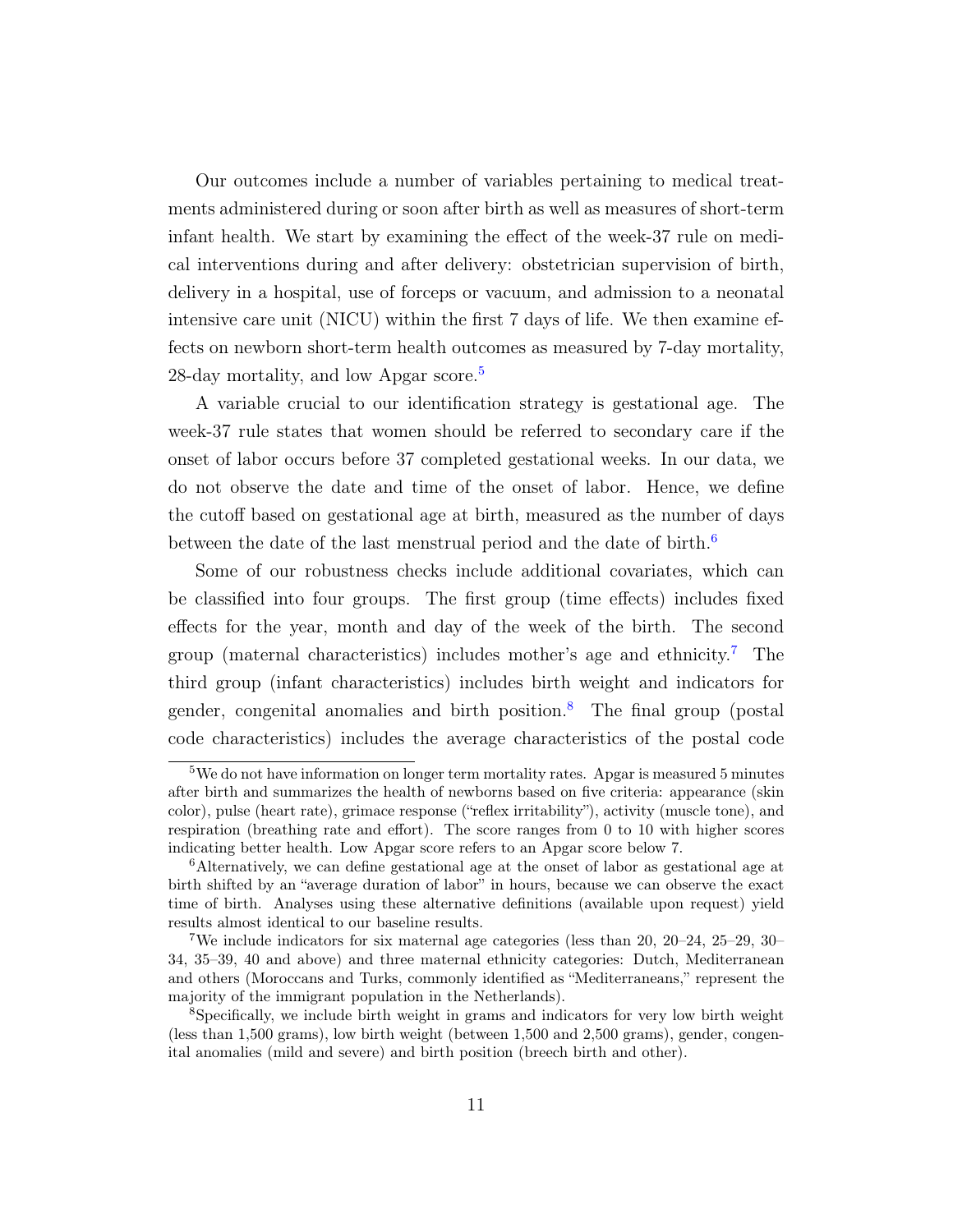of residence of the mother: monthly household income, area density and the fraction of residents  $0$ –15 years old.<sup>[9](#page-14-0)</sup>

Our analysis sample includes live deliveries by low-risk women with gestational age between 245 and 272 days, a 14-day interval on each side of day 259 (exactly 37 completed gestational weeks). We focus on low-risk women because the week-37 rule does not apply to high-risk women.<sup>[10](#page-14-1)</sup> This has the added benefit that women in this category are homogenous in terms of their prenatal care. As a result, we are able to identify the effects of early-life medical interventions abstracting from the effects of prenatal care.

Low-risk women are defined as those under the care of a midwife at the onset of labor, that is when contractions start spontaneously or when membranes rupture spontaneously [\(Evers et al.,](#page-27-10) [2010;](#page-27-10) [van der Kooy et al.,](#page-29-7) [2011\)](#page-29-7). Referrals under the week-37 rule can be made because of premature onset of labor, but also because of the "threat of prematurity," which midwives can potentially assess before the actual onset of labor (e.g., due to cramping, increased pressure in pelvis or vagina, or vaginal bleeding). If midwives have a tendency to refer women in poorer health in these cases, then referral patterns on each side of the threshold may be different and a comparison of births right above and right below the threshold would be misleading. In order to eliminate this potential bias, we define low-risk women as women who were not referred to an obstetrician by gestational age of  $238 \text{ days}$ ,<sup>[11](#page-14-2)</sup> 7 days before the lower bound of our target interval.<sup>[12](#page-14-3)</sup> We also restrict our sample to first

<span id="page-14-0"></span><sup>9</sup>Some of the control variables (newborn gender, birth weight, mother's age, and postal code characteristics) are missing for a very small number of observations (less than 0.03 percent for individual characteristics and less than 0.8 percent for postal code characteristics). We replace these missing values with sample averages and we include indicators for missing values for each variable as additional controls.

<span id="page-14-1"></span><sup>&</sup>lt;sup>10</sup>The week-37 rule affects three important medical inputs: the medical professional supervising the birth, the location of delivery, and the medical treatments during and soon after birth. Among high-risk women, there is no change in the first two inputs across the prematurity cutoff and only a limited change in the third input.

<span id="page-14-2"></span> $11$ The date of referral is missing for about 4 percent of our analysis sample. We exclude these observations from the main analyses and we check the sensitivity of our results to their inclusion in section [5.4.](#page-20-0)

<span id="page-14-3"></span> $12$ We thank Gordon Dahl for this suggestion. Results from a sample including only women under the supervision of a midwife at the onset of labor (available upon request) are quali-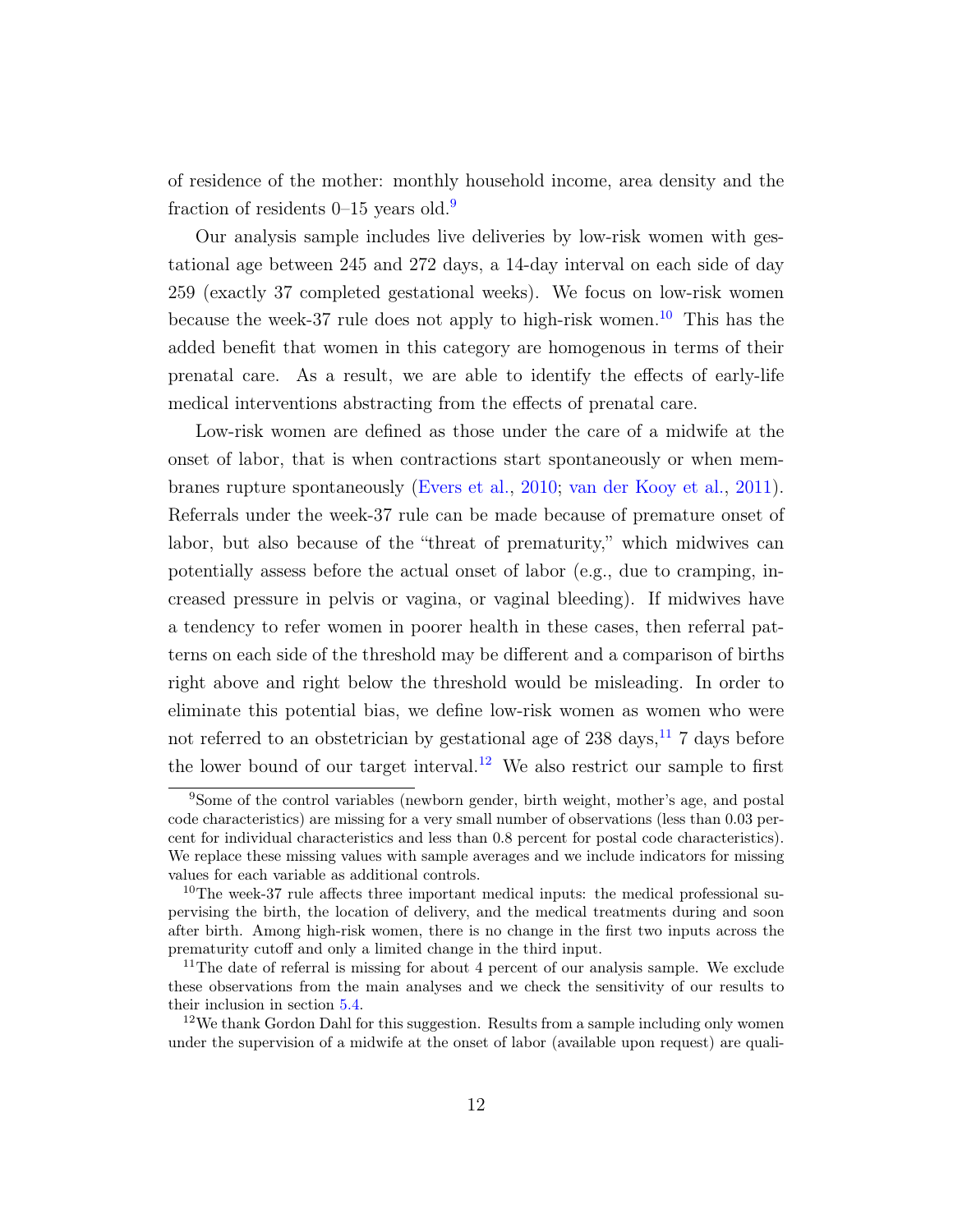births because future fertility may be endogenous to experiences in previous deliveries (which we do not observe in the data). In addition, midwives and women may use information from previous pregnancies to determine if and potentially when referral to an obstetrician should be made. Finally, we exclude multiple births, which are automatically referred to obstetricians, and cases in which gestational age may be manipulated (planned C-sections, induced and stimulated births). This results in an analysis sample of 85,797 women who are under the care of a midwife until at least gestational day 238, and who give birth to their first child between gestational days 245 and 272. When investigating the heterogeneity in returns to medical interventions, we divide the sample into quartiles of the average monthly household income in the postal code of residence of the mother.<sup>[13](#page-15-0)</sup>

#### 5 Results

#### 5.1 Validity of the Regression Discontinuity Design

The validity of an RD design rests on the assumption that individuals do not have precise control over the assignment variable. Since there are no medical tests which can accurately predict prematurity and our analysis sample consists of spontaneous births, the variation in receipt of medical treatments near the week-37 cutoff should be as good as random. However, the key identification assumption of the RD design could be violated if women (or midwives) strategically misreport gestational age at birth.

In order to test this, we examine in Figure [1](#page-31-0) the frequency of births by gestational age within a 4-week interval around the cutoff. A discontinuity in the density of births around the week-37 cutoff would suggest manipulation of the running variable and thus invalidate our RD design [\(McCrary,](#page-29-8) [2008\)](#page-29-8). Not surprisingly, the number of births is increasing in gestational age, with the vast majority of births occurring after 39–40 completed gestational weeks.

tatively similar.

<span id="page-15-0"></span><sup>&</sup>lt;sup>13</sup>Income quartiles are defined using the entire population of births.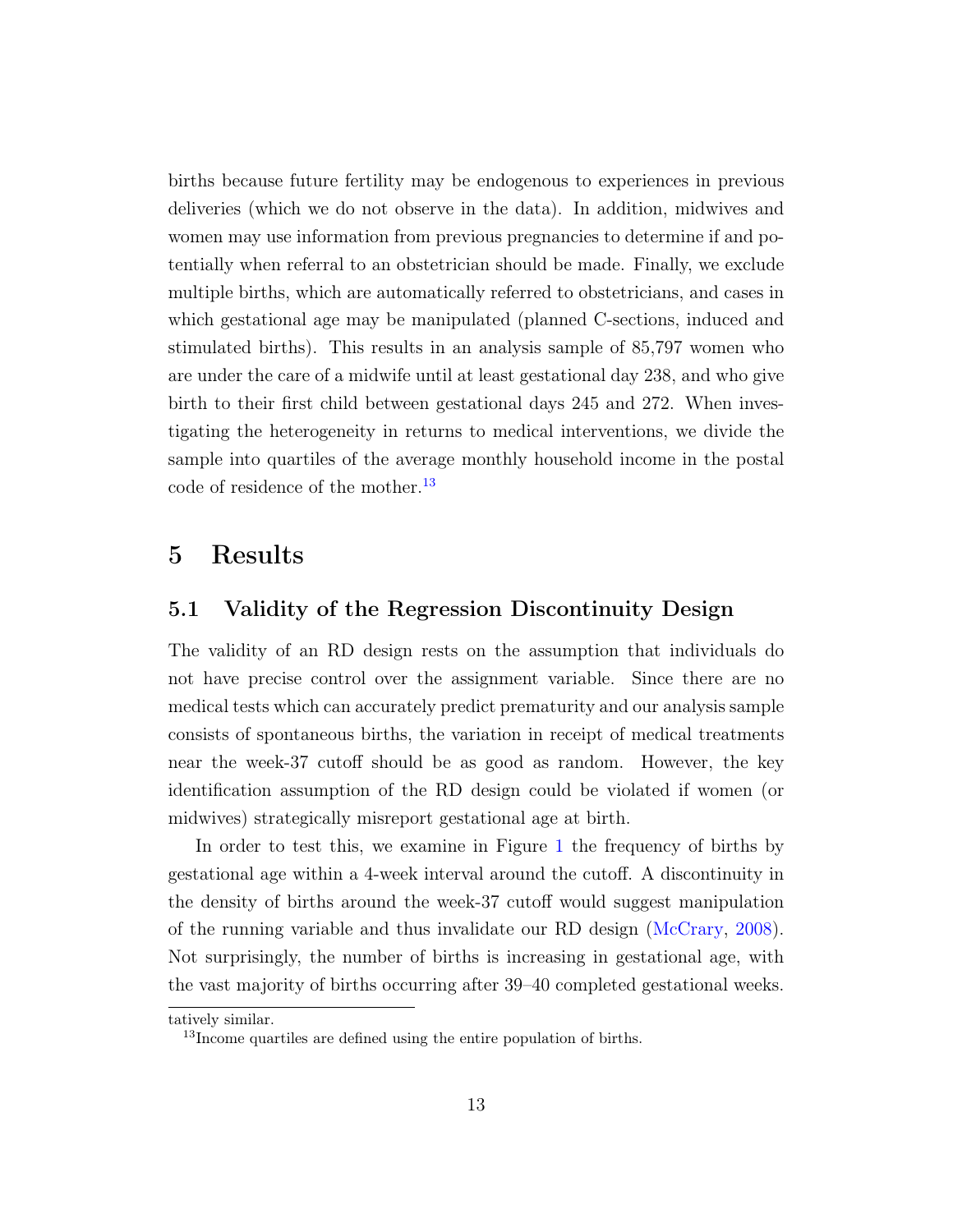However, visually, there is no significant jump in the number of births between day 258, when the week-37 rule applies, and day 259, when it does not. More formally, we estimate a local-linear regression similar to equation [\(1\)](#page-11-0), using the logarithm of the number of births at each gestational age as the dependent variable. We indeed do not find evidence of a statistically significant discontinuity in the number of births.<sup>[14](#page-16-0)</sup>

Next, we check whether there are differences in observable characteristics across the week-37 cutoff. If the RD design is valid, then the observable characteristics should be locally balanced on both sides of the week-37 cutoff. Figure [2](#page-32-0) presents the means of selected covariates by gestational age in a 4-week interval before and after the cutoff.<sup>[15](#page-16-1)</sup> The Figure shows that the distribution of the covariates is smooth around the discontinuity. In order to examine this issue more formally, we also provide in Table [1](#page-35-0) the means of covariates on either side of the discontinuity within our 14-day bandwidth after controlling for gestational age. The last column of the table provides the p-values for the test of equality of the means, clustered at the gestational day level.<sup>[16](#page-16-2)</sup> The results reported in Table [1](#page-35-0) confirm the visual evidence in Figure [2:](#page-32-0) observations just below the week-37 cutoff are similar to those just above the week-37 cutoff in terms of the majority of maternal characteristics, newborn characteristics (low birth weight, congenital anomalies, breech birth), and average characteristics in the postal code of the residence of the mother (density, share of 0-15 year olds, distance to the nearest hospital). It is worth noting that even in the few cases where we find statistically significant differences, the difference in

<span id="page-16-0"></span><sup>&</sup>lt;sup>14</sup>The estimated discontinuity at the cutoff is  $-0.033$  (s.e. 0.023). Appendix Figure [A1](#page-41-0) plots the frequency of births by gestational age for each income quartile. The corresponding results for the regression-based McCrary test for quartiles 1–4 are: −0.093 (s.e. 0.039), −0.054 (s.e. 0.042), 0.024 (s.e. 0.038), −0.01 (s.e. 0.044).

<span id="page-16-1"></span><sup>&</sup>lt;sup>15</sup>For visual clarity, here and in the rest of the paper, we group the data in 4-day bins starting from the cutoff. Appendix Figures  $A2-A5$  $A2-A5$  plot the corresponding distributions by income quartile.

<span id="page-16-2"></span><sup>&</sup>lt;sup>16</sup>This analysis is equivalent to estimating a local-linear regression similar to equation [\(1\)](#page-11-0) using the covariates as the dependent variable, with the difference in means below and above the cutoff (i.e., columns 1 and 2) representing the coefficient estimate for  $W37_a$  and the corresponding p-value indicated in column 3. Appendix Table [A2](#page-55-0) provides a similar analysis by income quartile.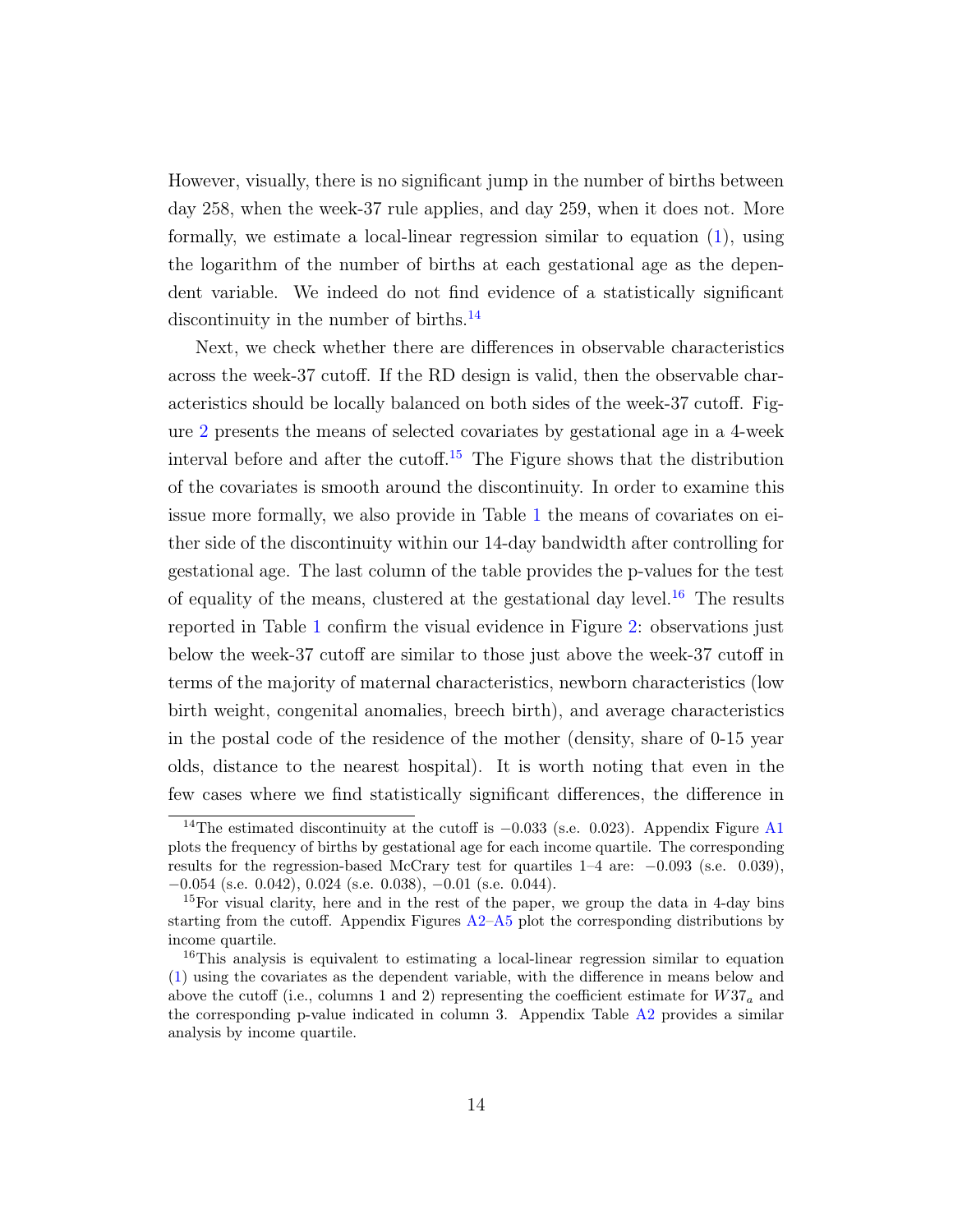the magnitudes is very small with no clear pattern. For example, infants born before day 259 are on average only 32 grams lighter than those born after the cutoff.[17](#page-17-0) On the other hand, mothers of preterm infants reside in postal codes where the average monthly household income is higher by  $\epsilon 12.^{18}$  $\epsilon 12.^{18}$  $\epsilon 12.^{18}$ 

Overall, we find no evidence of manipulation of the running variable around the week-37 cutoff. In addition, we find no systematic evidence of discontinuities in the observable characteristics of newborns and their mothers. This lends support to the claim that the variation in medical treatments near the week-37 cutoff is as good as random.

#### 5.2 The Discontinuity in Medical Interventions

If the Dutch institutional rule governing the supervision of premature births is binding, then we should observe a discontinuity in receipt of medical treatments at 37 completed gestational weeks. To examine this, in Figure [3](#page-33-0) we plot several medical treatments for gestational ages within a 4-week interval around the cutoff. Visually, there is a substantial jump up at the week-37 cutoff for each of these medical treatments, with newborns below the cutoff having higher rates of obstetrician supervision, hospital births, NICU admissions and medical interventions during delivery (use of forceps and vacuum).<sup>[19](#page-17-2)</sup>

<span id="page-17-0"></span><sup>&</sup>lt;sup>17</sup>The small statistically significant jump in birth weight is not surprising because birth weight and gestational age are particularly related to each other. [Almond et al.](#page-26-1) [\(2010\)](#page-26-1) exploit the variation in medical inputs across the very low birth weight threshold to estimate the marginal returns to medical care and also find a statistically significant jump in gestational age at the very low birth weight cutoff.

<span id="page-17-1"></span><sup>&</sup>lt;sup>18</sup>One potential explanation for the observed significant jumps is that our linear polynomial in gestational age may not fully explain the trends in some covariates by gestational age. We therefore additionally run regressions with a second-degree polynomial in gestational age, as well as regressions in which we exclude the observations very close to the cutoff (donut regressions), regressions with alternative bandwidths, and regressions with additional covariates. Our results prove robust across all specifications (see section [5.4\)](#page-20-0).

<span id="page-17-2"></span><sup>&</sup>lt;sup>19</sup>There are two reasons why the probability of obstetrician supervision does not "jump" from 1 to 0 when gestational age increases from just under to just over 37 weeks. First, the week-37 rule is not perfectly enforced, meaning that not all the infants born before 37 completed gestational weeks are referred to an OB/GYN. Second, low-risk women can be referred to an OB/GYN for reasons other than prematurity, including complications arising during delivery, slow progression, or the need for pain relief medication. As a result, some of the births with at least 37 completed gestational weeks are at least partially supervised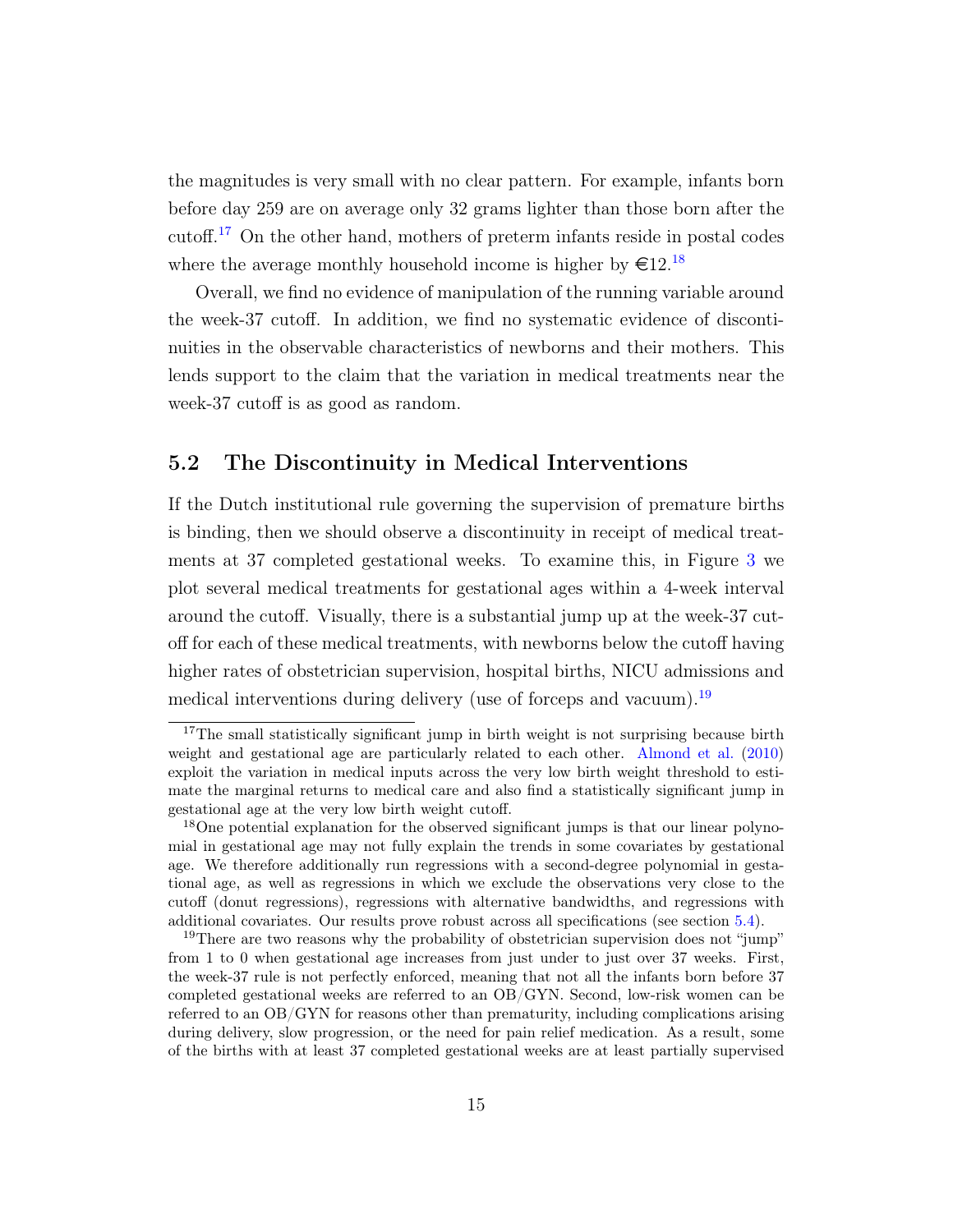In the first column of Table [2,](#page-36-0) we examine whether the difference in receipt of medical treatments below and above the week-37 cutoff is statistically significant by estimating equation [\(1\)](#page-11-0) within our baseline bandwidth of 14 days around the cutoff. Each cell reports the coefficient of W37 from a different regression. The results suggest that preterm newborns receive significantly more medical treatments: they are, on average, 40 percentage points more likely to be supervised by an obstetrician; 26 percentage points more likely to be delivered in a hospital; 12.5 percentage points more likely to be admitted to a NICU within the first seven days of life; and 4 percentage points more likely to be delivered by use of forceps and vacuum. These estimates are economically large and represent increases of 30–110% when compared to the mean of the outcomes above the cutoff.

Appendix Figures [A6–](#page-46-0)[A9](#page-49-0) and columns 2–5 of Table [2](#page-36-0) show that the week-37 rule leads to discontinuities in receipt of medical treatments across the income distribution. The estimated discontinuities are all statistically significant and point to an income gradient whereby higher-income mothers experience somewhat larger relative increases in treatments at the cutoff. For example, preterm newborns in the lowest income quartile are, on average, 11.36 percentage points more likely to be admitted to a NICU, which represents a 110% increase at the mean above the cutoff. Preterm newborns in the highest income quartile, on the other hand, are 12.91 percentage points more likely to be admitted to a NICU, a 132% increase at the mean above the cutoff. Similarly, the week-37 rule increases the probability of a hospital birth by 29% for preterm newborns in the lowest quartile and by 43% for preterm newborns in the highest income quartile. Overall, the evidence suggests that the Dutch institutional setup provides significant variation in receipt of medical treatments among low-risk first-time mothers, regardless of income.

by OB/GYNs.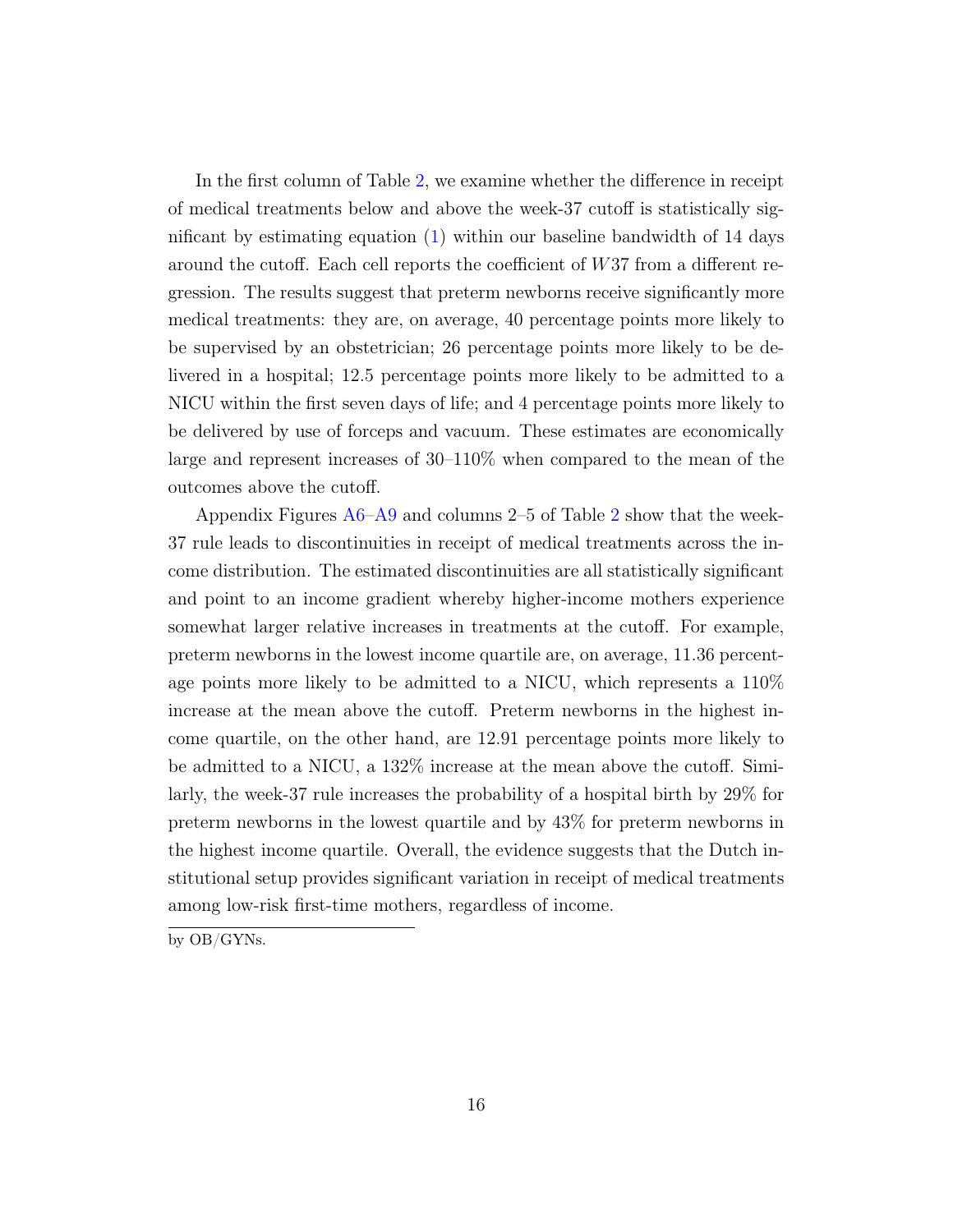#### 5.3 Short-Term Newborn Health

In this section we present our estimates of the effects of early-life medical interventions on newborn health outcomes. Figure [4](#page-34-0) plots the evolution of our three measures of newborn health as a function of gestational age within a 4-week window around the cutoff. The Figure indicates a smooth evolution of all health measures across the week-37 cutoff, suggesting no significant health differences between births slightly below and slightly above 258 completed gestational days.

The first column of Table [3](#page-37-0) presents the regression estimates corresponding to the visual evidence from Figure [4.](#page-34-0) The results, although imprecise, confirm that there are no significant health differences between preterm newborns and those born after 37 completed gestational weeks. Since these coefficients represent an intention-to-treat effect of the week-37 rule, our estimates suggest that this rule yields no significant health benefits for the average low-risk newborn with gestational age close to 37 weeks.

The coefficient estimates in columns 2–5 of Table [3,](#page-37-0) however, suggest that the average effects mask substantial heterogeneity in the returns to medical treatments.<sup>[20](#page-19-0)</sup> In particular, we find that preterm newborns in the lowest income quartile are significantly less likely to die and to have low Apgar scores when compared to low-income newborns who are slightly above the week-37 cutoff. When thinking about the magnitudes of the effects, it is worth emphasizing that these estimates have relatively wide confidence intervals that include much smaller but still economically important returns. For example, the lower bounds of a 95-percent confidence interval indicate 0.63 fewer infant deaths per 1,000 births for 7-day mortality and a 0.07 percentage point reduction in the probability of low Apgar score. In stark contrast to these findings, our results in columns 3–5 indicate no significant health differences between higher-income preterm newborns relative to higher-income at-term newborns. In all cases, we reject the equality of the estimates between the lowest-income quartile and the other income quartiles.

<span id="page-19-0"></span> $^{20}$ Appendix Figures [A10](#page-50-0)[–A13](#page-53-0) provide the corresponding visual evidence.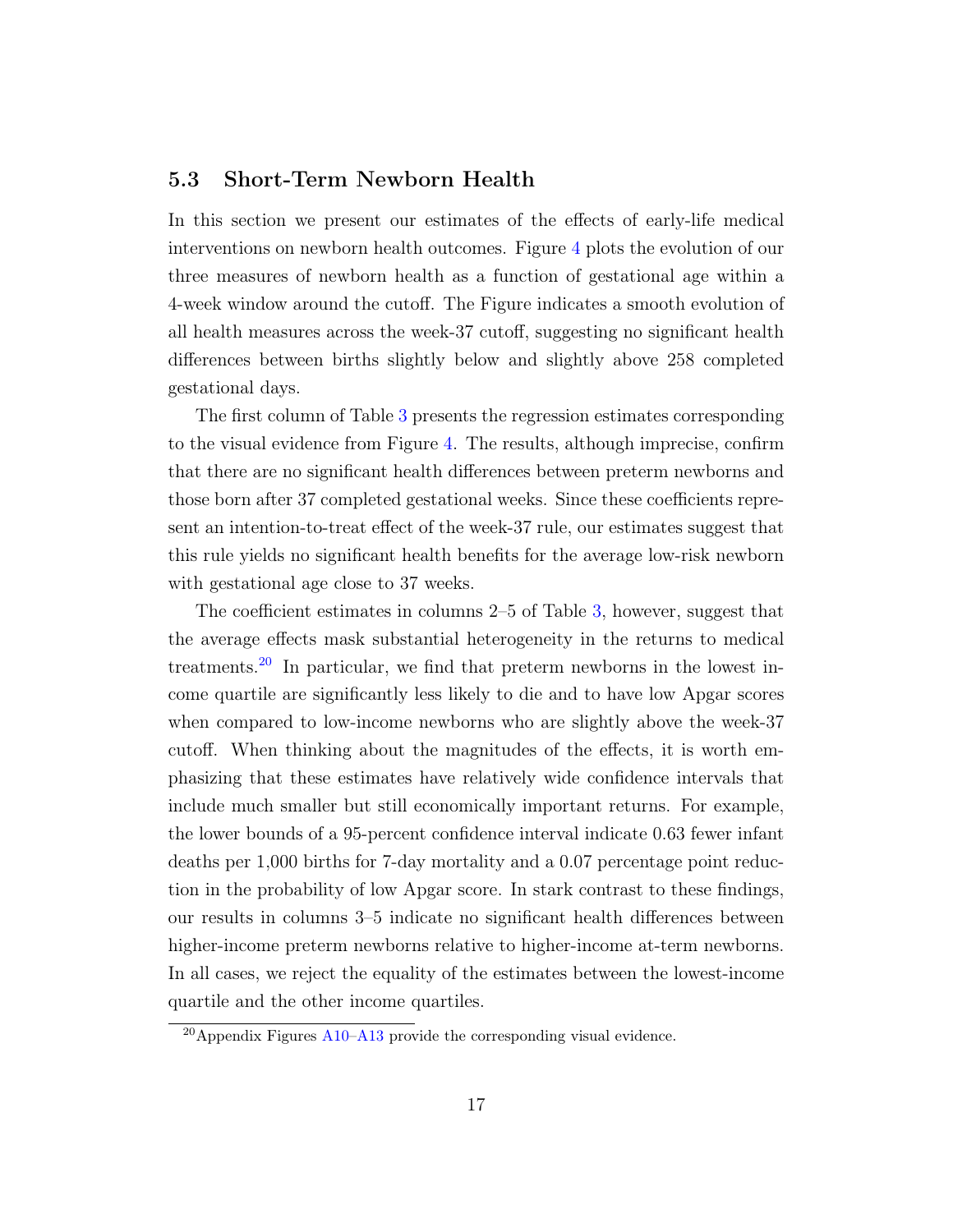#### <span id="page-20-0"></span>5.4 Robustness Checks

We next investigate the robustness of our results to several scenarios that could lead to biased estimates. If the key assumption in our RD design is satisfied (i.e., the variation in receipt of medical treatments is as good as random around the week-37 cutoff), then including additional covariates in our model should not change our conclusions. In panel A of Table [4](#page-38-0) we present estimates from a specification that includes the full set of controls described in section [4.](#page-12-2) We again find statistically significant health benefits for preterm babies in the lowest income quartile, and no significant health differences between preterm and at-term newborns in the other three quartiles. The magnitudes of the estimated effects are very similar to the baseline results.

Next, we turn to the possibility that our results could be driven by heaping at the cutoff. In order to address this issue, [Barreca et al.](#page-26-9) [\(2016\)](#page-26-9) suggest estimating "donut" regressions that exclude the observations at the cutoff. Panel B of Table [4](#page-38-0) shows results estimated on a sample excluding newborns with gestational ages of 258 and 259 days. This strategy does not alter the main conclusions from our results: the week-37 rule leads to health gains among the poorest quartile, but not among the other income quartiles.

In Panels C–E, we examine the sensitivity of our estimates to model specification. Panel C focuses on the choice of kernel and reports results based on a triangular kernel which places less weight on observations farther away from the cutoff. Our results again point to health gains for babies slightly below the week-37 cutoff in the lowest income quartile and generally no benefits for preterm babies in the higher income quartiles. In Panel D, we test the robustness of our results to different bandwidths using intervals of 7 and 21 days on either side of the cutoff. The estimated effects are again very similar to those obtained in the baseline model. Panel E tests the sensitivity of our results to the degree of the polynomial in gestational age. Our choice of a linear function in gestational age is motivated by the reduced form relationship between infant outcomes and gestational age plotted in Figure [4,](#page-34-0) which does not indicate nonlinearities within our bandwidth. When we reestimate our baseline regressions using a second degree polynomial (as before, allowed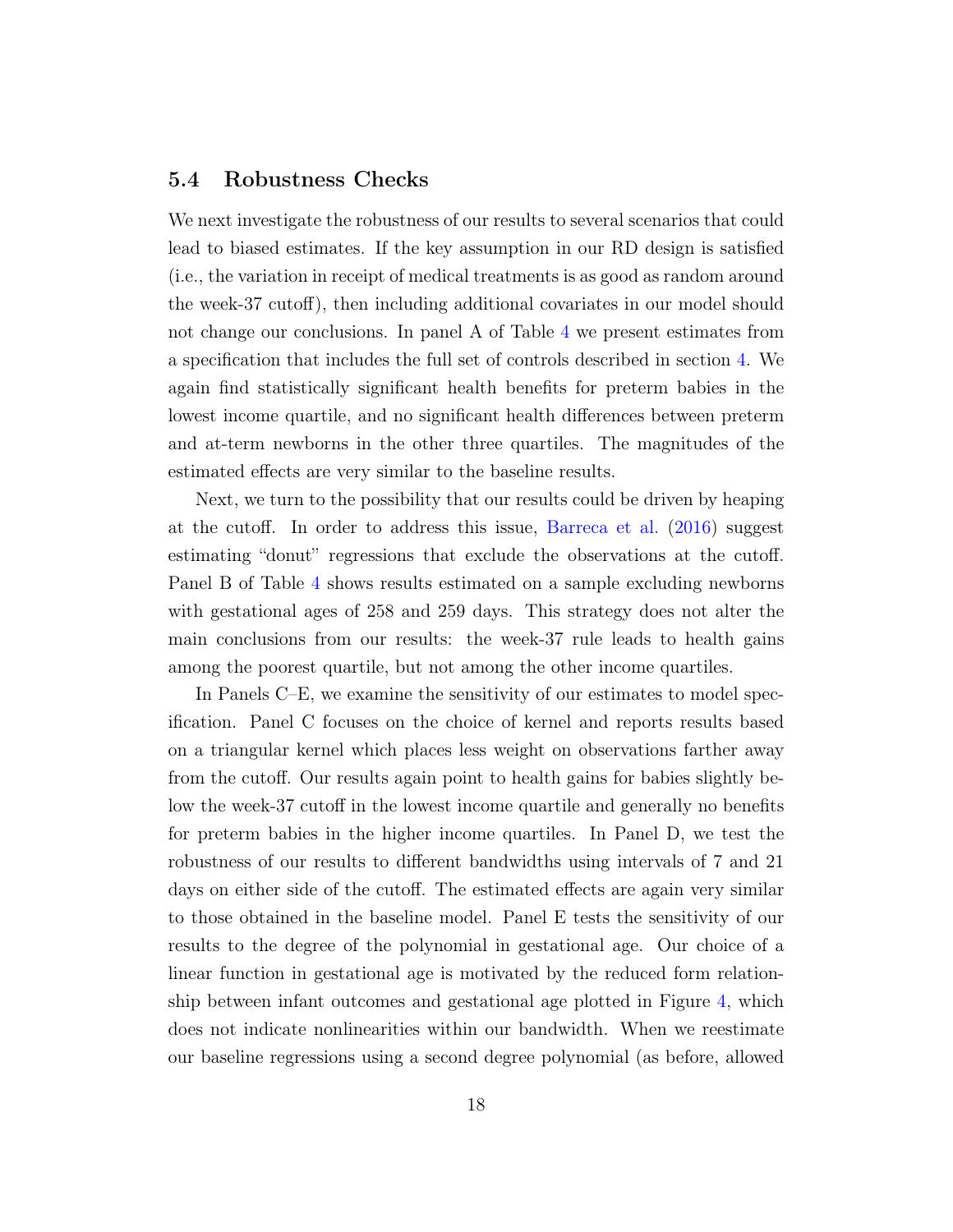to vary on either side of the cutoff), the coefficients again indicate positive health returns for preterm babies in the lowest income quartile, although we lose some precision due to overfitting the data.

Panel F of Table [4](#page-38-0) examines the sensitivity of our results to alternative sample selection criteria. Recall that our analysis sample includes women under the supervision of a midwife at least until gestational day 238. Since date of referral is missing for a small number of observations, we exclude these from the main analyses. In the first part of the Panel, we expand our analysis sample to include these women and show that the results are very similar to our baseline findings. In the remaining parts of the Panel, we change the sample to include women under the supervision of a midwife at least until gestational day 245 and 231, respectively. In both cases, we confirm our baseline results: preterm newborns from the lowest income families gain substantially from the medical treatments induced by the week-37 rule, but those in higher income quartiles do not seem to have any significant benefit from these additional treatments.

#### 5.5 Potential Mechanisms

Our results consistently show that the week-37 rule generates health benefits even among an observably low-risk population, but only among newborns in the lowest income quartile. There are several mechanisms that may explain this heterogeneity in the returns to early-life medical interventions. To begin with, the current risk selection system may be better suited to screen for risks among higher income women. For example, communications about healthrelated issues between midwives and low-income (and thus lower educated) pregnant women may be more difficult. This may make the risk assessment among these women less precise. As a result, some high-risk low-income women may be incorrectly classified as low-risk. These low-income women and their infants may experience higher benefits from the additional medical treatments provided due to the week-37 rule.

In addition, low-income mothers may engage in unhealthy behaviors that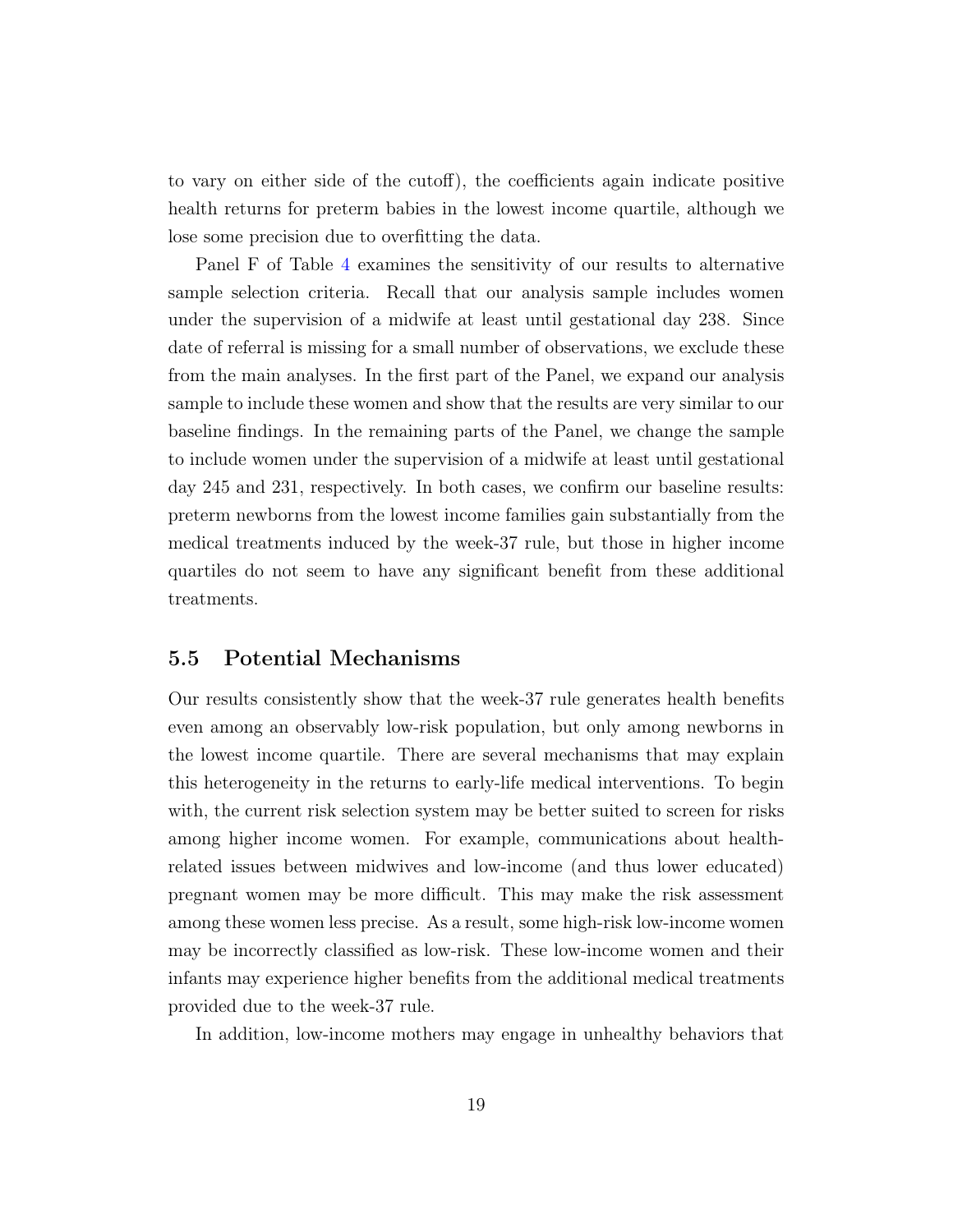are not included as reasons for referral to an obstetrician in the LOI. In this case, the pool of low-income mothers classified as low-risk may on average have worse (unobserved) underlying health than the higher-income mothers classified as low-risk. Medical interventions could then be more beneficial for infants in the low-income group.

Data limitations do not allow us to investigate the extent to which the current risk selection system may be less precise for low-income women. However, there is some anecdotal evidence suggesting that this channel may be important. A recent survey by the Royal Dutch Organisation of Midwives reports that midwives needed on average 23 percent extra time when caring for lowincome women. The need for extra time was due to difficulties in collecting relevant (medical) data, additional education on prevention, lifestyles and risk, more frequent home visits, and consultations to exclude uncertainties. This led to a policy change in 2009 that increased reimbursements for midwives by 23 percent in selected very low-income postal codes [\(NZA,](#page-29-9) [2011\)](#page-29-9).

In the remainder of this section, we investigate three other potential mechanisms for which we have reliable data. First, if lower income mothers reside closer to the hospital, their newborns may be exposed to additional treatments in a timelier manner and therefore profit more from such treatments. In the last row of Appendix Table [A2,](#page-55-0) we check whether distance to the nearest hospital is larger among higher income mothers. We find no consistent pattern for such residential sorting by income. As such, this scenario is unlikely to drive our results.

Second, the observed heterogeneity in the impact of the week-37 rule may be driven by heterogeneity in the effect of location of birth, one of the medical inputs that change as a result of the week-37 rule. We find that infants slightly below the prematurity cutoff have a higher likelihood of a hospital birth (instead of a home birth). Using data from the Netherlands, [Daysal et al.](#page-27-0) [\(2015\)](#page-27-0) find that giving birth in a hospital leads to lower infant mortality among lowrisk deliveries and that this effect is entirely driven by lower income mothers. If we assume that the causal impact of a hospital birth is the same in our sample, a 20 percentage point increase in the fraction of hospital births would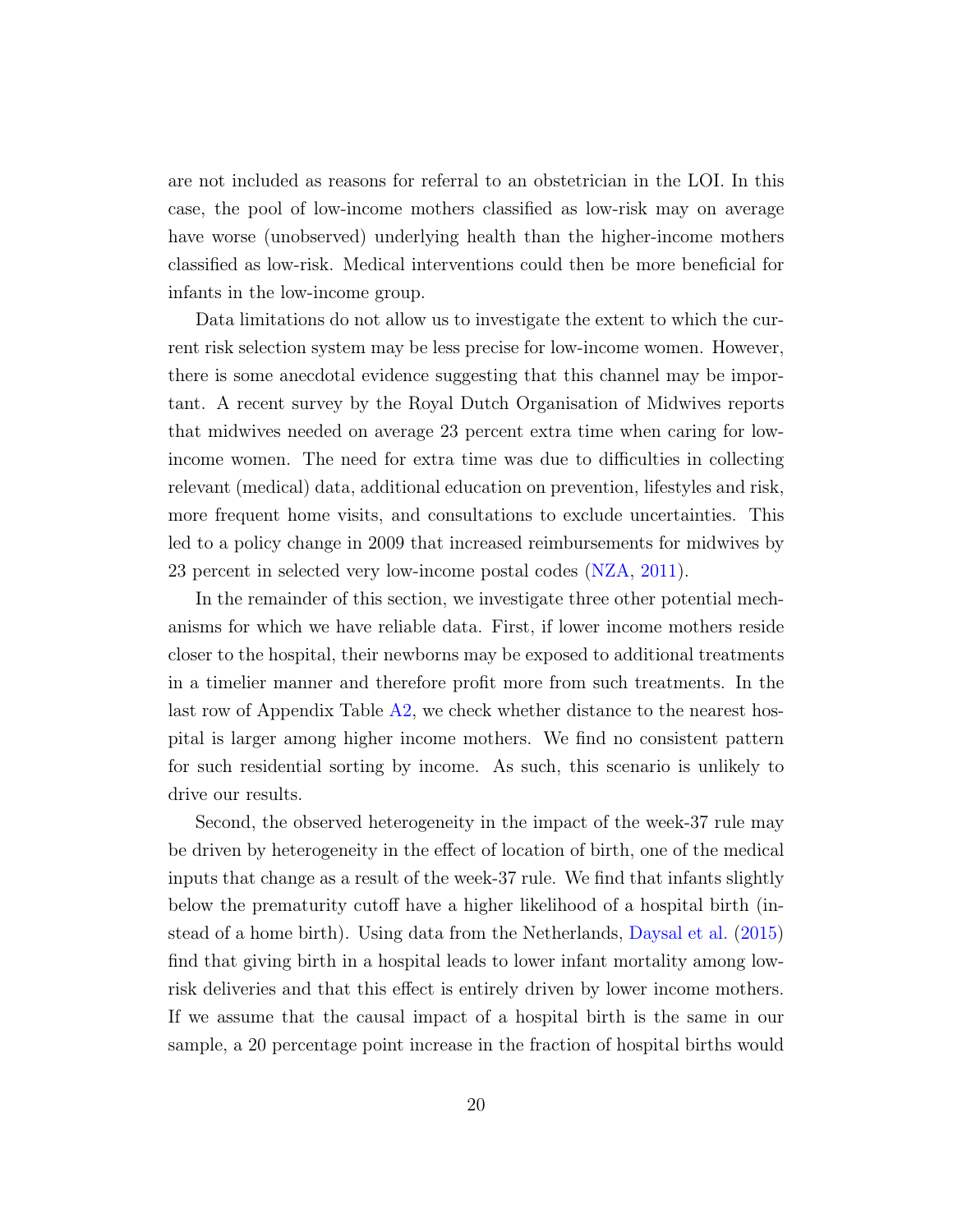be associated with a reduction of 2.5 deaths in 7-day infant mortality in the lowest-income quartile.<sup>[21](#page-23-0)</sup> This suggests that the change in location of delivery can explain only part of the heterogeneity in returns to medical treatments.

Third, prematurity and referral to an obstetrician may increase unmet maternal expectations and distress during delivery differentially across the income distribution. Among low-risk Dutch women, middle and higher income mothers are more likely than lower income mothers to prefer midwife-supervised home births [\(de Jonge et al.,](#page-27-3) [2009\)](#page-27-3). The unexpected change in the medical professional supervising the birth and in location of delivery due to the week-37-rule may hence increase maternal distress in the middle and higher income groups. This may in turn counteract the potential gains from medical treatments: "[o]nce a woman is in labor, state-anxiety, due to loss of control and feelings of powerlessness, has been found to be positively related to 'abnormal' delivery, in particular prolonged labor" [\(Paarlberg et al.,](#page-29-10) [2006\)](#page-29-10). We examine effects on the presence of meconium in amniotic fluid, which is generally considered the most direct measure of fetal distress during labor and which can lead to severe complications if breathed in by the baby (meconium aspiration). Our results point to statistically significant increases in the likelihood of meconium staining among the preterm babies of higher-income mothers and no effects among lower-income mothers.<sup>[22](#page-23-1)</sup> This suggests that increased maternal distress may also contribute to the observed differences in the returns to medical treatments by income.

<span id="page-23-0"></span> $^{21}$ [Daysal et al.](#page-27-0) [\(2015\)](#page-27-0) exploit the exogenous variation between a mother's residence and the nearest obstetric ward to estimate the casual impact of a hospital birth. Their instrumental variables strategy indicates that giving birth in a hospital leads to 12.65 fewer infant deaths per 1,000 births among lower income mothers, with no significant effect on infant mortality in higher income areas.

<span id="page-23-1"></span><sup>&</sup>lt;sup>22</sup>The coefficient estimates for W37 are  $-0.487$  (s.e. 0.597) in the lowest income quartile,  $-0.089$  (s.e. 0.427) in the second quartile, 1.444 (s.e. 0.511) in the third quartile and 1.508 (s.e. 0.748) in the highest income quartile. The results for the highest two income quartiles are statistically significant and represent increases of 22–25% when compared to the mean to the right of the cutoff.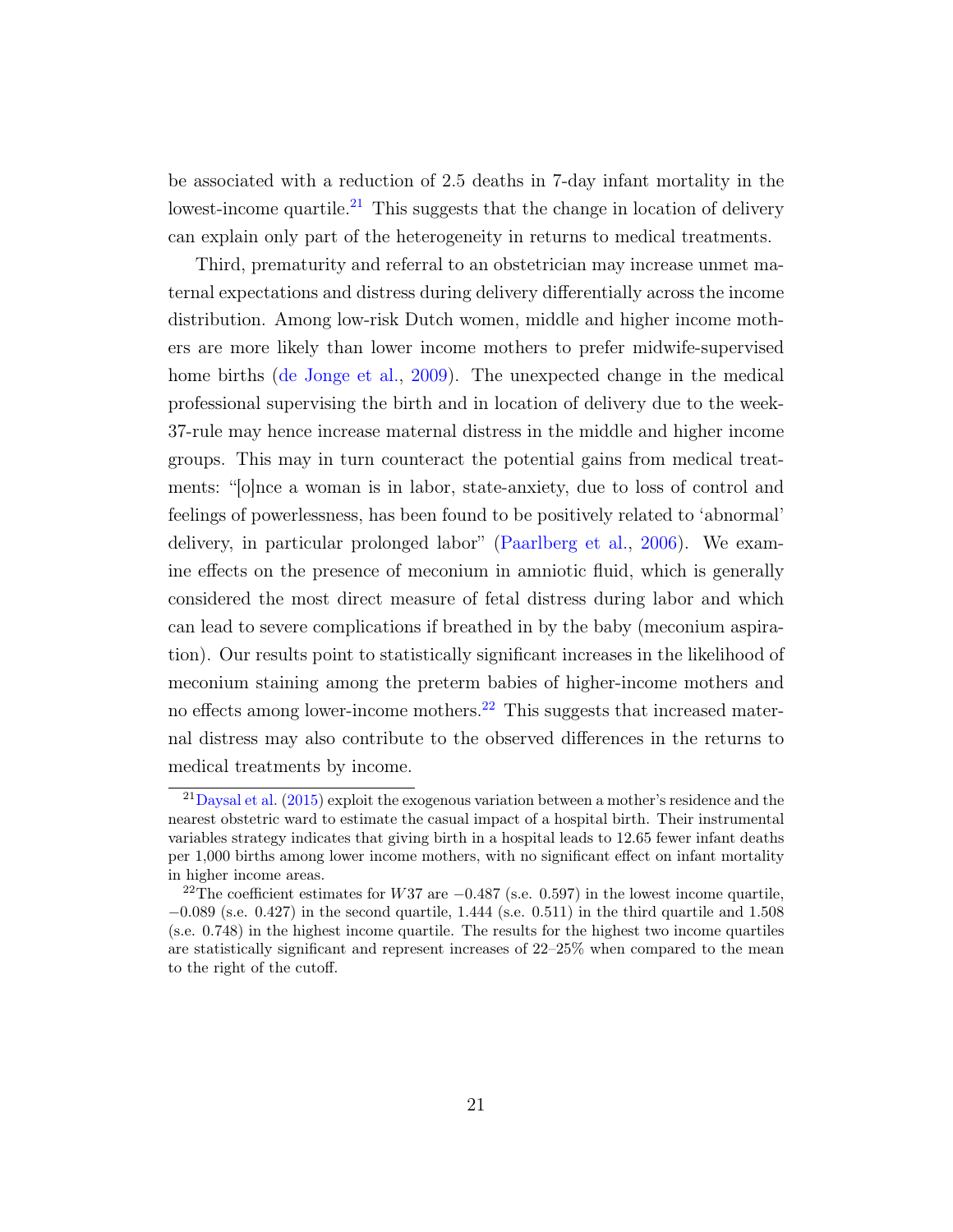## 6 Conclusions

In this paper, we examine the impact of early-life medical interventions on the health outcomes of low-risk newborns. In order to address the endogeneity in receipt of medical treatments, we exploit the exogenous variation generated by a policy rule in the Netherlands. The policy rule requires that low-risk women give birth under the supervision of a midwife unless the birth occurs before 37 completed gestational weeks, generating variation in the medical professional supervising the birth. Given that obstetricians only deliver in hospitals and that midwives cannot perform any medical interventions, the week-37 rule also induces variation in the location of delivery and in the medical treatments administered during and immediately after birth.

Using data from the Netherlands for the period 2000–2008, we find that the week-37 rule leads to statistically and economically significant increases in all of our measures of early-life medical treatments. Despite the substantial variation in medical inputs, our results indicate that average newborn health outcomes are similar across the week-37 cutoff. However, the average effects mask substantial heterogeneity in the returns to medical treatments along the income distribution. Our results indicate that preterm newborns in the lowest income quartile are significantly less likely to die and to have low Apgar scores when compared to low-income newborns who are slightly above the week-37 cutoff. The heterogeneity in the returns to early-life medical interventions may be caused by various channels. While we are not able to investigate some interesting pathways, we provide evidence suggesting that potential difficulties in risk screening, the change in delivery location, and maternal distress during delivery could be important factors.

One policy implication of our work is that ensuring access to medical treatments may improve newborn outcomes even among low-risk women living in a developed country. The Netherlands is a country where maternity care is provided using a rigorous process of risk selection based on both past medical history and the current health status and development of the mother and the fetus. The Dutch maternity system is explicitly geared toward midwife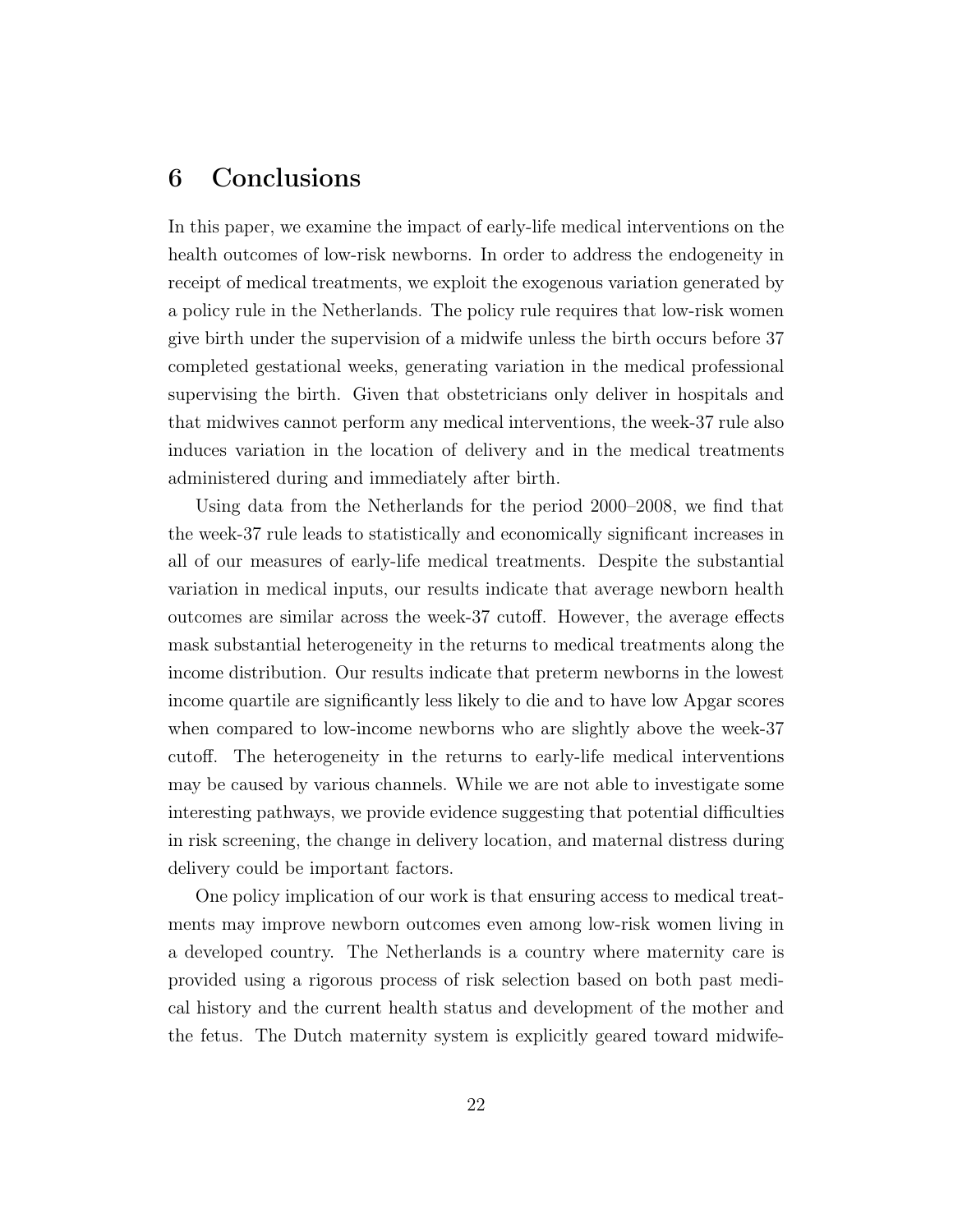supervised home births. Yet, even with a relatively sophisticated model of risk selection, we find that the babies of some women classified as low-risk benefit from the additional medical treatments provided by obstetricians in a hospital. These are women in the lowest income quartile, suggesting perhaps that risk selection is more difficult and less precise for women with lower socioeconomic status. Having a good understanding of risk selection must go hand in hand with crafting policies about childbirth technologies.

A second policy implication of our work is that programs aimed at reducing maternal distress due to changes in medical professionals or location of delivery may improve the health outcomes of some newborns. In our context, higherincome mothers exhibit signs of maternal distress as a result of the week-37 rule, suggesting that income is not protective in this regard.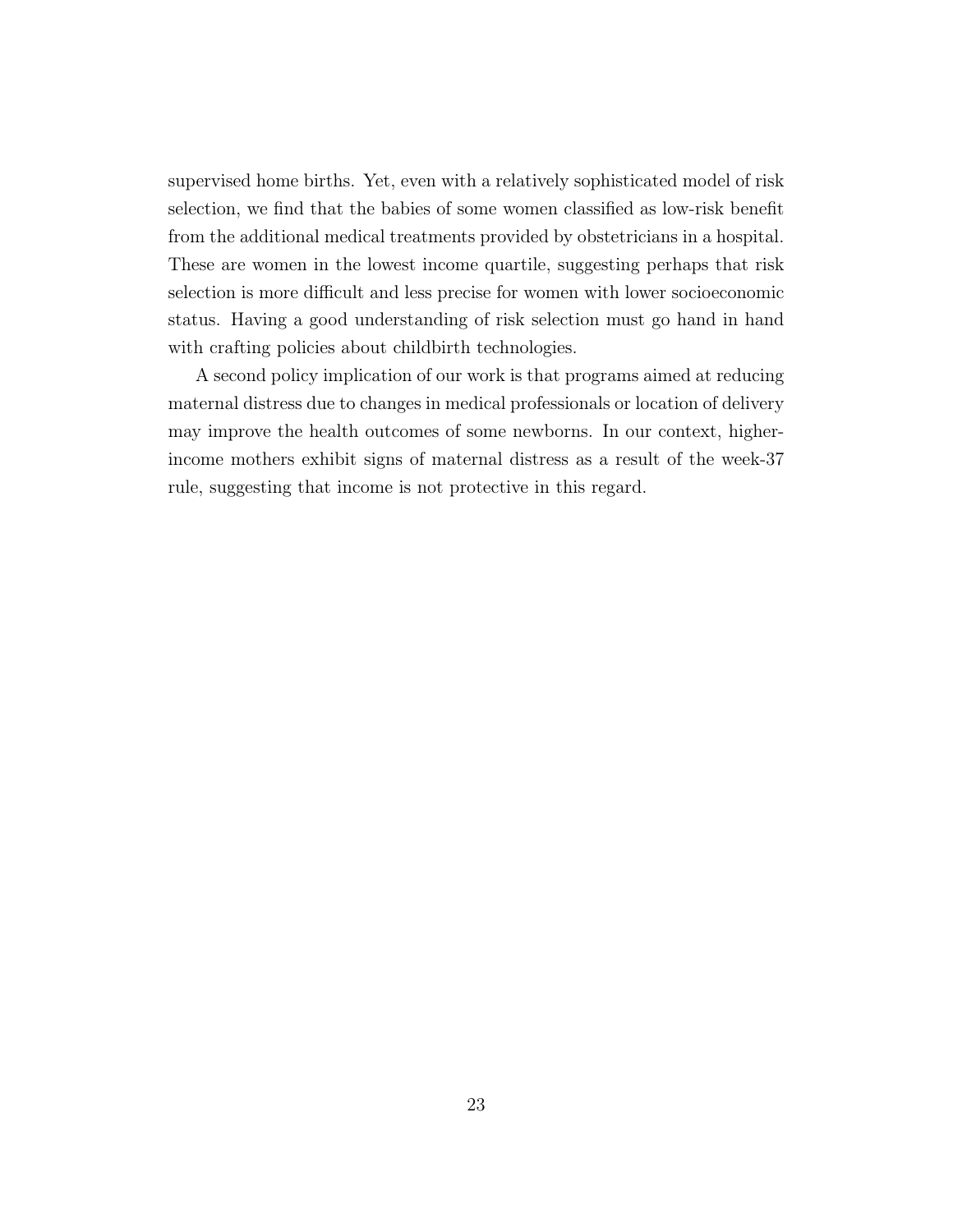#### References

- <span id="page-26-6"></span>Almond, Douglas, and Joseph Doyle (2011), "After midnight: A regression discontinuity design in length of postpartum hospital stays," American Economic Journal: Economic Policy 3(3), 1–34.
- <span id="page-26-1"></span>Almond, Douglas, Joseph Doyle, Amanda Kowalski, and Heidi Williams (2010), "Estimating marginal returns to medical care: Evidence from atrisk newborns," Quarterly Journal of Economics 125(2), 591–634.
- <span id="page-26-7"></span>Amelink-Verburg, Marianne, and Simone Buitendijk (2010), "Pregnancy and labour in the Dutch maternity care system: What is normal? The role division between midwives and obstetricians," Journal of Midwifery  $\mathcal{C}$  Women's Health 55(3), 216–225.
- <span id="page-26-0"></span>Baicker, Katherine, and Amitabh Chandra (2004), "Medicare spending, the physician workforce, and beneficiaries' quality of care." Health Affairs (Project Hope) Suppl Web Exclusives, W4—-184–97.
- <span id="page-26-8"></span>Bais, Joke, and Maria Pel (2006), "The basis of the Dutch obstetric system: risk selection," European Clinics in Obstetrics and Gynaecology 2(4), 209– 212.
- <span id="page-26-9"></span>Barreca, Alan I., Jason M. Lindo, and Glen R. Waddell (2016), "Heapinginduced bias in regression-discontinuity designs," *Economic Inquiry*  $54(1)$ , 268–293.
- <span id="page-26-4"></span>Bharadwaj, Prashant, Katrine Løken, and Christopher Neilson (2013), "Early life health interventions and academic achievement," American Economic Review 103(5), 1862–1891.
- <span id="page-26-2"></span>Bitler, Marianne P, Jonah B Gelbach, and Hilary W Hoynes (2006), "What mean impacts miss: Distributional effects of welfare reform experiments," American Economic Review 96(4), 988–1012.
- <span id="page-26-5"></span>Breining, Sanni, N. Meltem Daysal, Marianne Simonsen, and Mircea Trandafir (2015), "Spillover effects of early-life medical interventions," IZA Discussion Paper No. 9086.
- <span id="page-26-3"></span>Case, Anne, Darren Lubotsky, and Christina Paxson (2002), "Economic status and health in childhood: The origins of the gradient," American Economic Review 92(5), 1308–1334.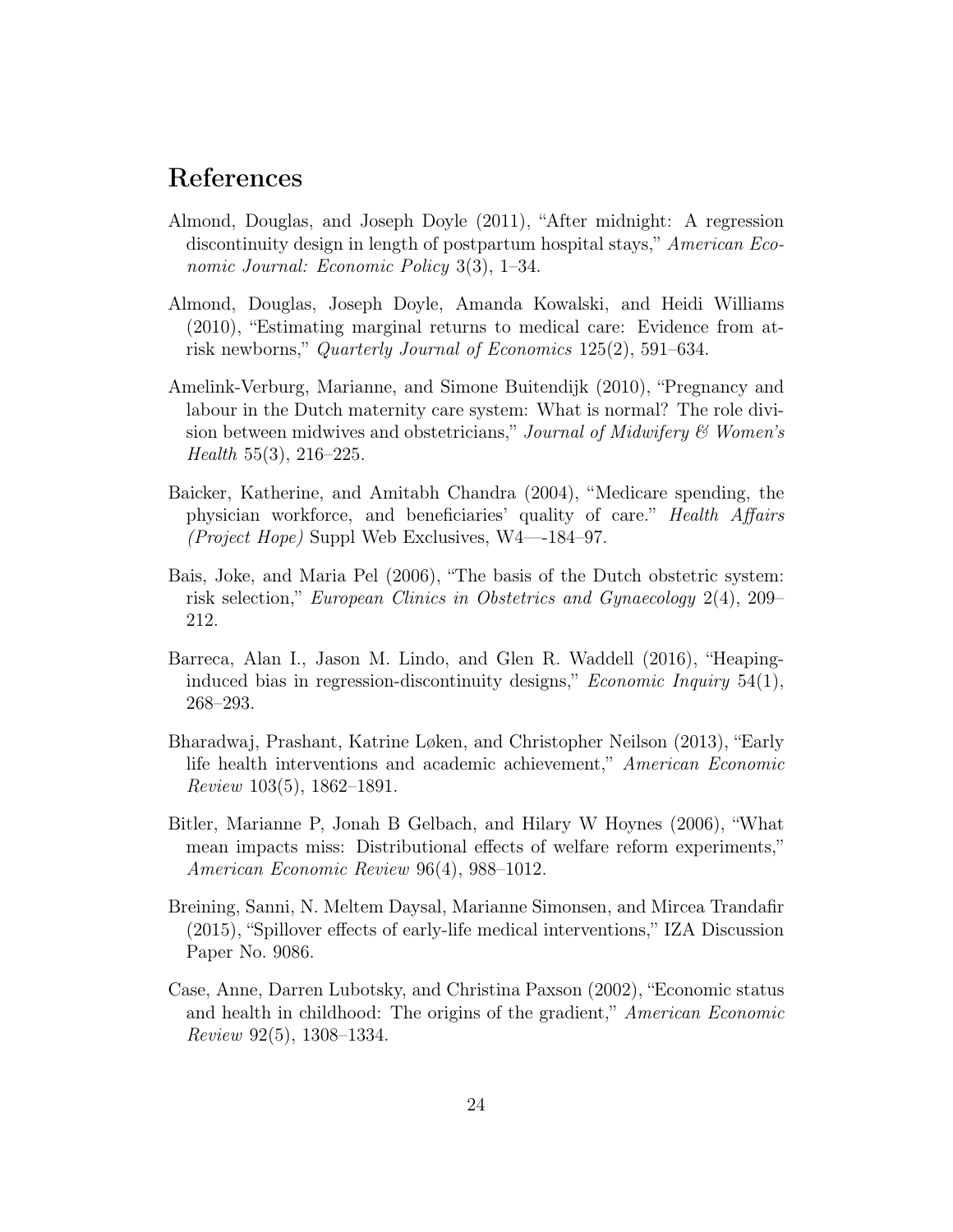- <span id="page-27-7"></span>Chandra, Amitabh, and Jonathan Skinner (2012), "Technology growth and expenditure growth in health care," Journal of Economic Literature  $50(3)$ , 645–680.
- <span id="page-27-2"></span>Currie, Alison, Michael A. Shields, and Stephen Wheatley Price (2007), "The child health/family income gradient: Evidence from england," Journal of Health Economics 26(2), 213–232.
- <span id="page-27-4"></span>Cutler, David, Mark McClellan, Joseph Newhouse, and Dahlia Remler (1998), "Are medical prices declining? Evidence from heart attack treatments," Quarterly Journal of Economics 113(4), 991–1024.
- <span id="page-27-1"></span>Cutler, David, and Ellen Meara (1998), "The medical costs of the young and old: A forty-year perspective," in David Wise, ed., Frontiers in the Economics of Aging, 215–246, University of Chicago Press.
	- $-$  (2000), "The technology of birth: Is it worth it?" NBER/Frontiers in Health Policy Research 3(1), 33–67.
- <span id="page-27-9"></span><span id="page-27-6"></span>CVZ (2003), Verloskundig Vademecum, Diemen, The Netherlands.
- <span id="page-27-0"></span>Daysal, N. Meltem, Mircea Trandafir, and Reyn van Ewijk (2015), "Saving lives at birth: The impact of home births on infant outcomes," American Economic Journal: Applied Economics 7(3), 28–50.
- <span id="page-27-3"></span>de Jonge, A., B.Y. van der Goes, A.C.J. Ravelli, M.P. Amelink-Verburg, B.W. Mol, J.G. Nijhuis, J. Bennebroek Gravenhorst, and S.E. Buitendijk (2009), "Perinatal mortality and morbidity in a nationwide cohort of 529,688 lowrisk planned home and hospital births," BJOG: An International Journal Of Obstetrics And Gynaecology 116(9), 1177–84.
- <span id="page-27-5"></span>Duggan, Mark G, and William N Evans (2008), "Estimating the impact of medical innovation: A case study of HIV antiretroviral treatments," Forum for Health Economics  $\mathcal C$  Policy 11(2).
- <span id="page-27-8"></span>Evans, William N., and Craig Garthwaite (2012), "Estimating heterogeneity in the benefits of medical treatment intensity," Review of Economics and Statistics 94(3), 635–649.
- <span id="page-27-10"></span>Evers, Annemieke, Hens Brouwers, Chantal Hukkelhoven, Peter Nikkels, Janine Boon, Anneke van Egmond-Linden, Jacqueline Hillegersberg, Yvette Snuif, Sietske Sterken-Hooisma, Hein Bruinse, and Anneke Kwee (2010),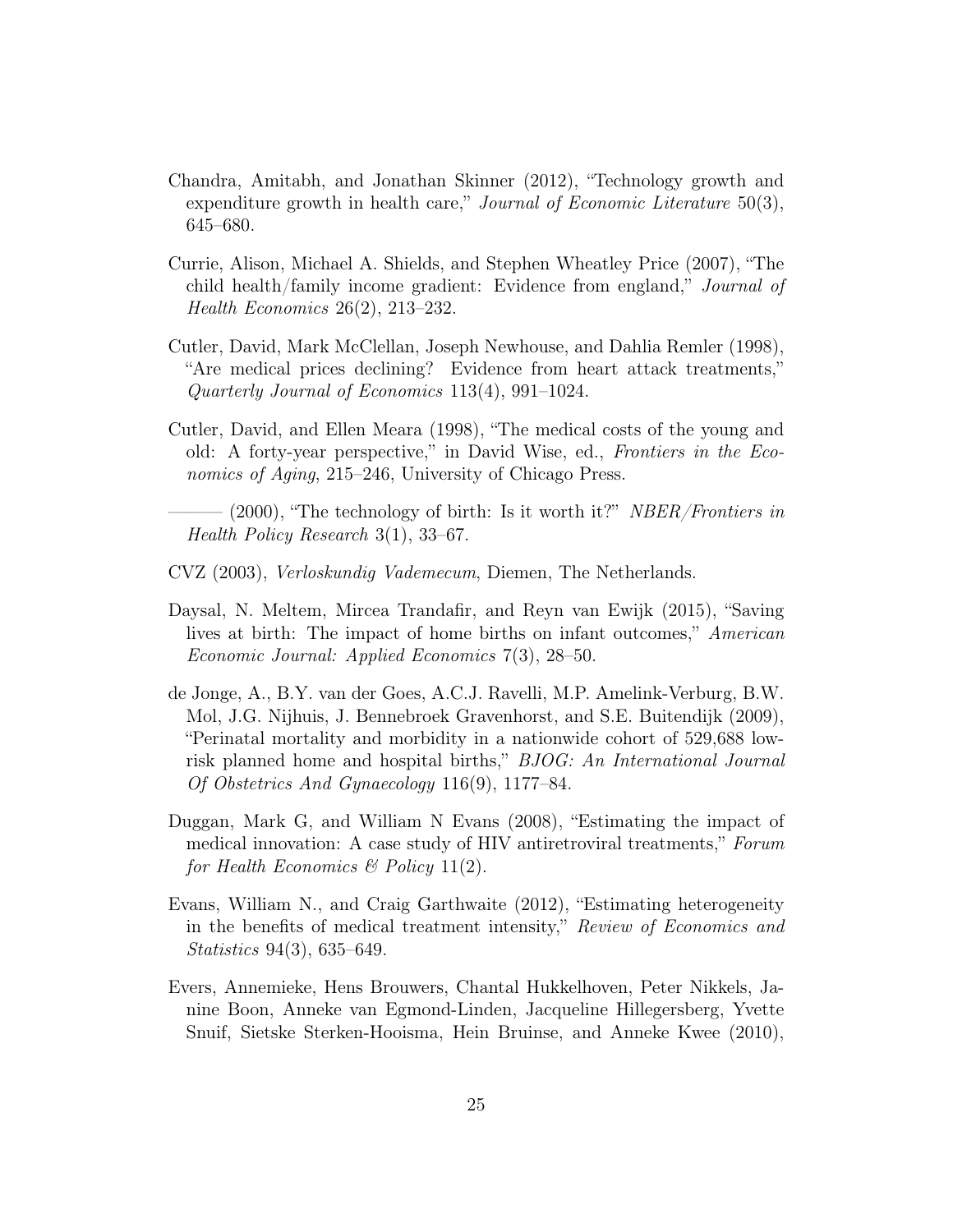"Perinatal mortality and severe morbidity in low and high risk term pregnancies in the Netherlands: Prospective cohort study," BMJ (Clinical research ed.) 341, c5639.

- <span id="page-28-0"></span>Fuchs, Victor R (2004), "More variation in use of care, more flat-of-thecurve medicine." Health Affairs (Project Hope) Suppl Variation, VAR104— -VAR107.
- <span id="page-28-2"></span>Garthwaite, Craig, and Mark Duggan (2012), "Empirical evidence on the value of pharmaceuticals," in Patricia M. Danzon and Sean Nicholson, eds., The Oxford Handbook of the Economics of the Biopharmaceutical Industry, chap. 15, 463–492, Oxford University Press, 1 ed.
- <span id="page-28-5"></span>Hahn, Jinyong, Petra Todd, and Wilbert van der Klaauw (2001), "Identification and estimation of treatment effects with a regression-discontinuity design," Econometrica 69(1), 201–209.
- <span id="page-28-6"></span>Imbens, Guido, and Thomas Lemieux (2008), "Regression discontinuity designs: A guide to practice," *Journal of Econometrics* 142(2), 615–635.
- <span id="page-28-4"></span>Institute of Medicine (2011), The Future of Nursing: Leading Change, Advancing Health, Washington, D.C.: The National Academies Press.
- <span id="page-28-8"></span>Kramer, Michael, Aris Papageorghiou, Jennifer Culhane, Zulfiqar Bhutta, Robert Goldenberg, Michael Gravett, Jay Iams, Agustin Conde-Agudelo, Sarah Waller, Fernando Barros, Hannah Knight, and Jose Villar (2012), "Challenges in defining and classifying the preterm birth syndrome,"  $Amer$ ican Journal of Obstetrics and Gynecology 206(2), 108–112.
- <span id="page-28-3"></span>Kravitz, Richard L, Naihua Duan, and Joel Braslow (2004), "Evidence-Based medicine, heterogeneity of treatment effects, and the trouble with averages," The Milbank Quarterly  $82(4)$ , 661–687, PMID: 15595946 PMCID: PMC2690188.
- <span id="page-28-9"></span>Lee, David, and David Card (2008), "Regression discontinuity inference with specification error," Journal of Econometrics 142(2), 655–674.
- <span id="page-28-7"></span>Lee, David, and Thomas Lemieux (2010), "Regression discontinuity designs in economics," Journal of Economic Literature 48(2), 281–355.
- <span id="page-28-1"></span>McClellan, Mark, and Joseph Newhouse (1997), "The marginal costeffectiveness of medical technology: A panel instrumental-variables approach," Journal of Econometrics 77(1), 39–64.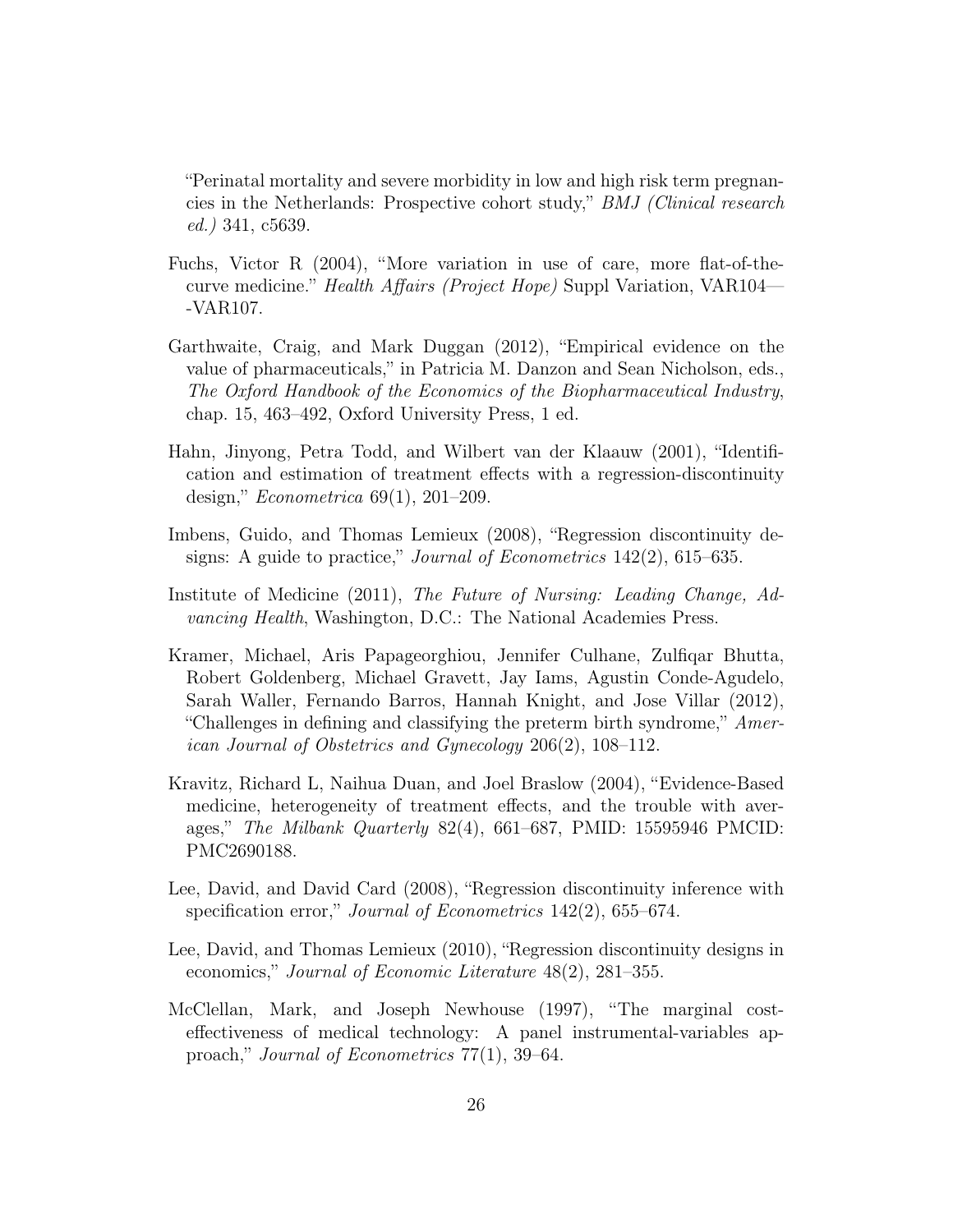- <span id="page-29-8"></span>McCrary, Justin (2008), "Manipulation of the running variable in the regression discontinuity design: A density test," Journal of Econometrics  $142(2)$ , 698–714.
- <span id="page-29-4"></span>Miller, Amalia (2006), "The impact of midwifery-promoting public policies on medical interventions and health outcomes," B.E. Journal of Economic Analysis and Policy: Advances in Economic Analysis and Policy 6(1), 1–34.
- <span id="page-29-2"></span>Newhouse, Joseph (1992), "Medical care costs: How much welfare loss?" Journal of Economic Perspectives 6(3), 3–21.
- <span id="page-29-6"></span>Norwitz, Errol R, and Aaron B Caughey (2011), "Progesterone supplementation and the prevention of preterm birth," Reviews in Obstetrics and Gyne $cology \; 4(2), \; 60-72.$
- <span id="page-29-9"></span>NZA (2011), "Tariefbeschikking TB/CU-7007-01," Available online at http://www.nza.nl/regelgeving/tarieven/, accessed Sept. 4, 2012.
- <span id="page-29-10"></span>Paarlberg, K. Marieke, Ad J.J.M. Vingerhoets, and Herman P. van Geijn (2006), "Maternal stress and labor," in Asim Kurjak and Frank A. Chervenak, eds., Textbook of Perinatal Medicine, CRC Press, second ed.
- <span id="page-29-5"></span>Schakel, W, and J Bekhof (2010), "Prematuren geboren na 36 weken zwangerschapsduur - 48 uur observatie op de kraamafdeling is voldoende [prematures born after 36 weeks of gestation – 48 hours of observation in the obstetric ward is sufficient]," Tijdschrift voor kindergeneeskunde 78, 3–6.
- <span id="page-29-0"></span>Skinner, Jonathan (2011), "Causes and consequences of regional variations in health care," in Mark V. Pauly, Thomas G. Mcguire, and Pedro P. Barros, eds., Handbook of Health Economics, vol. 2 of Handbook of Health Economics, chap. 2, 45–93, Elsevier.
- <span id="page-29-3"></span>Skinner, Jonathan, Douglas Staiger, and Elliott Fisher (2006), "Is technological change in medicine always worth it? The case of acute myocardial infarction," Health Affairs 25(2), w34–w47.
- <span id="page-29-1"></span>Stukel, Therese A, F Lee Lucas, and David E Wennberg (2005), "Long-term outcomes of regional variations in intensity of invasive vs medical management of Medicare Patients with acute myocardial infarction." {JAMA:} The Journal Of The American Medical Association 293(11), 1329–1337.
- <span id="page-29-7"></span>van der Kooy, Jacoba, Jashvant Poeran, Johanna de Graaf, Erwin Birnie, Semiha Denktaş, Eric Steegers, and Gouke Bonsel (2011), "Planned home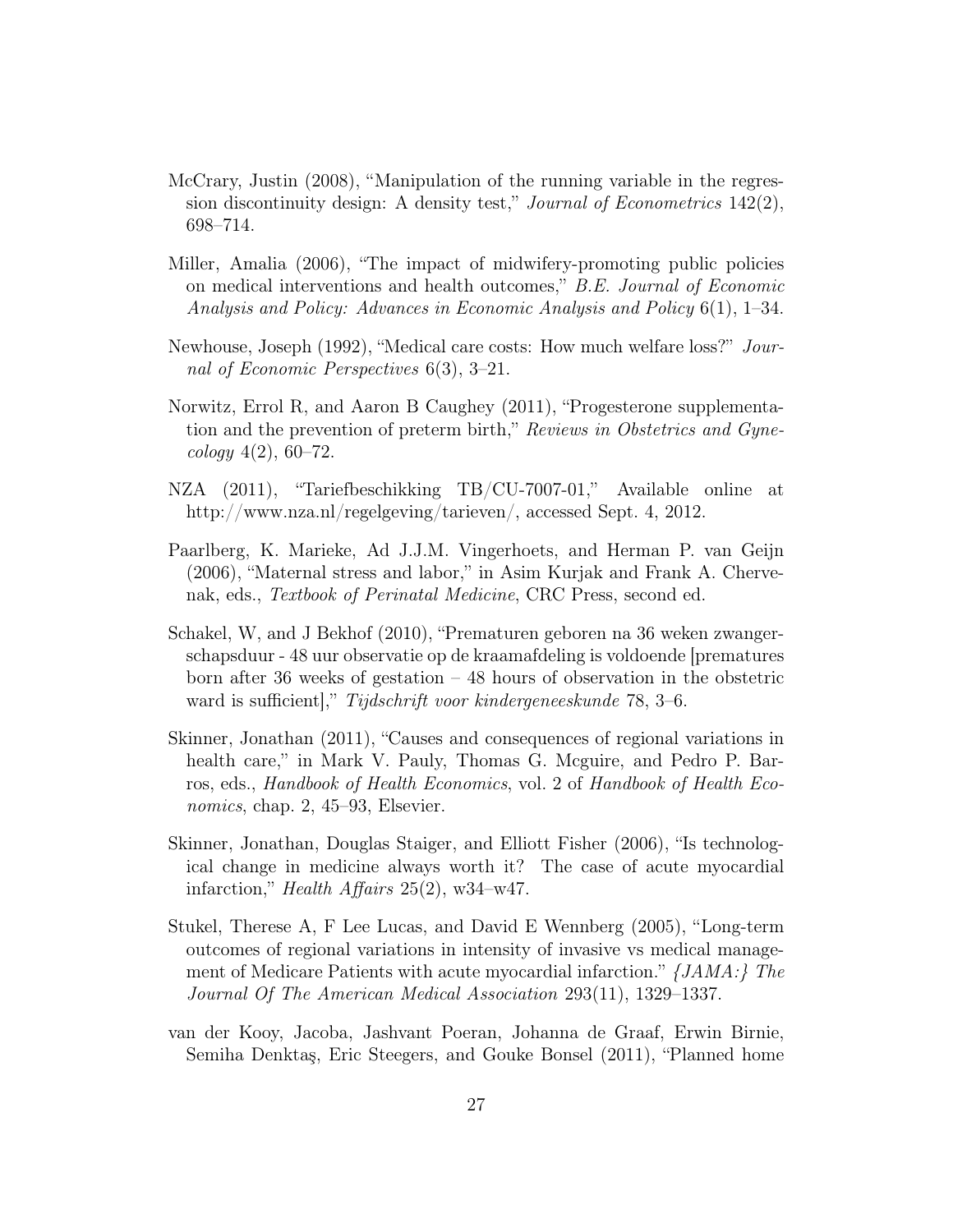compared with planned hospital births in the Netherlands," Obstetrics  $\mathcal C$ Gynecology 118, 1037–1046.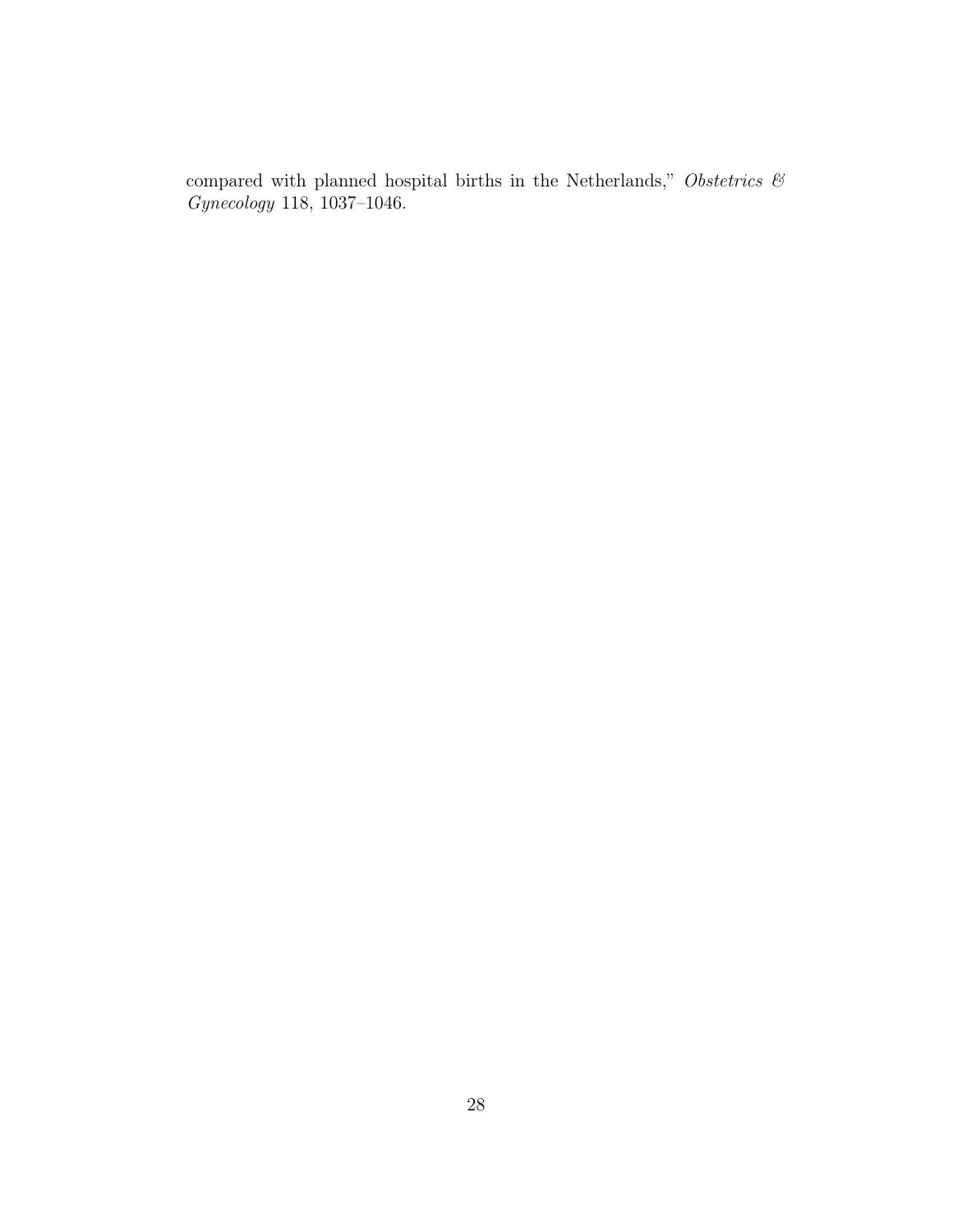<span id="page-31-0"></span>

Figure 1: Frequency of births around the week-37 cutoff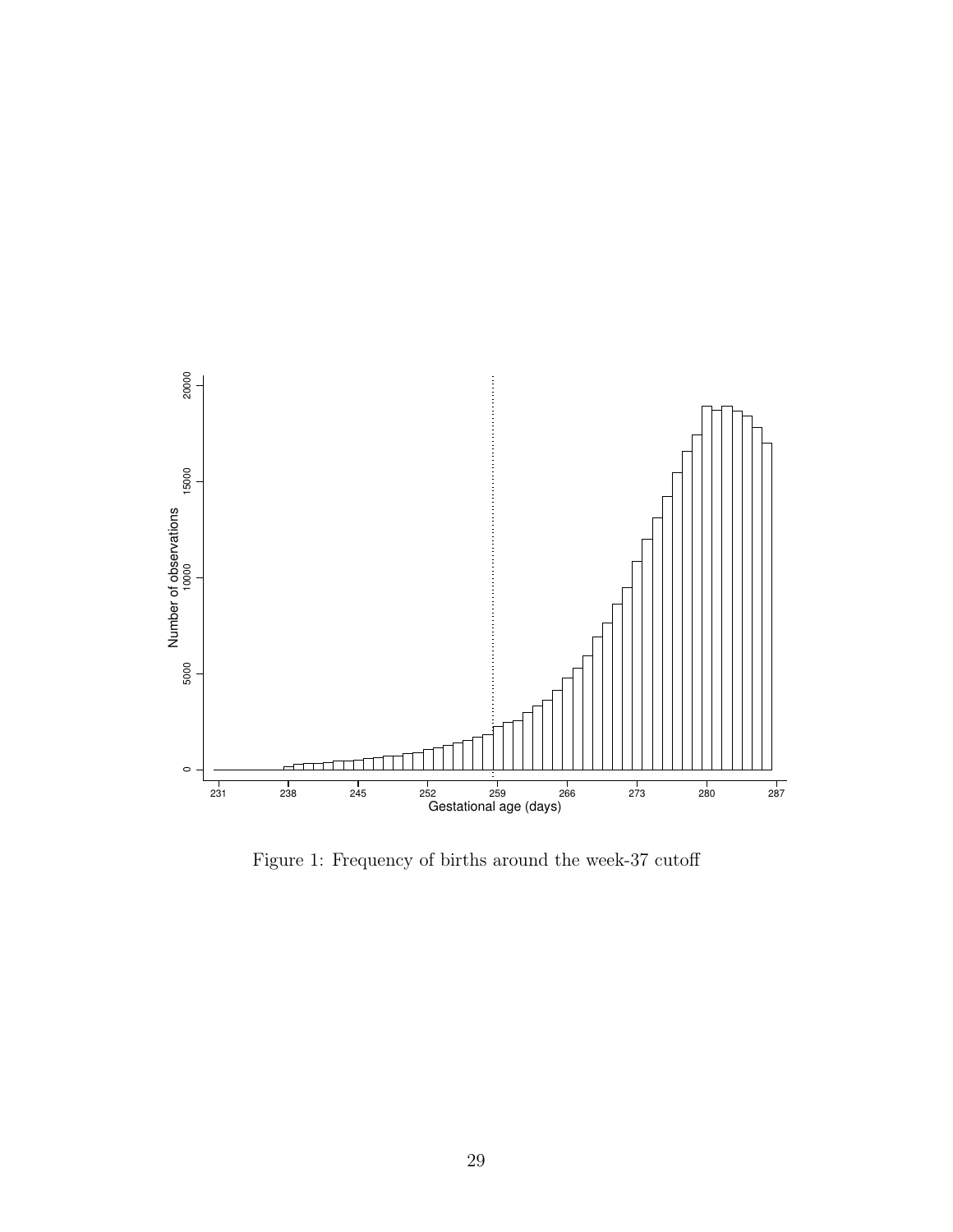<span id="page-32-0"></span>

Figure 2: Distribution of selected covariates around the week-37 cutoff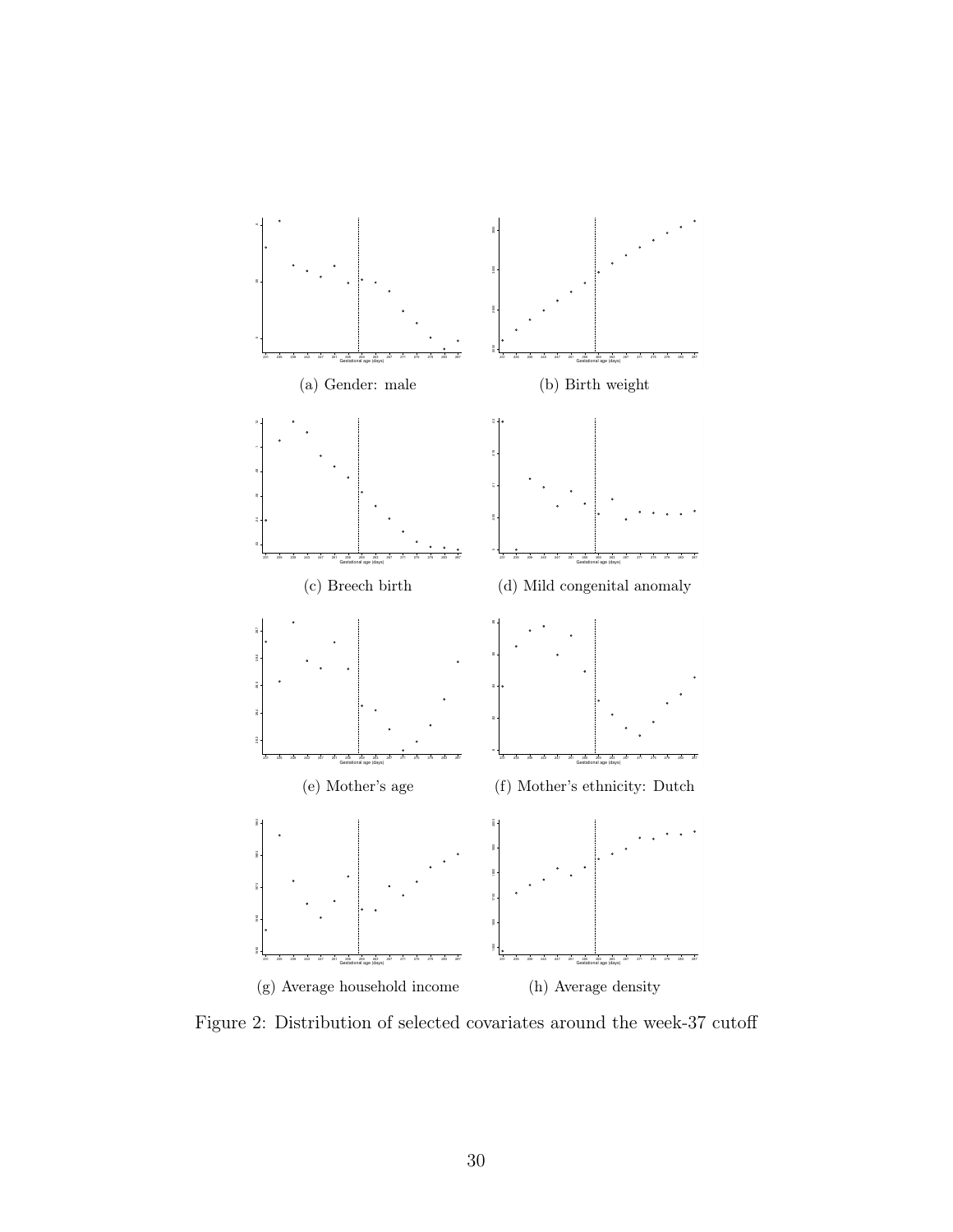<span id="page-33-0"></span>

Figure 3: Medical treatments around the week-37 cutoff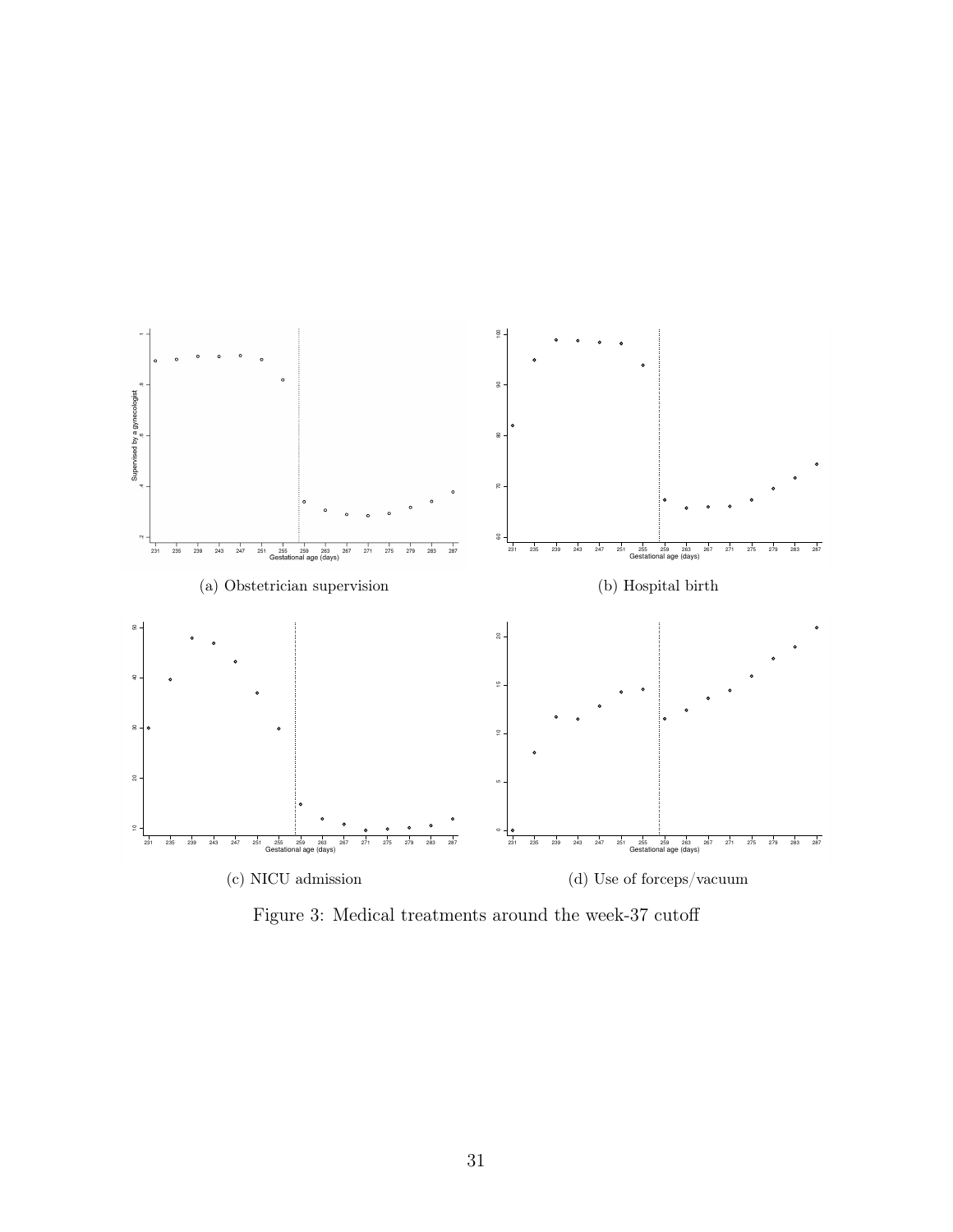<span id="page-34-0"></span>

Figure 4: Newborn health around the week-37 cutoff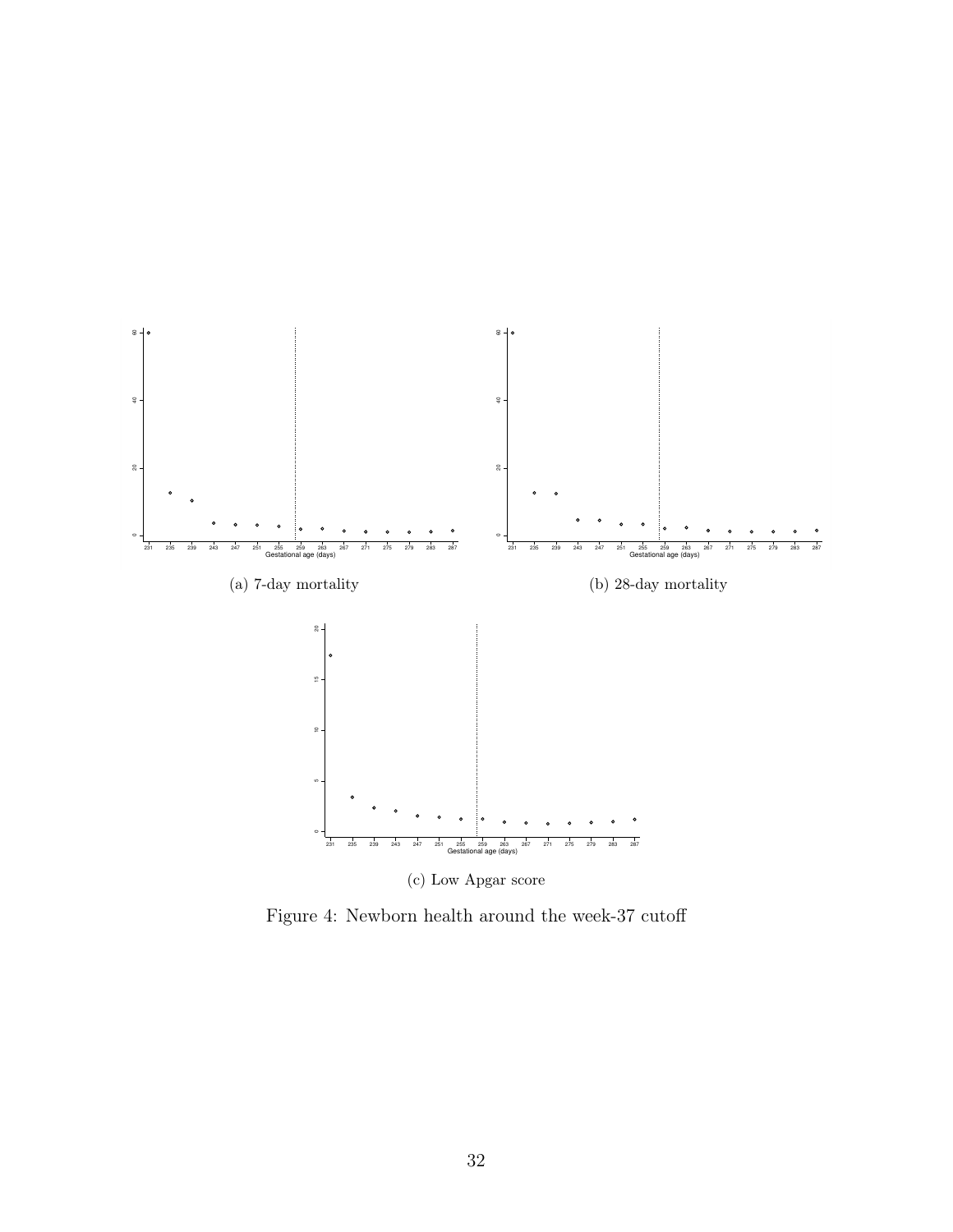<span id="page-35-0"></span>

|                                   |                                        | Gestational age                        | Clustered                         |
|-----------------------------------|----------------------------------------|----------------------------------------|-----------------------------------|
|                                   | Less than 37<br>completed weeks<br>(1) | More than 37<br>completed weeks<br>(2) | p-value for<br>differences<br>(3) |
| A. Maternal characteristics       |                                        |                                        |                                   |
| Age                               | 28.610                                 | 28.474                                 | 0.033                             |
| $20 - 24$                         | 0.141                                  | 0.156                                  | 0.000                             |
| $25 - 29$                         | 0.384                                  | 0.381                                  | 0.554                             |
| $30 - 34$                         | 0.349                                  | 0.334                                  | 0.010                             |
| $35 - 39$                         | 0.084                                  | 0.087                                  | 0.478                             |
| 40 and above                      | 0.007                                  | 0.007                                  | 0.780                             |
| Ethnicity                         |                                        |                                        |                                   |
| Dutch                             | 0.849                                  | 0.838                                  | 0.032                             |
| Mediterranean                     | 0.055                                  | 0.054                                  | 0.901                             |
| <b>B.</b> Newborn characteristics |                                        |                                        |                                   |
| Male                              | 0.548                                  | 0.559                                  | 0.112                             |
| Birth weight                      | 2,871                                  | 2,903                                  | 0.000                             |
| Low birth weight $(leq 2, 500g)$  | 0.124                                  | 0.118                                  | 0.501                             |
| Congenital anomaly                |                                        |                                        |                                   |
| Mild                              | 0.008                                  | 0.007                                  | 0.547                             |
| Severe                            | 0.013                                  | 0.012                                  | 0.503                             |
| Breech birth                      | 0.071                                  | 0.069                                  | 0.678                             |
| C. Residential characteristics    |                                        |                                        |                                   |
| Average household income          | 1,973                                  | 1,961                                  | 0.000                             |
| Average density                   | 1,821                                  | 1,835                                  | 0.543                             |
| Percent 0-15 year-old             | 18.843                                 | 18.858                                 | 0.833                             |
| Distance to nearest hospital (km) | 4.911                                  | 4.849                                  | 0.264                             |
| Number of observations            | 15,302                                 | 70,495                                 |                                   |

Table 1: Comparison of selected characteristics around the discontinuity

Notes: Each cell represents the mean of the corresponding variable in the row after controlling for gestational age. The last column presents the p-value for differences in means clustered at the gestational day level.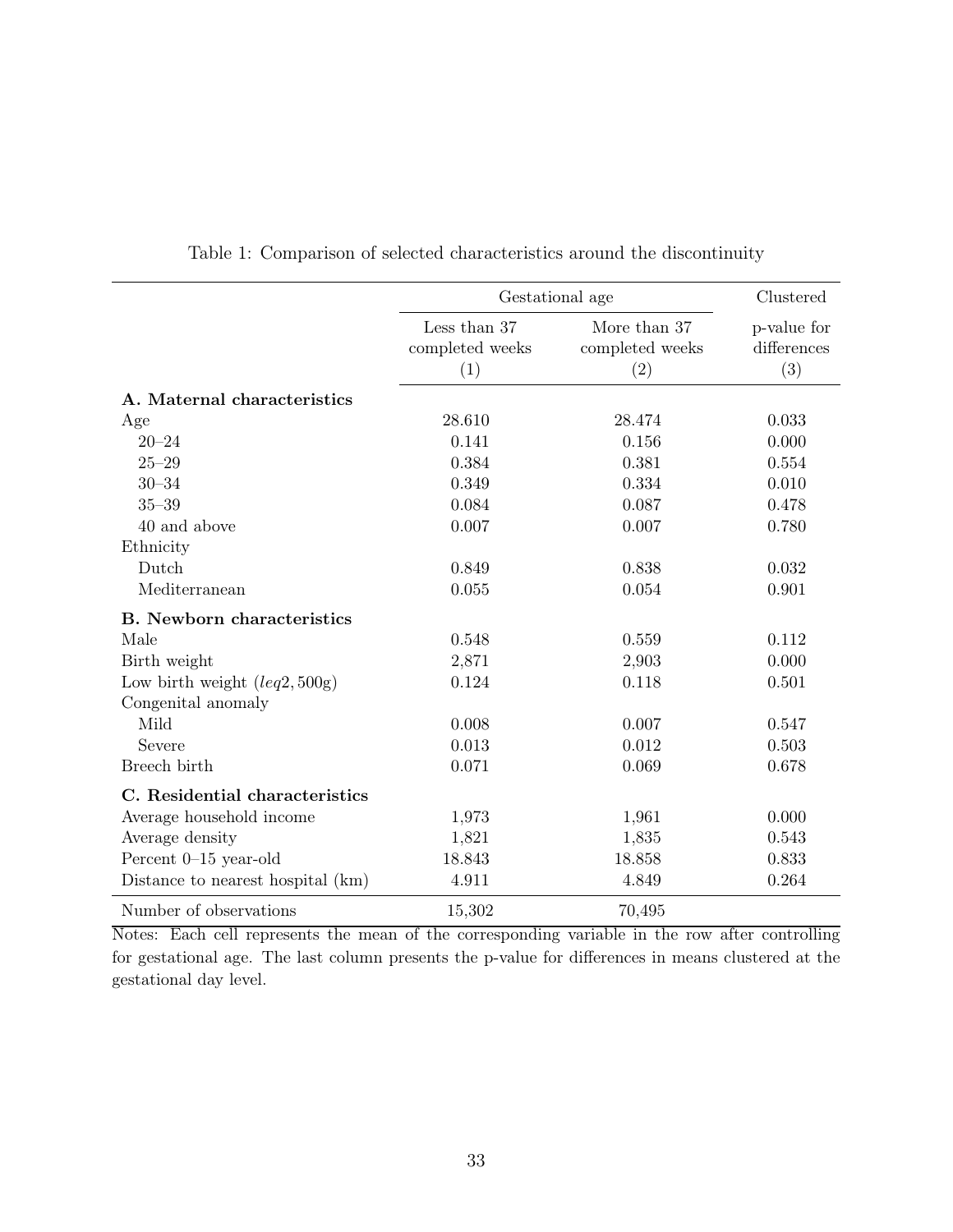<span id="page-36-0"></span>

|                          | All        |              | Quartile of average household income<br>in postal code |              |               |
|--------------------------|------------|--------------|--------------------------------------------------------|--------------|---------------|
|                          | (1)        | First<br>(2) | Second<br>(3)                                          | Third<br>(4) | Fourth<br>(5) |
| Obstetrician supervision | $0.403***$ | $0.379***$   | $0.398***$                                             | $0.428***$   | $0.408***$    |
| Mean outcome             | 0.451      | 0.458        | 0.449                                                  | 0.446        | 0.449         |
| Observations             | 85,797     | 21,384       | 22,206                                                 | 21,265       | 20,942        |
| Hospital birth           | $0.261***$ | $0.208***$   | $0.268***$                                             | $0.293***$   | $0.280***$    |
|                          | (0.018)    | (0.014)      | (0.023)                                                | (0.027)      | (0.019)       |
| Mean outcome             | 0.660      | 0.714        | 0.647                                                  | 0.628        | 0.649         |
| Observations             | 85,797     | 21,384       | 22,206                                                 | 21,265       | 20,942        |
| NICU admission           | $0.125***$ | $0.114***$   | $0.123***$                                             | $0.132***$   | $0.129***$    |
|                          | (0.009)    | (0.018)      | (0.017)                                                | (0.009)      | (0.015)       |
| Mean outcome             | 0.114      | 0.112        | 0.125                                                  | 0.119        | 0.098         |
| Observations             | 85,797     | 21,384       | 22,206                                                 | 21,265       | 20,942        |
| Use of forceps or vacuum | $0.040***$ | $0.031**$    | $0.033***$                                             | $0.042**$    | $0.051***$    |
|                          | (0.009)    | (0.013)      | (0.009)                                                | (0.018)      | (0.015)       |
| Mean outcome             | 0.131      | 0.122        | 0.127                                                  | 0.134        | 0.142         |
| Observations             | 85,682     | 21,355       | 22,178                                                 | 21,232       | 20,917        |

Table 2: Medical treatments around the week-37 cutoff

Notes: Each cell reports the estimated discontinuity at the week-37 cutoff from a different regression. The dependent variable is listed in the row heading and the sample in the column heading. All treatment variables represent the fraction of births receiving that treatment. All specifications include a first-degree polynomial in normalized gestational age, allowed to vary on each side of the cutoff, and are estimated by OLS. Samples restricted to observations with gestational age within a 14-day bandwidth around day 258. Mean outcome refers to observations to the right of the cutoff. Robust standard errors clustered at the gestational day level. \*  $p < 0.10$ , \*\*  $p < 0.05$ , \*\*\*  $p < 0.01$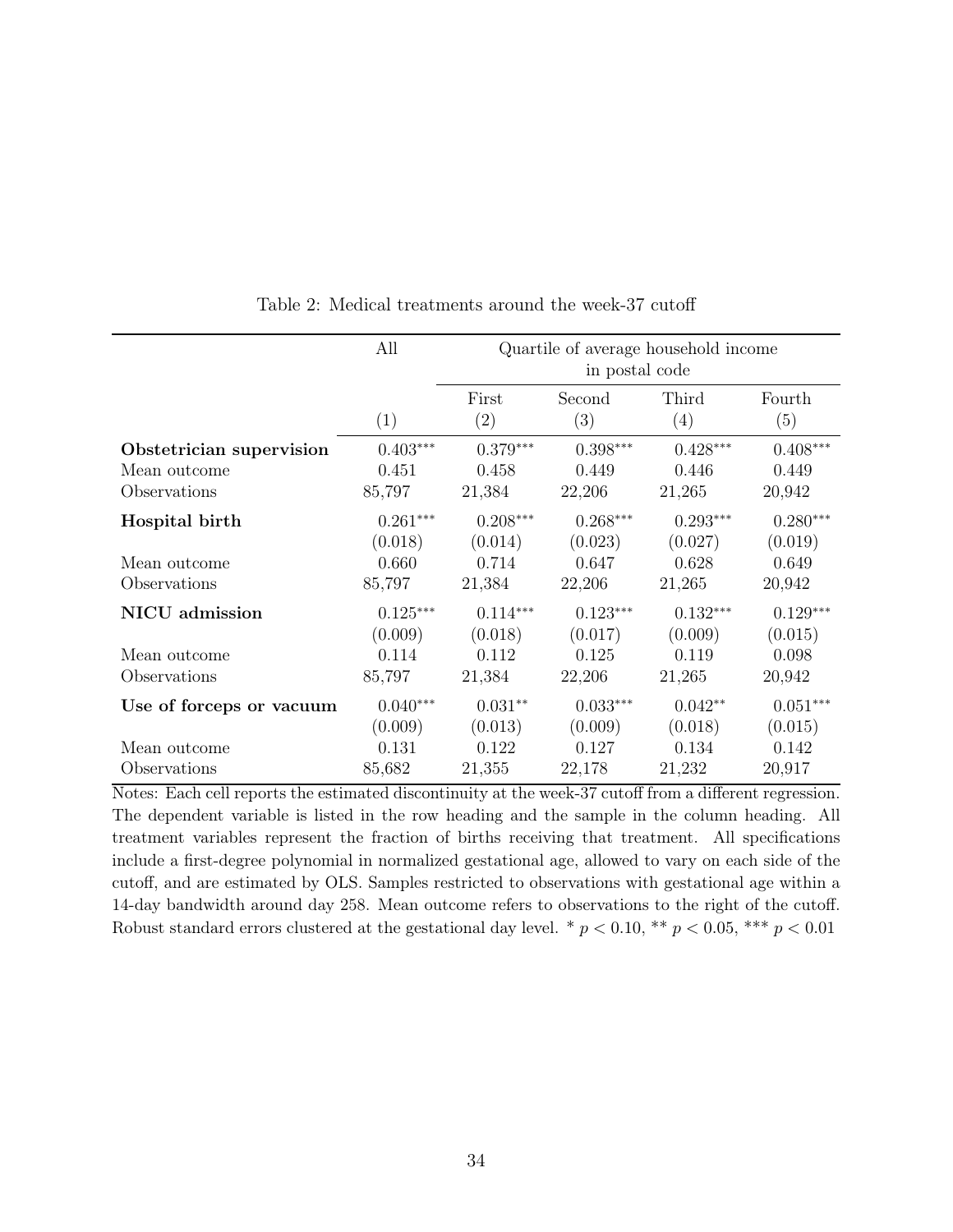<span id="page-37-0"></span>

|                  | All                 |                            | in postal code   | Quartile of average household income |                     |
|------------------|---------------------|----------------------------|------------------|--------------------------------------|---------------------|
|                  | (1)                 | First<br>$\left( 2\right)$ | Second<br>(3)    | Third<br>(4)                         | Fourth<br>(5)       |
| 7-day mortality  | 0.373<br>(0.480)    | $-3.428**$<br>(1.424)      | 3.069<br>(2.270) | 0.737<br>(1.160)                     | 0.920<br>(1.320)    |
| Mean outcome     | 1.518               | 1.696                      | 1.315            | 1.328                                | 1.740               |
| Observations     | 85,797              | 21,384                     | 22,206           | 21,265                               | 20,942              |
| 28-day mortality | 0.508<br>(0.750)    | $-3.548*$<br>(1.898)       | 3.155<br>(2.712) | 0.934<br>(1.116)                     | 1.300<br>(0.914)    |
| Mean outcome     | 1.702               | 1.866                      | 1.425            | 1.501                                | 2.030               |
| Observations     | 85,797              | 21,384                     | 22,206           | 21,265                               | 20,942              |
| Low apgar score  | $-0.149$<br>(0.136) | $-0.684**$<br>(0.311)      | 0.061<br>(0.350) | 0.352<br>(0.305)                     | $-0.331$<br>(0.318) |
| Mean outcome     | 0.919               | 1.161                      | 0.824            | 0.827                                | 0.866               |
| Observations     | 85,652              | 21,348                     | 22,164           | 21,229                               | 20,911              |

Table 3: Newborn health around the week-37 cutoff

Notes: Each cell reports the estimated discontinuity at the week-37 cutoff from a different regression. The dependent variable is listed in the row heading and the sample in the column heading. 7-day and 28-day mortality are measured per 1,000 births, while Low apgar score is the percentage of births with a score below 7. All specifications include a first-degree polynomial in normalized gestational age, allowed to vary on each side of the cutoff, and are estimated by OLS. Samples restricted to observations with gestational age within a 14-day bandwidth around day 258. Mean outcome refers to observations to the right of the cutoff. Robust standard errors clustered at the gestational day level.  $^*p < 0.10, ^{**}p < 0.05, ^{***}p < 0.01$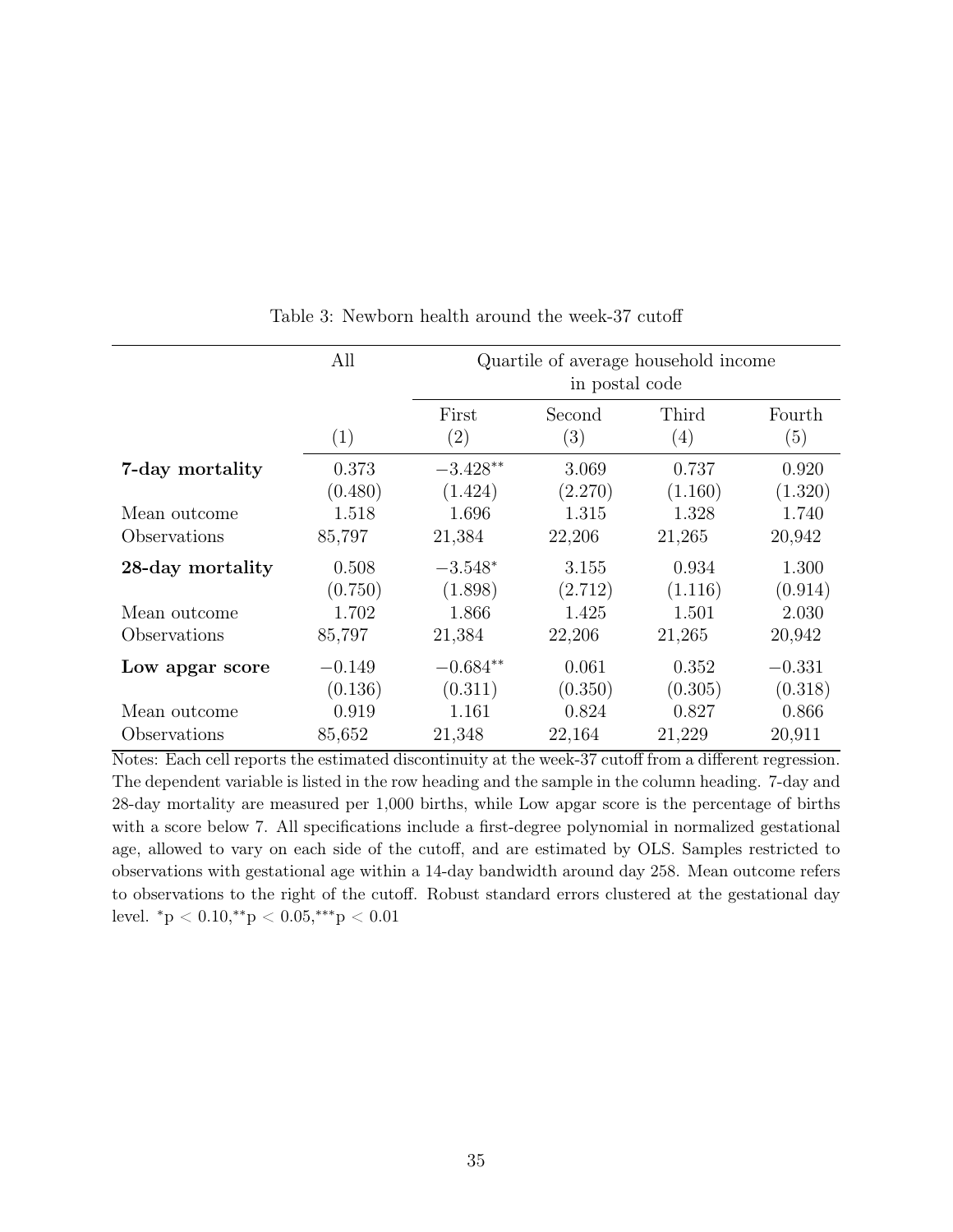<span id="page-38-0"></span>

|                             | First quartile<br>(1) | Second quartile<br>(2) | Third quartile<br>(3) | Fourth quartile<br>(4) |
|-----------------------------|-----------------------|------------------------|-----------------------|------------------------|
| A. Including controls       |                       |                        |                       |                        |
| 7-day mortality             | $-3.511**$            | 2.950                  | 0.640                 | 0.423                  |
|                             | (1.465)               | (2.107)                | (1.196)               | (1.322)                |
| Mean outcome                | 1.696                 | 1.315                  | 1.328                 | 1.740                  |
| 28-day mortality            | $-3.616*$             | 3.067                  | 0.813                 | 0.774                  |
|                             | (1.964)               | (2.560)                | (1.140)               | (0.883)                |
| Mean outcome                | 1.866                 | 1.425                  | 1.501                 | 2.030                  |
| Low apgar score             | $-0.697**$            | 0.065                  | 0.322                 | $-0.409$               |
|                             | (0.312)               | (0.368)                | (0.307)               | (0.336)                |
| Mean outcome                | 1.161                 | 0.824                  | 0.827                 | 0.866                  |
| Observations                | 21,384                | 22,206                 | 21,265                | 20,942                 |
| <b>B.</b> Donut regressions |                       |                        |                       |                        |
| 7-day mortality             | $-4.188*$             | $4.911**$              | $-0.729$              | 0.420                  |
|                             | (2.106)               | (2.157)                | (1.205)               | (1.907)                |
| Mean outcome                | 1.696                 | 1.245                  | 1.373                 | 1.680                  |
| 28-day mortality            | $-5.384**$            | $5.085*$               | $-0.457$              | 1.200                  |
|                             | (2.477)               | (2.878)                | (1.145)               | (1.177)                |
| Mean outcome                | 1.871                 | 1.358                  | 1.552                 | 1.980                  |
| Low apgar score             | $-1.019**$            | 0.416                  | 0.367                 | $-0.126$               |
|                             | (0.370)               | (0.413)                | (0.414)               | (0.405)                |
| Mean outcome                | 1.159                 | 0.805                  | 0.831                 | 0.817                  |
| Observations                | 20,358                | 21,130                 | 20,246                | 19,895                 |
| C. Triangular kernel        |                       |                        |                       |                        |
| 7-day mortality             | $-2.971***$           | 3.613                  | 0.866                 | 0.430                  |
|                             | (0.758)               | (2.592)                | (1.240)               | (1.339)                |
| Mean outcome                | 1.696                 | 1.315                  | 1.328                 | 1.740                  |
| 28-day mortality            | $-2.598**$            | 4.136                  | 0.858                 | 0.863                  |
|                             | (1.254)               | (3.138)                | (1.214)               | (0.684)                |
| Mean outcome                | 1.866                 | 1.425                  | 1.501                 | 2.030                  |
| Low apgar score             | $-0.572**$            | 0.103                  | 0.200                 | $-0.748**$             |
|                             | (0.254)               | (0.364)                | (0.285)               | (0.322)                |
| Mean outcome                | 1.161                 | 0.824                  | 0.827                 | 0.866                  |
| Observations                | 21,384                | 22,206                 | 21,265                | 20,942                 |

Table 4: Robustness checks, by quartile of average household income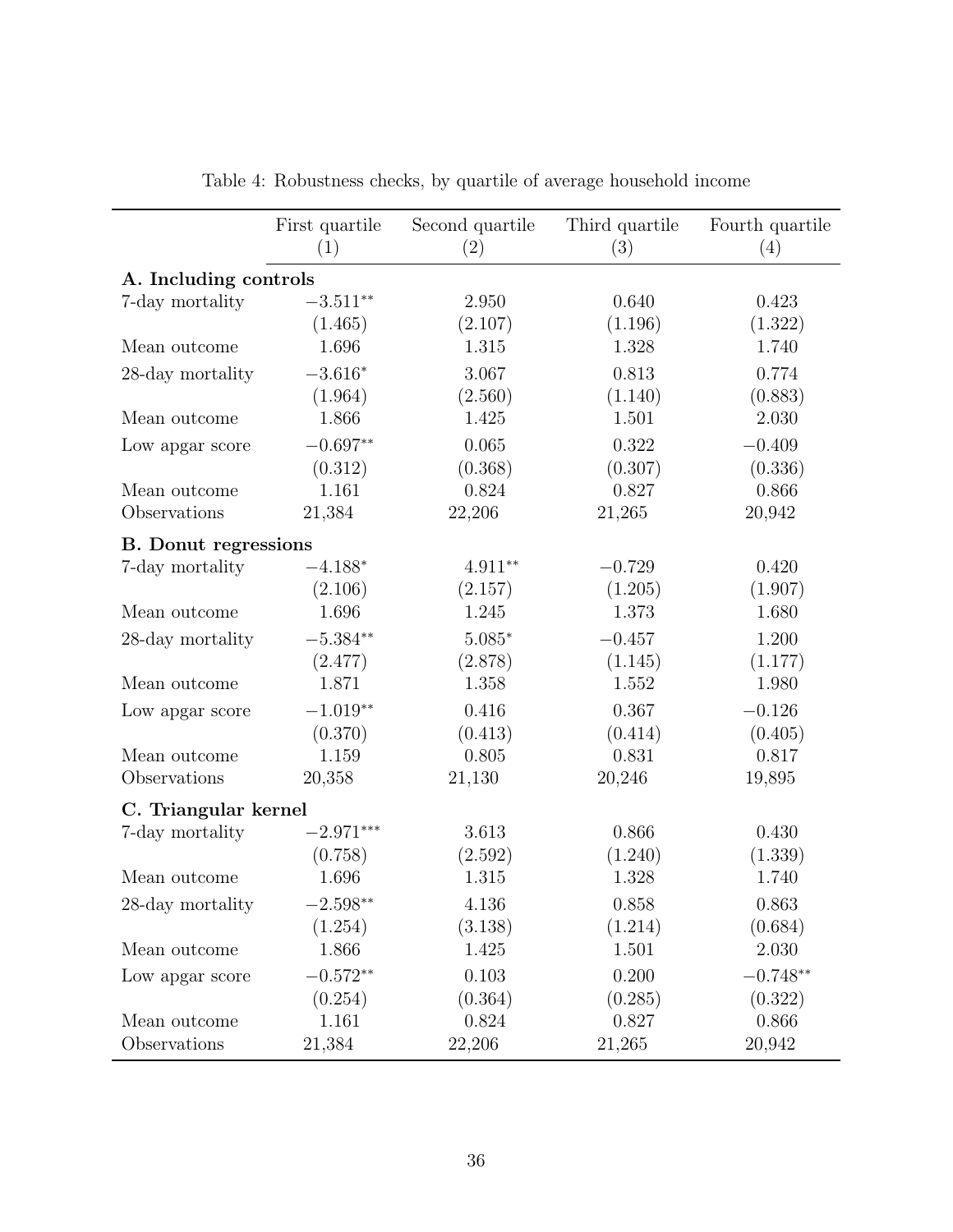|                        | First quartile<br>(1) | Second quartile<br>(2)                                   | Third quartile<br>(3) | Fourth quartile<br>(4) |
|------------------------|-----------------------|----------------------------------------------------------|-----------------------|------------------------|
| D. Choice of bandwidth |                       |                                                          |                       |                        |
| 7-day bandwidth        |                       |                                                          |                       |                        |
| 7-day mortality        | $-3.190***$           | 5.315                                                    | 1.796                 | 0.215                  |
|                        | (0.733)               | (3.458)                                                  | (1.341)               | (1.971)                |
| Mean outcome           | 2.194                 | 2.149                                                    | 1.319                 | 2.688                  |
| 28-day mortality       | $-2.116*$             | 6.254                                                    | 1.493                 | 1.287                  |
|                        | (1.172)               | (4.087)                                                  | (1.455)               | (0.876)                |
| Mean outcome           | 2.377                 | 2.328                                                    | 1.507                 | 3.264                  |
| Low apgar score        | $-0.485$              | 0.074                                                    | 0.185                 | $-1.237**$             |
|                        | (0.316)               | (0.451)                                                  | (0.329)               | (0.433)                |
| Mean outcome           | 1.317                 | 0.969                                                    | 0.944                 | 1.230                  |
| Observations           | 7,905                 | 8,177                                                    | 7,922                 | 7,673                  |
| 21-day bandwidth       |                       |                                                          |                       |                        |
| 7-day mortality        | $-2.863***$           | 2.888                                                    | $-0.718$              | $-0.272$               |
|                        | (0.918)               | (1.938)                                                  | (1.487)               | (1.252)                |
| Mean outcome           | 1.369                 | 1.096                                                    | 1.186                 | 1.356                  |
| 28-day mortality       | $-3.420**$            | 3.143                                                    | $-0.618$              | 0.443                  |
|                        | (1.566)               | (2.308)                                                  | (1.417)               | (0.983)                |
| Mean outcome           | 1.534                 | 1.165                                                    | 1.281                 | 1.522                  |
| Low apgar score        | $-0.557*$             | 0.412                                                    | 0.161                 | 0.085                  |
|                        | (0.290)               | (0.326)                                                  | (0.298)               | (0.261)                |
| Mean outcome           | 1.036                 | 0.803                                                    | 0.855                 | 0.819                  |
| Observations           | 46,711                | 48,388                                                   | 46,770                | 46,394                 |
|                        |                       | E. Choice of polynomial degree: Second degree polynomial |                       |                        |
| 7-day mortality        | $-2.225*$             | 4.487                                                    | 0.983                 | $-0.275$               |
|                        | (1.141)               | (3.395)                                                  | (1.693)               | (1.848)                |
| Mean outcome           | 1.696                 | 1.315                                                    | 1.328                 | 1.740                  |
| 28-day mortality       | $-1.079$              | 5.657                                                    | 0.616                 | 0.162                  |
|                        | (1.514)               | (4.207)                                                  | (1.779)               | (0.947)                |
| Mean outcome           | 1.866                 | 1.425                                                    | 1.501                 | 2.030                  |
| Low apgar score        | $-0.417$              | 0.152                                                    | $-0.042$              | $-1.435***$            |
|                        | (0.346)               | (0.557)                                                  | (0.340)               | (0.386)                |
| Mean outcome           | 1.161                 | 0.824                                                    | 0.827                 | 0.866                  |
| Observations           | 21,384                | 22,206                                                   | 21,265                | 20,942                 |

Table 4: Robustness checks, by quartile of average household income (cont'd)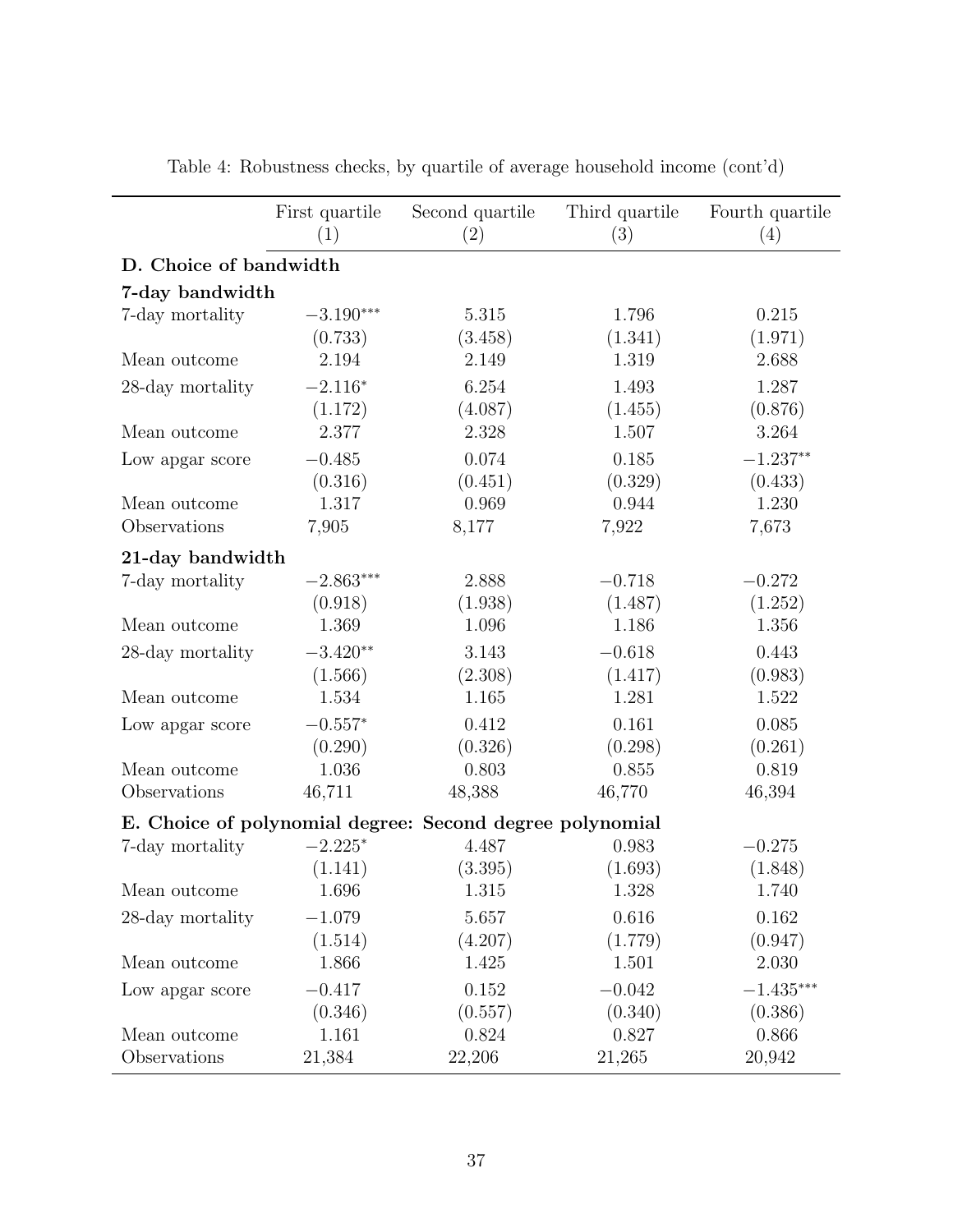|                                             | First quartile<br>(1) | Second quartile<br>(2)                                       | Third quartile<br>(3) | Fourth quartile<br>(4) |
|---------------------------------------------|-----------------------|--------------------------------------------------------------|-----------------------|------------------------|
| F. Definition of analysis sample            |                       |                                                              |                       |                        |
| Including births with unknown referral date |                       |                                                              |                       |                        |
| 7-day mortality                             | $-3.538**$            | 2.986                                                        | 0.705                 | 1.161                  |
|                                             | (1.360)               | (2.239)                                                      | (1.126)               | (1.314)                |
| Mean outcome                                | 1.673                 | 1.425                                                        | 1.391                 | 1.659                  |
| 28-day mortality                            | $-3.666*$             | 2.735                                                        | 0.650                 | 1.511                  |
|                                             | (1.811)               | (2.675)                                                      | (1.186)               | (0.904)                |
| Mean outcome                                | 1.835                 | 1.584                                                        | 1.670                 | 1.935                  |
| Low apgar score                             | $-0.813**$            | 0.047                                                        | 0.390                 | $-0.428$               |
|                                             | (0.330)               | (0.348)                                                      | (0.326)               | (0.345)                |
| Mean outcome                                | 1.168                 | 0.857                                                        | 0.825                 | 0.880                  |
| Observations                                | 22,459                | 23,123                                                       | 22,116                | 22,039                 |
|                                             |                       | Under midwife supervision at least until gestational day 245 |                       |                        |
| 7-day mortality                             | $-2.936***$           | 3.211                                                        | 0.706                 | 1.136                  |
|                                             | (1.010)               | (2.309)                                                      | (1.188)               | (1.359)                |
| Mean outcome                                | 1.717                 | 1.273                                                        | 1.341                 | 1.697                  |
| 28-day mortality                            | $-3.150**$            | 3.733                                                        | 0.647                 | 1.482                  |
|                                             | (1.499)               | (2.792)                                                      | (1.167)               | (0.887)                |
| Mean outcome                                | 1.889                 | 1.384                                                        | 1.516                 | 1.989                  |
| Low apgar score                             | $-0.648**$            | 0.296                                                        | 0.374                 | $-0.366$               |
|                                             | (0.265)               | (0.369)                                                      | (0.307)               | (0.315)                |
| Mean outcome                                | 1.169                 | 0.821                                                        | 0.812                 | 0.867                  |
| Observations                                | 20,959                | 21,815                                                       | 20,868                | 20,590                 |
|                                             |                       | Under midwife supervision at least until gestational day 231 |                       |                        |
| 7-day mortality                             | $-3.366**$            | 3.041                                                        | 1.161                 | 0.810                  |
|                                             | (1.395)               | (2.239)                                                      | (1.194)               | (1.312)                |
| Mean outcome                                | 1.685                 | 1.307                                                        | 1.319                 | 1.787                  |
| 28-day mortality                            | $-3.480*$             | 3.130                                                        | 1.357                 | 1.189                  |
|                                             | (1.857)               | (2.675)                                                      | (1.154)               | (0.915)                |
| Mean outcome                                | 1.854                 | 1.416                                                        | 1.491                 | 2.076                  |
| Low apgar score                             | $-0.759**$            | 0.033                                                        | 0.394                 | $-0.262$               |
|                                             | (0.341)               | (0.370)                                                      | (0.332)               | (0.318)                |
| Mean outcome                                | 1.165                 | 0.835                                                        | 0.822                 | 0.866                  |
| Observations                                | 21,587                | 22,418                                                       | 21,451                | 21,114                 |

Table 4: Robustness checks, by quartile of average household income (cont'd)

 $\overline{a}$ 

Notes: Each cell reports the estimated discontinuity at the week-37 cutoff from a different regression. The dependent variable is listed in the row heading and the sample in the column heading. 7 day and 28-day mortality are measured per 1,000 births, while Low apgar score is the percentage of births with a score below 7. All specifications include a first-degree polynomial in normalized gestational age, allowed to vary on each side of the cutoff, and are estimated by OLS, unless otherwise mentioned. Samples restricted to observations with gestational age within a 14-day bandwidth around day 258, unless otherwise mentioned. Mean outcome refers to observations to the right of the cutoff. Robust standard errors clustered at the gestational day level. \*  $p < 0.10$ , \*\*  $p < 0.05$ , \*\*\*  $p < 0.01$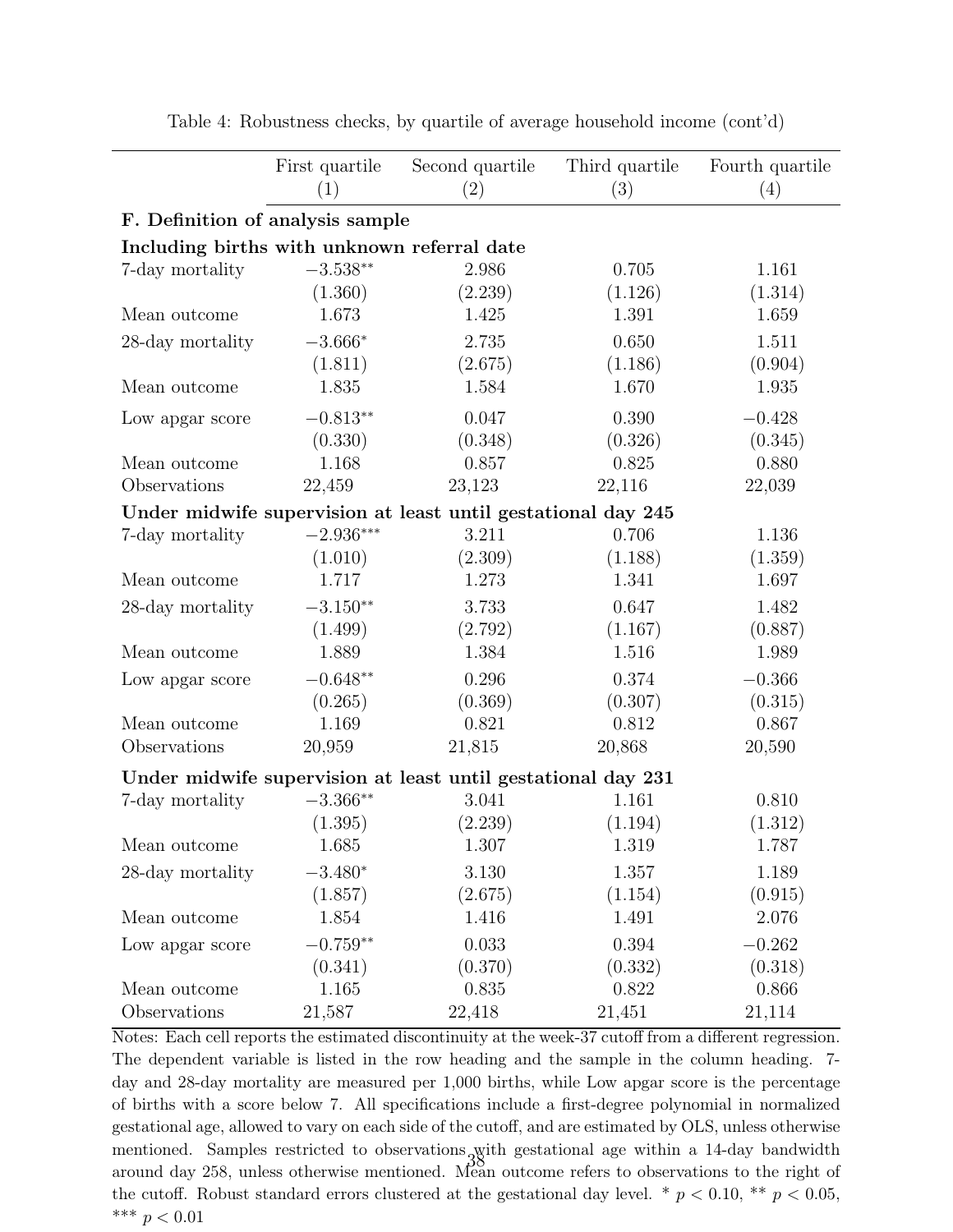<span id="page-41-0"></span>

Figure A1: Frequency of births around the week-37 cutoff, by income quartile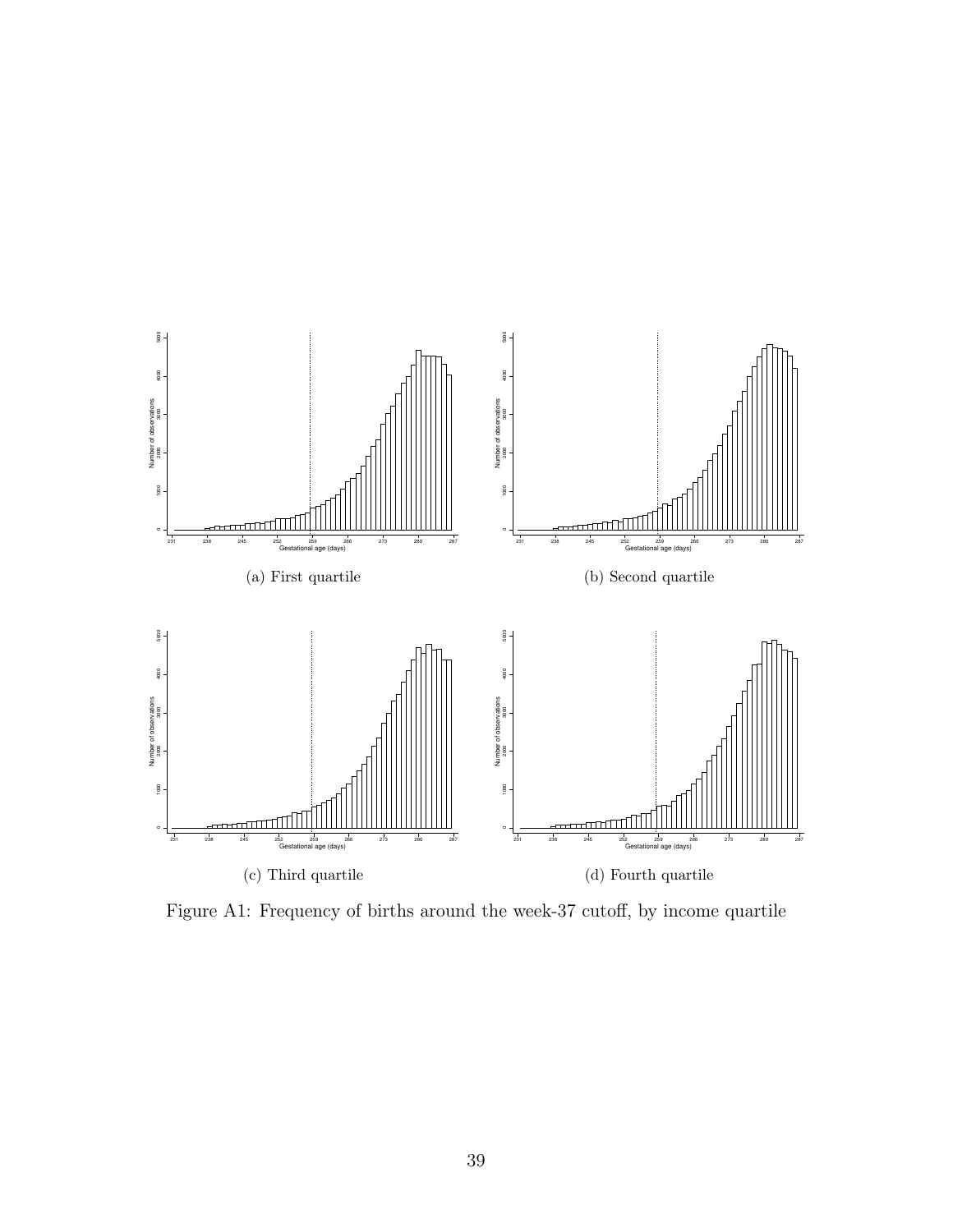<span id="page-42-0"></span>

Figure A2: Distribution of selected covariates around the week-37 cutoff, first income quartile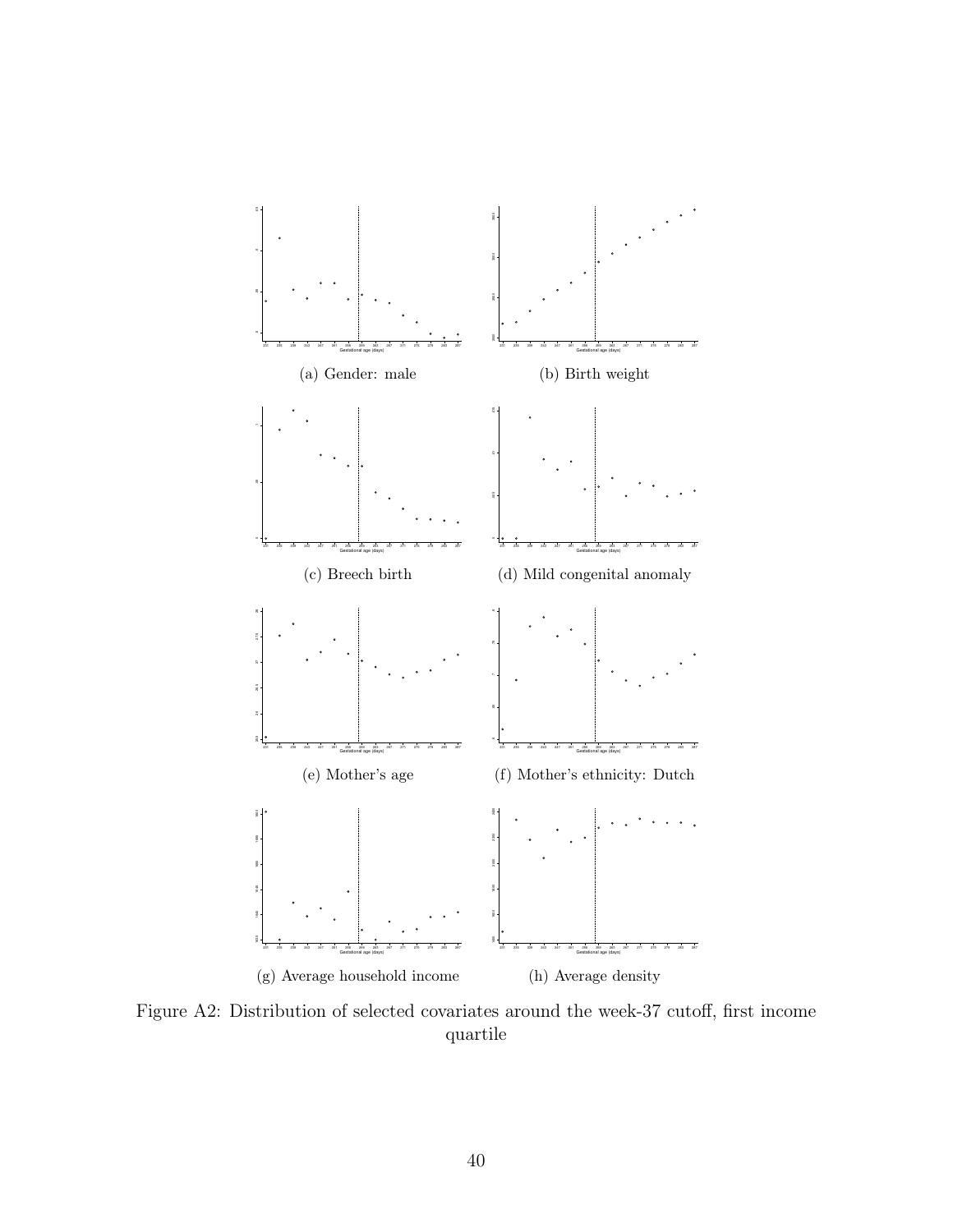

Figure A3: Distribution of selected covariates around the week-37 cutoff, second income quartile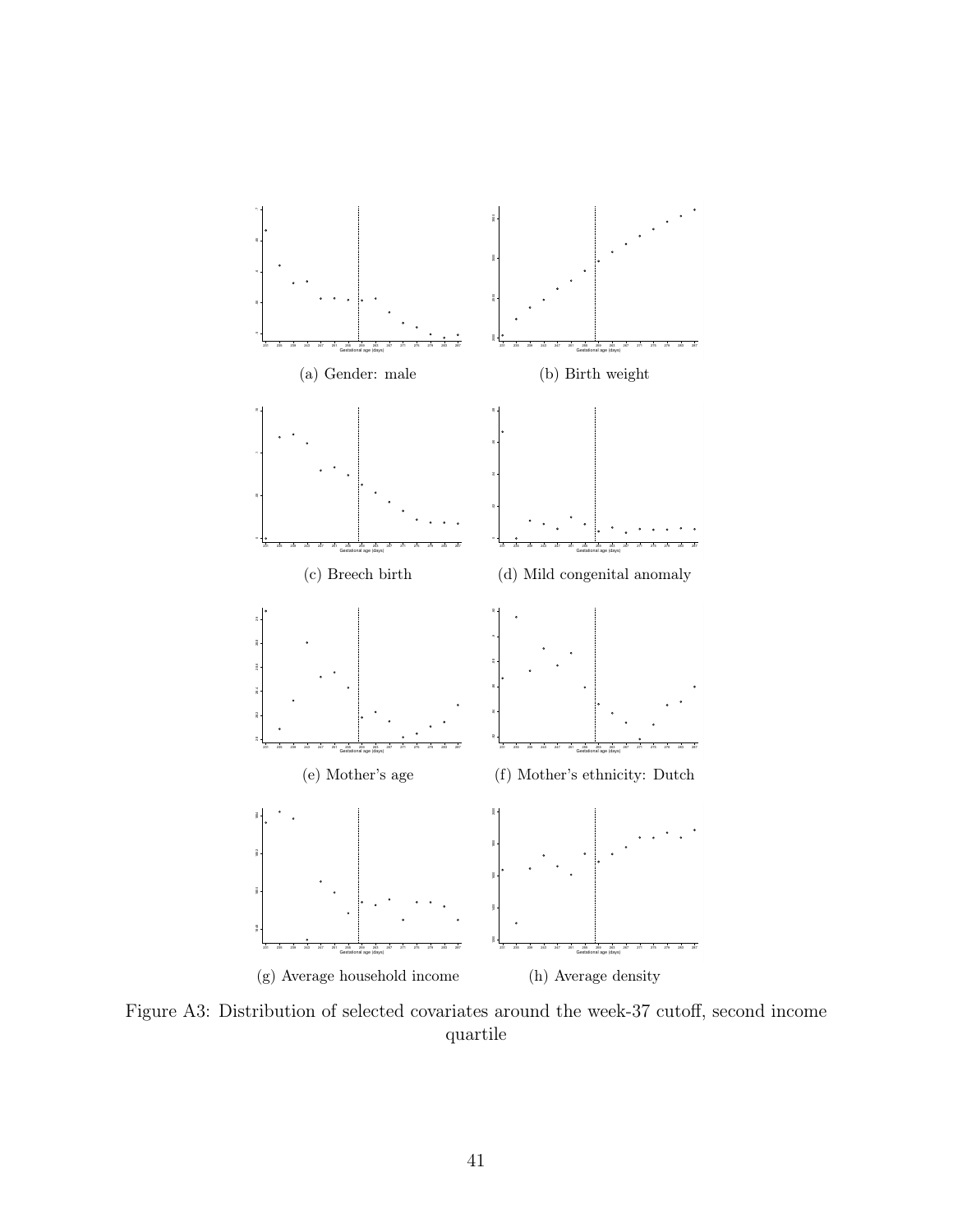

Figure A4: Distribution of selected covariates around the week-37 cutoff, third income quartile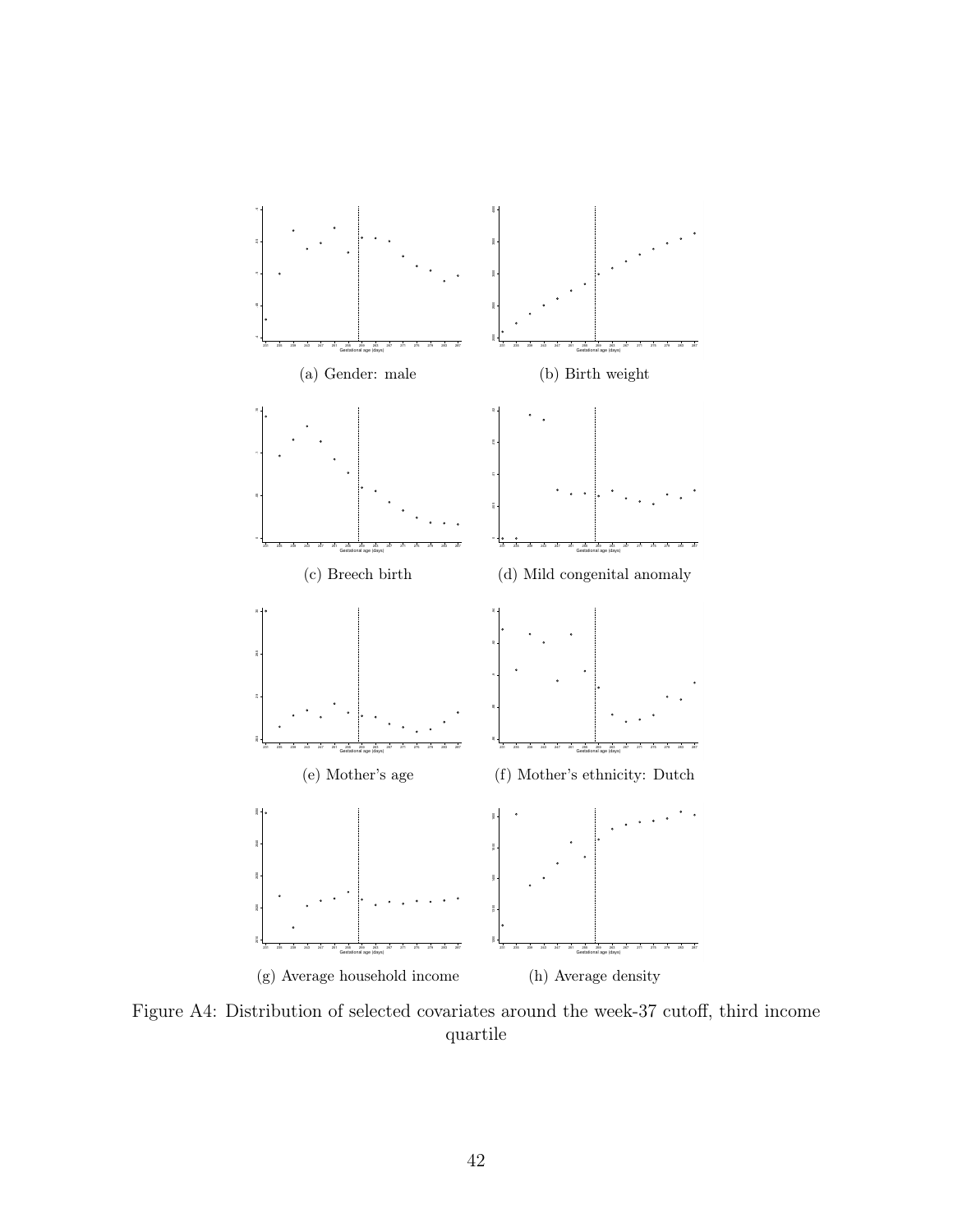<span id="page-45-0"></span>

Figure A5: Distribution of selected covariates around the week-37 cutoff, fourth income quartile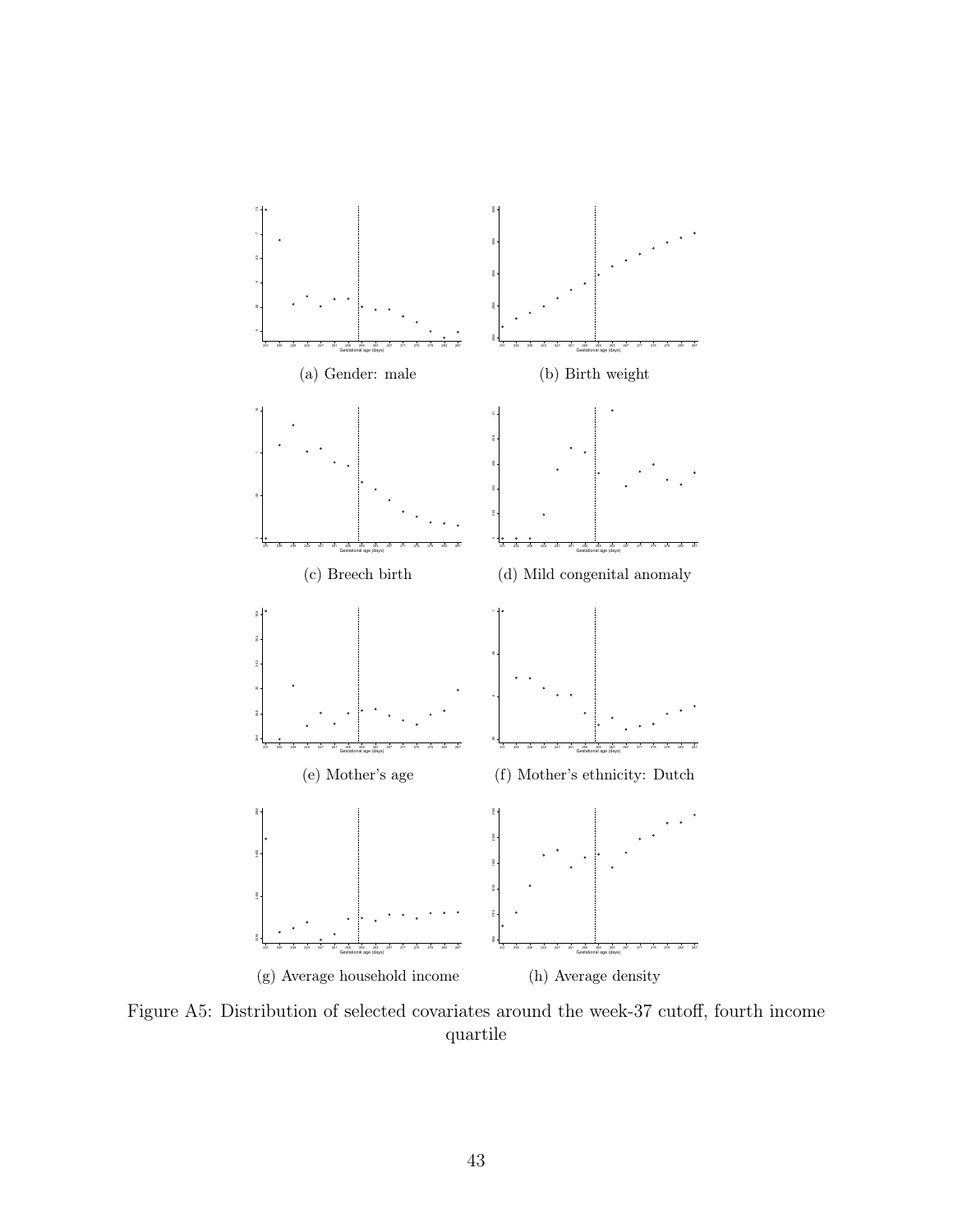<span id="page-46-0"></span>

Figure A6: Medical treatments around the week-37 cutoff, first income quartile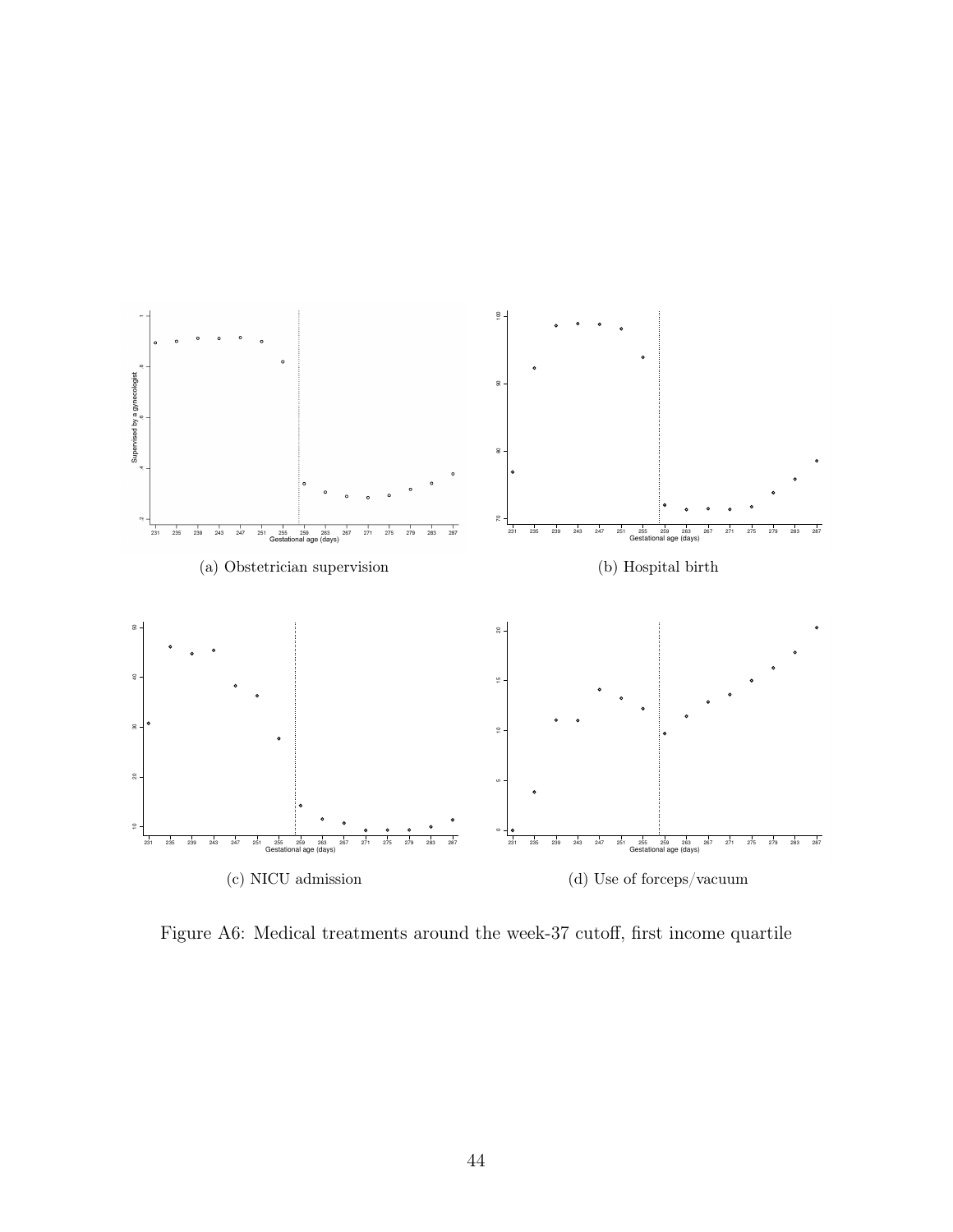

Figure A7: Medical treatments around the week-37 cutoff, second income quartile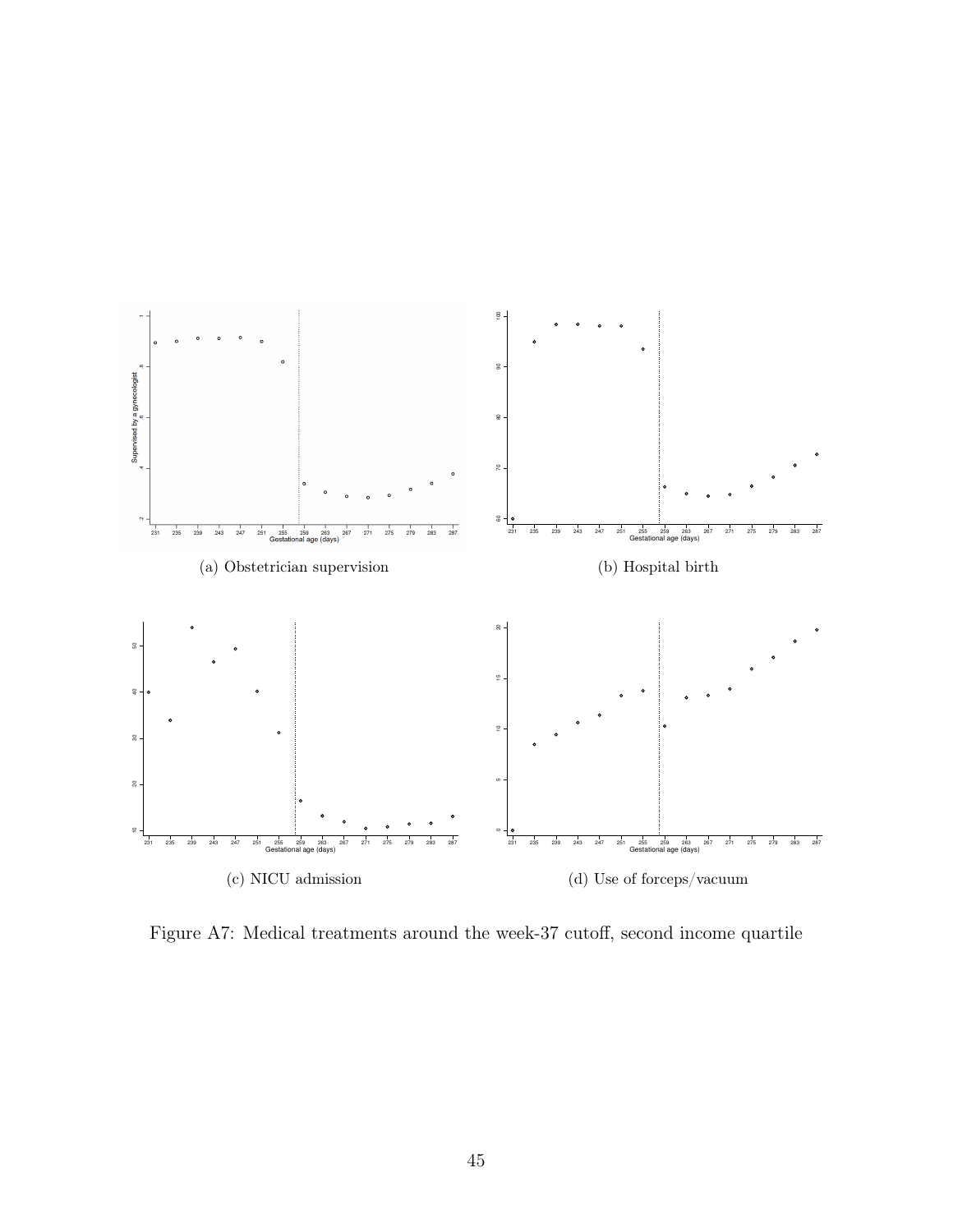

Figure A8: Medical treatments around the week-37 cutoff, third income quartile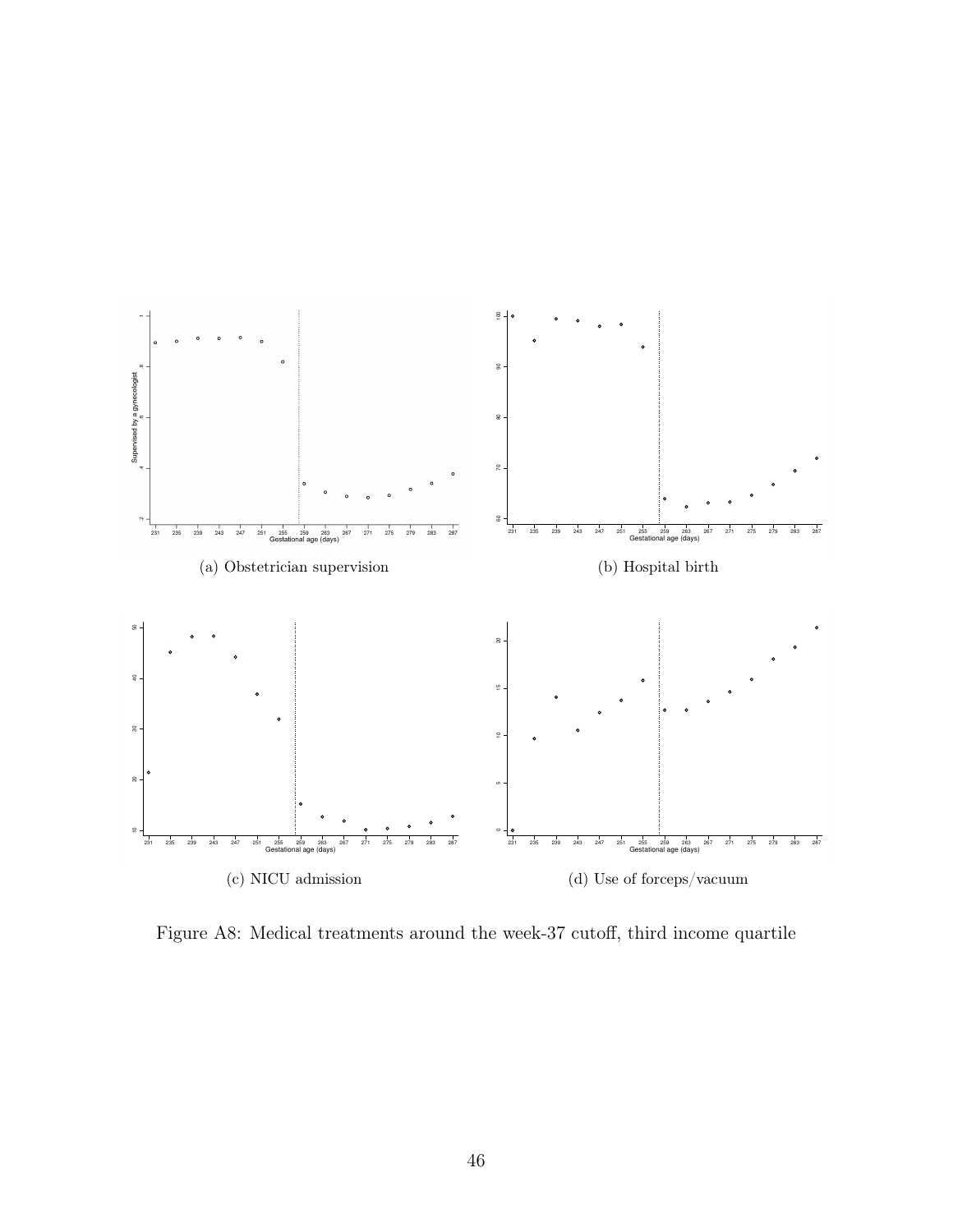<span id="page-49-0"></span>

Figure A9: Medical treatments around the week-37 cutoff, fourth income quartile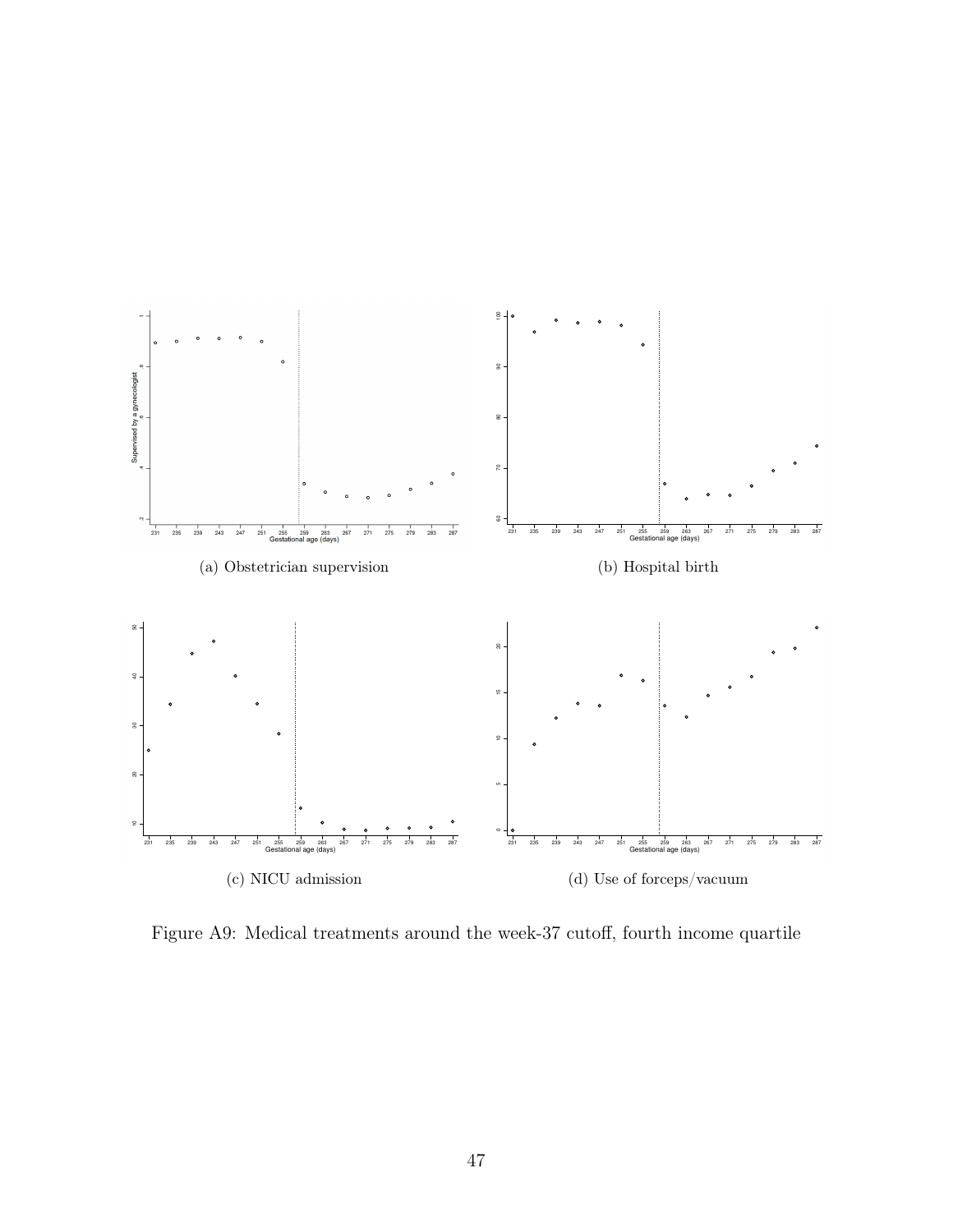<span id="page-50-0"></span>

Figure A10: Newborn health around the week-37 cutoff, first income quartile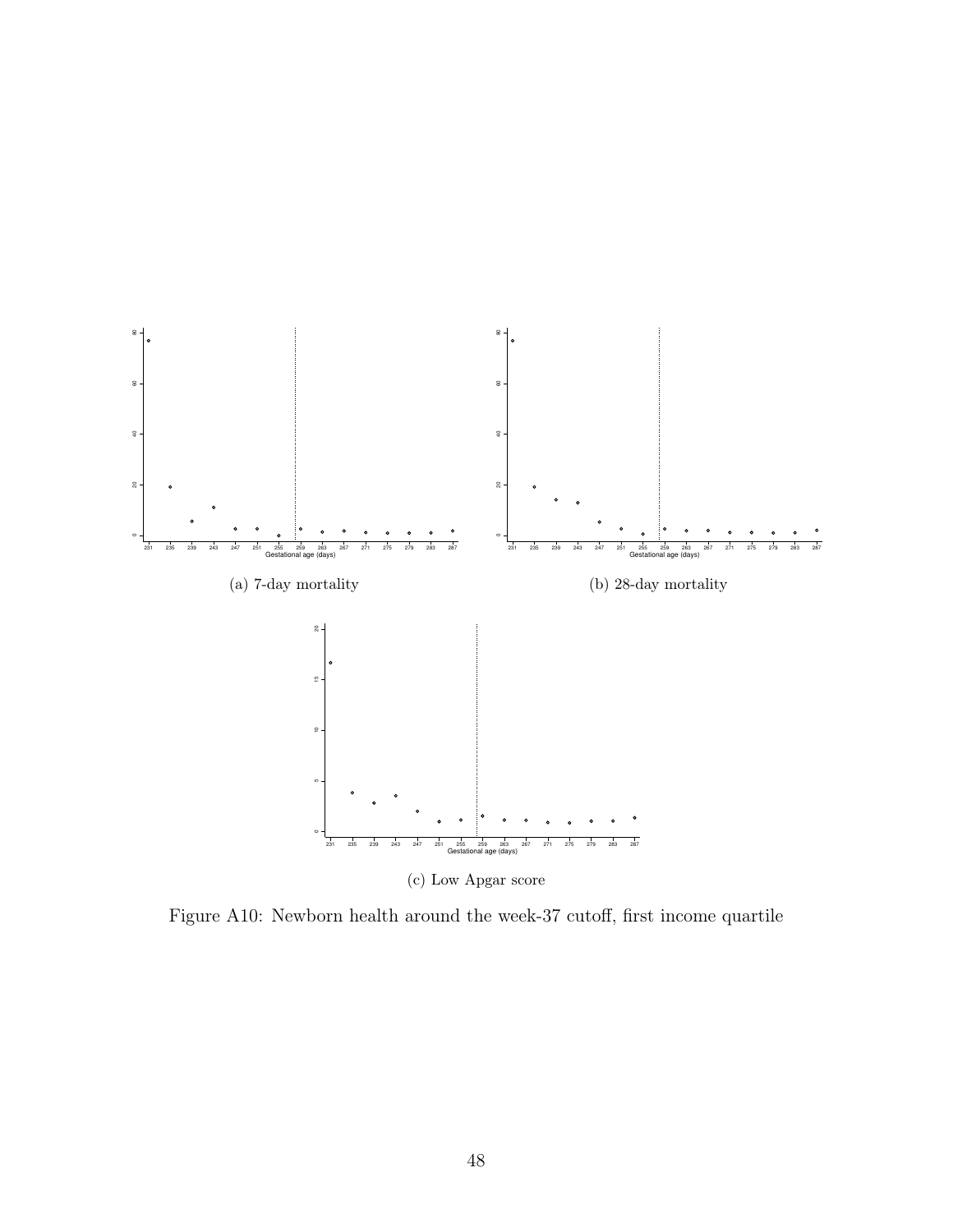

Figure A11: Newborn health around the week-37 cutoff, second income quartile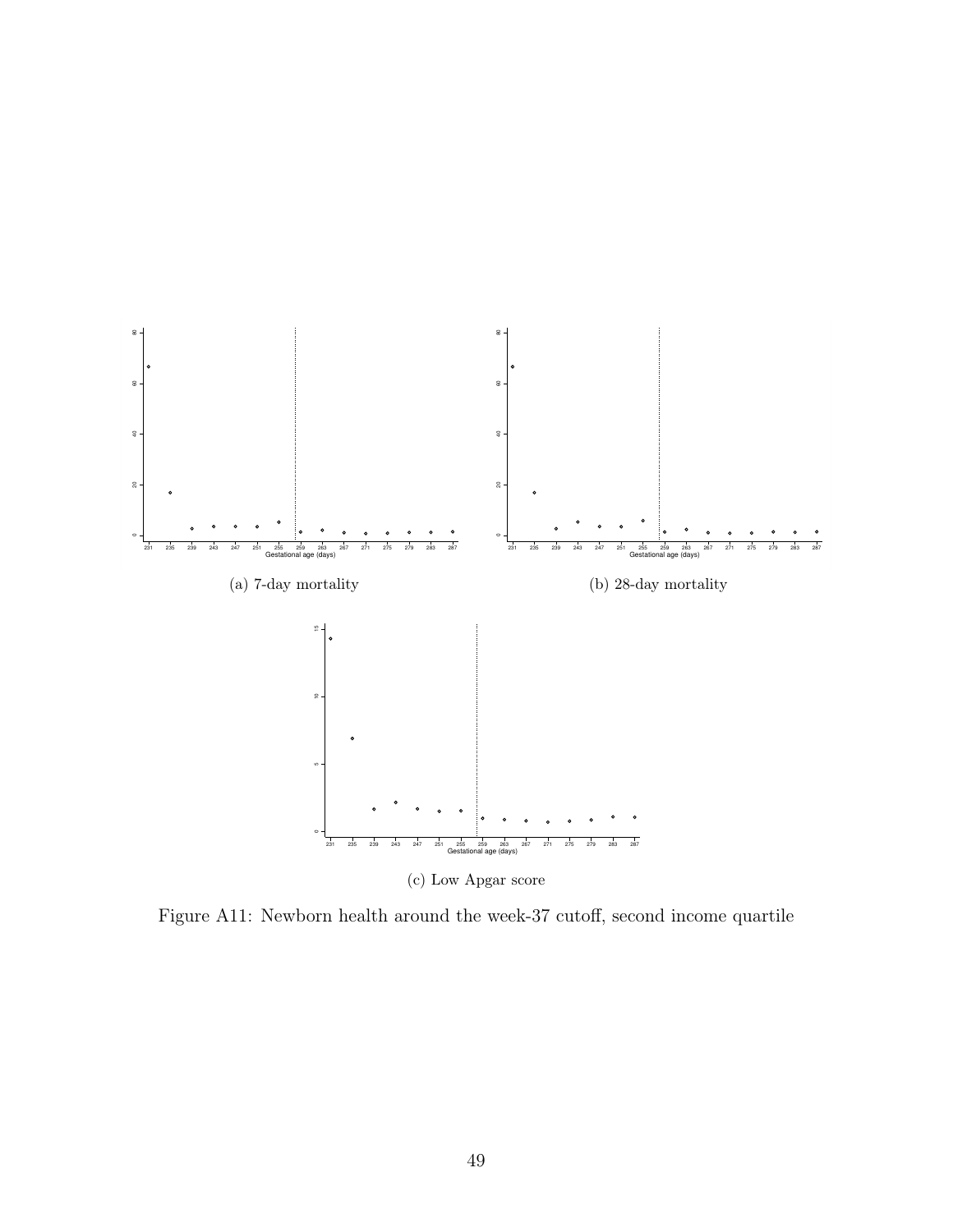

Figure A12: Newborn health around the week-37 cutoff, third income quartile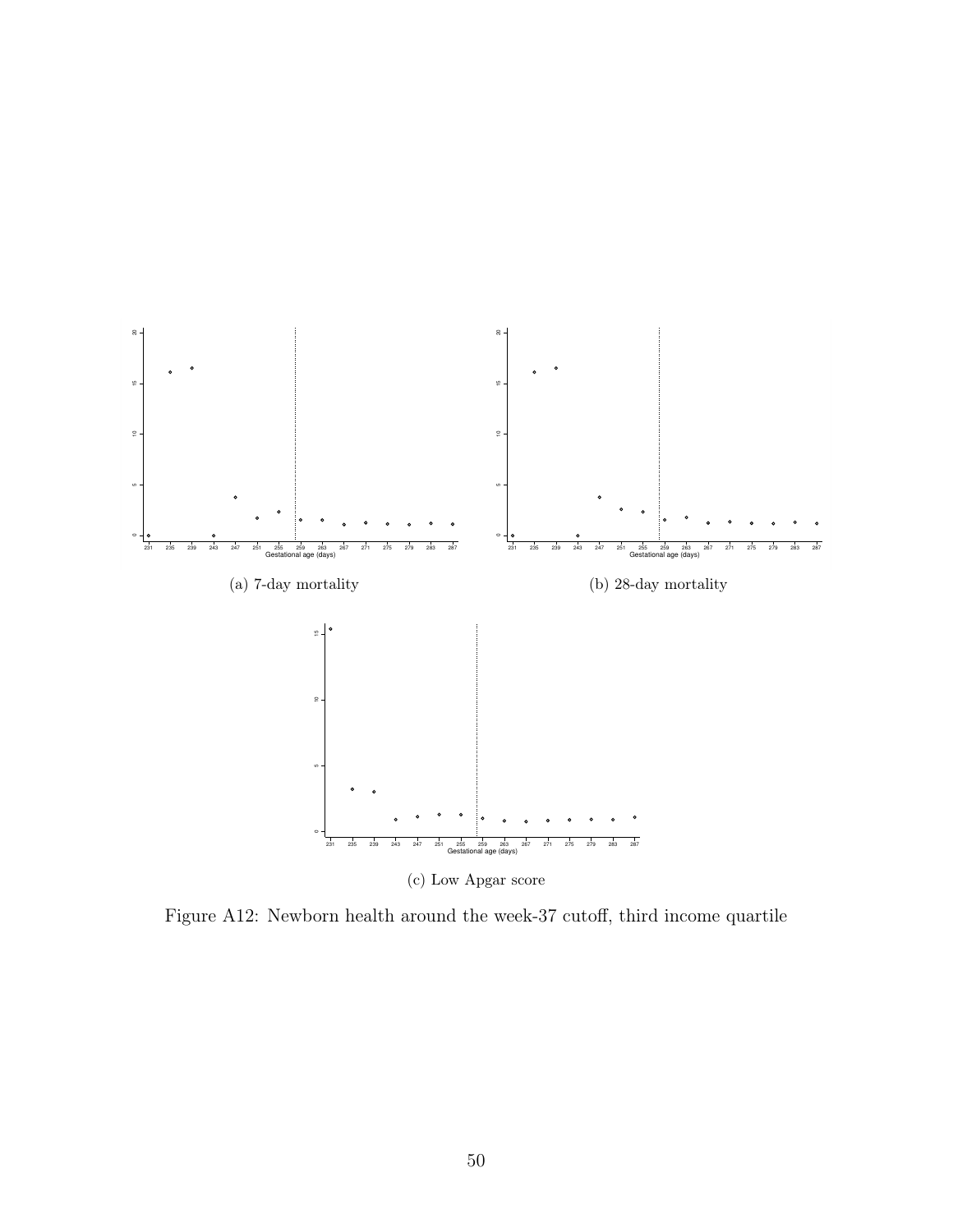<span id="page-53-0"></span>

Figure A13: Newborn health around the week-37 cutoff, fourth income quartile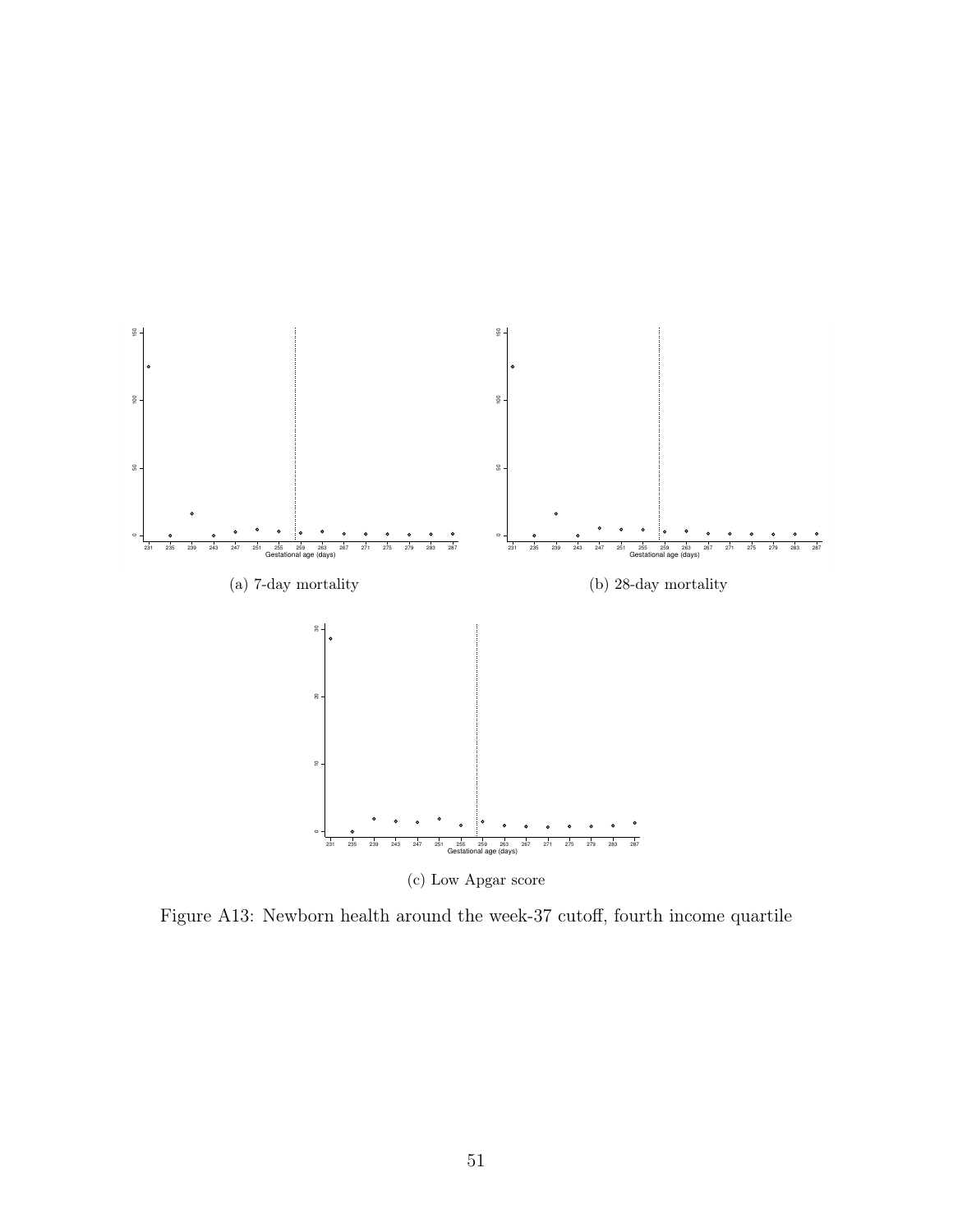<span id="page-54-0"></span>

|                           | All   |       | Quartile of average household<br>income in postal code |       |        |
|---------------------------|-------|-------|--------------------------------------------------------|-------|--------|
|                           |       | First | Second                                                 | Third | Fourth |
| A. Health outcomes        |       |       |                                                        |       |        |
| 7-day mortality           | 11.98 | 12.60 | 14.07                                                  | 12.37 | 10.79  |
| 28-day mortality          | 11.71 | 14.43 | 14.37                                                  | 10.12 | 11.49  |
| Low apgar score           | 13.24 | 15.09 | 16.19                                                  | 16.88 | 13.14  |
| <b>B.</b> Treatments      |       |       |                                                        |       |        |
| Obstetrician supervision  | 6.21  | 7.93  | 8.26                                                   | 8.21  | 8.29   |
| Hospital birth            | 7.52  | 10.03 | 9.79                                                   | 9.81  | 9.91   |
| NICU admission            | 7.75  | 10.31 | 9.26                                                   | 10.73 | 10.67  |
| Use of forceps or vacuum  | 12.40 | 13.79 | 17.56                                                  | 15.18 | 15.74  |
| Emergency C-section       | 7.64  | 10.30 | 9.97                                                   | 9.64  | 10.21  |
| Any delivery intervention | 8.33  | 10.51 | 10.85                                                  | 11.29 | 10.98  |

Table A1: Optimal bandwidth, gestational age in days

Notes: See section [3](#page-10-0) for details on the calculation of optimal bandwidths.